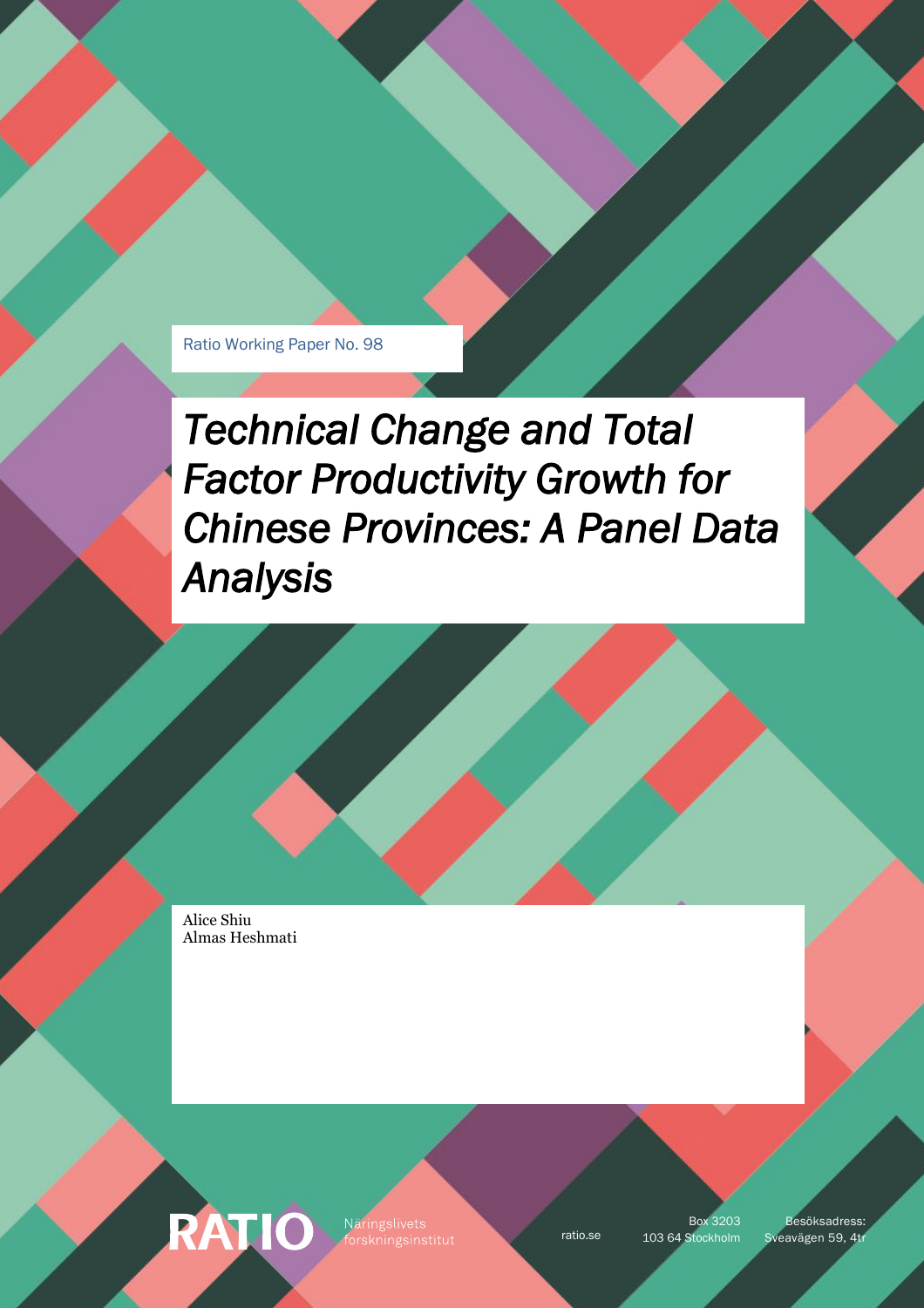# Technical Change and Total Factor Productivity Growth for Chinese Provinces: A Panel Data Analysis<sup>\*</sup>

by

Alice Shiu School of Accounting and Finance The Hong Kong Polytechnic University Room M805, Li Ka Shing Tower Hung Hom, Kowloon, Hong Kong E-mail: afshiu@inet.polyu.edu.hk and Almas Heshmati The RATIO Institute, Institute for Study of Labor (IZA) and Techno-Economics and Policy Program College of Engineering, Seoul National University Bldg #37:321, San 56-1 Shinlim-dong, Kwanak-go Seoul 151-742 Korea E-mail: heshmati@snu.ac.kr

May 12, 2006

# Abstract

 $\overline{a}$ 

We present in this paper the panel econometrics estimation approach of measuring the technical change and total factor productivity (TFP) growth of 30 Chinese provinces during the period of 1993 to 2003. The random effects model with heteroscedastic variances has been used for the estimation of the translog production functions. Two alternative formulations of technical change measured by the single time trend and the general index approach are used. Based on the measures of technical change, estimates of TFP growth could be obtained and its determinants were examined using regression analysis. The parametric TFP growth measure is compared with the non-parametric Solow residual. TFP has recorded positive growth for all provinces during the sample period. Regional breakdown shows that the eastern and central regions have higher average TFP growth when compared with the western region. Foreign direct investment (FDI) and information and communication technology (ICT) investment are found to be significant factors contributing to the TFP difference. While these two factors are found to have significant influence on TFP, their influence on production is relatively small compared to traditional inputs of production.

Keywords: technical change, TFP growth, provinces, China, ICT, FDI, infrastructure

JEL Classification Numbers: C23, D24, E22, O18, O47

<sup>♣</sup> The authors would like to thank Dr. Vincent Mok at the Hong Kong Polytechnic University and Professor Ira Horowitz at the University of Florida for providing valuable comments on an earlier version of this paper which have greatly improved the structure, content and analysis of this paper. Thanks are also due to Wanshan Yang for providing and compiling parts of the provincial level data used in this study.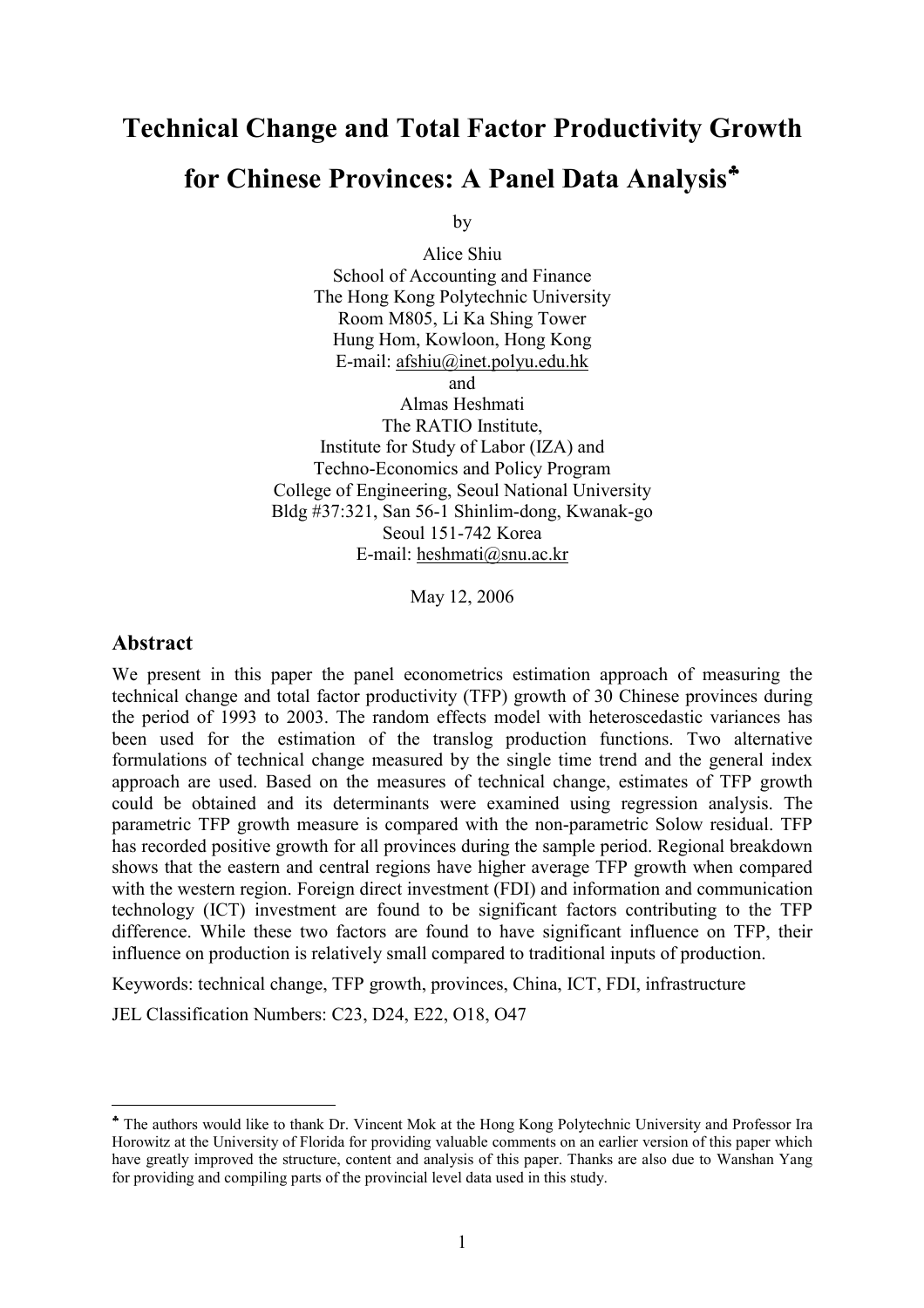### I. Introduction

 $\overline{a}$ 

 The growth of economics is to a large extent the result from technical change. This was evidenced by Solow (1957)'s seminal paper,<sup>1</sup> in which technical change was found to be the main source of economic growth in the United States during the  $20<sup>th</sup>$  century. Solow treated the rate of technical change as the "residual" which measures not only technological change but also the ignorance of both measurable and non-measurable factors with expected positive effects on production. As a result, it is very likely that the Solow residual would overestimate the rate of technical change. However, with specification of a production function that accounts for inputs other than capital and labor, and production environmental factors, the bias in the measurement of the true rate of technical change could be reduced.

 In econometrics estimation of production functions, technical change can be estimated using the single time trend (TT) approach (i.e. inclusion of a deterministic time trend in the estimation of a production function) (Solow, 1957; Tinbergen, 1942; Christensen et al, 1973) or alternatively by the general index (GI) approach (Baltagi and Griffin, 1988).<sup>2</sup> With the TT approach, the trend may be linear or non-linear, and certain specifications such as flexible functional forms may allow interactions between time and other explanatory variables. This allows the rate of technical change to be non-constant and non-neutral (Gollop and Jorgenson, 1980, Jorgenson and Fraumenti, 1981, Gollop and Roberts, 1983). The derivative of the production function with respect to time provides measure of the rate of technical change.

 A critical weakness of the TT approach is the smooth pattern of growth with indefinite progress or regress rates. In order to capture the year-to-year changes in technical change, the GI approach could be used instead. It uses a set of time-specific dummies and their interactions with other explanatory variables to estimate a general index of the technical change.

 With the estimates of input elasticities and rate of technical change, total factor productivity (TFP) can be calculated accordingly using both TT and GI approaches. In this

<sup>1</sup> Solow (1957) and Tinbergen (1942) were the first researchers to explicitly discuss the use of a production function for modeling and measuring productivity growth.

<sup>2</sup> An intermediate approach is multiple time trend approach where multiplicity of trends are introduced to capture structural changes such as pre- and post-economic reform periods (see Heshmati and Nafar, 1998). The data in the current study cover only the post Chinese reform period.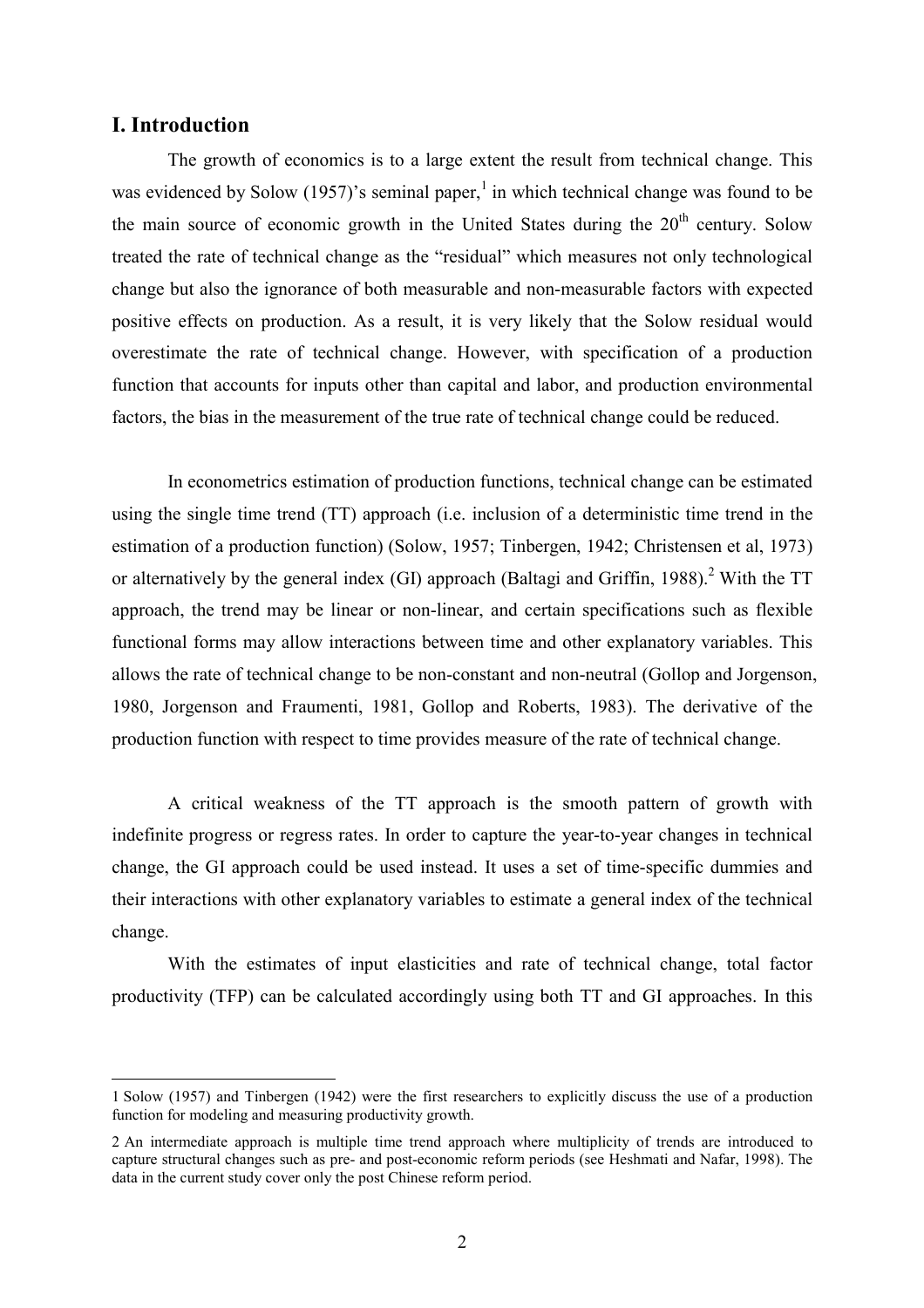paper, TFP is calculated to include two parts, i.e. the rate of technical change and deviation from constant returns to scale. $3$ 

 The present paper attempts to estimate the rate of technical change and TFP growth parametrically using both TT and GI representations of technical change in the panel data models. The empirical focus has been placed on measuring the rate of technical change and TFP growth for 30 Chinese provinces during the rapidly growth period of 1993 to 2003. By considering the translog specification of the production function (Christensen et al., 1973), flexible (province- and time-specific) technical change, returns to scale and input elasticities were estimated. With the estimates of technical change and the scale effect, TFP growth at each data point can be computed. TFP determinants can be further identified and their impacts could be quantified using regression analysis.

 The analyses in the paper improve our understanding of the growth rate of provincial technical change and TFP in China and enhance our knowledge on recent regional development. Information on differences in regional productivity growth is important for government to formulate policies of allocation and redistribution of productive resources in reducing the growing regional inequality in China.

 The following section provides an overview of the literature on using aggregate production function models to measure China's economic growth. Section 3 explains the data used to conduct the empirical analysis and sections 4 and 5 describe the theoretical model and estimation procedures to estimate the aggregate production function at the provincial level. Section 6 describes the empirical result of the production function and section 7 provides the summary and conclusion.

# II. Literature Review

 China has achieved high economic growth since the adoption of the open-door policy in 1978. This is evidenced by the high average growth rate of real GDP per annum (9.37%) over the past twenty-five years (Holz, 2005). This remarkable economic growth has led to a heated debate on whether the main driving force is productivity growth or factor

<sup>&</sup>lt;sup>3</sup> If one assumes constant returns to scale, then technical change is equal to TFP growth.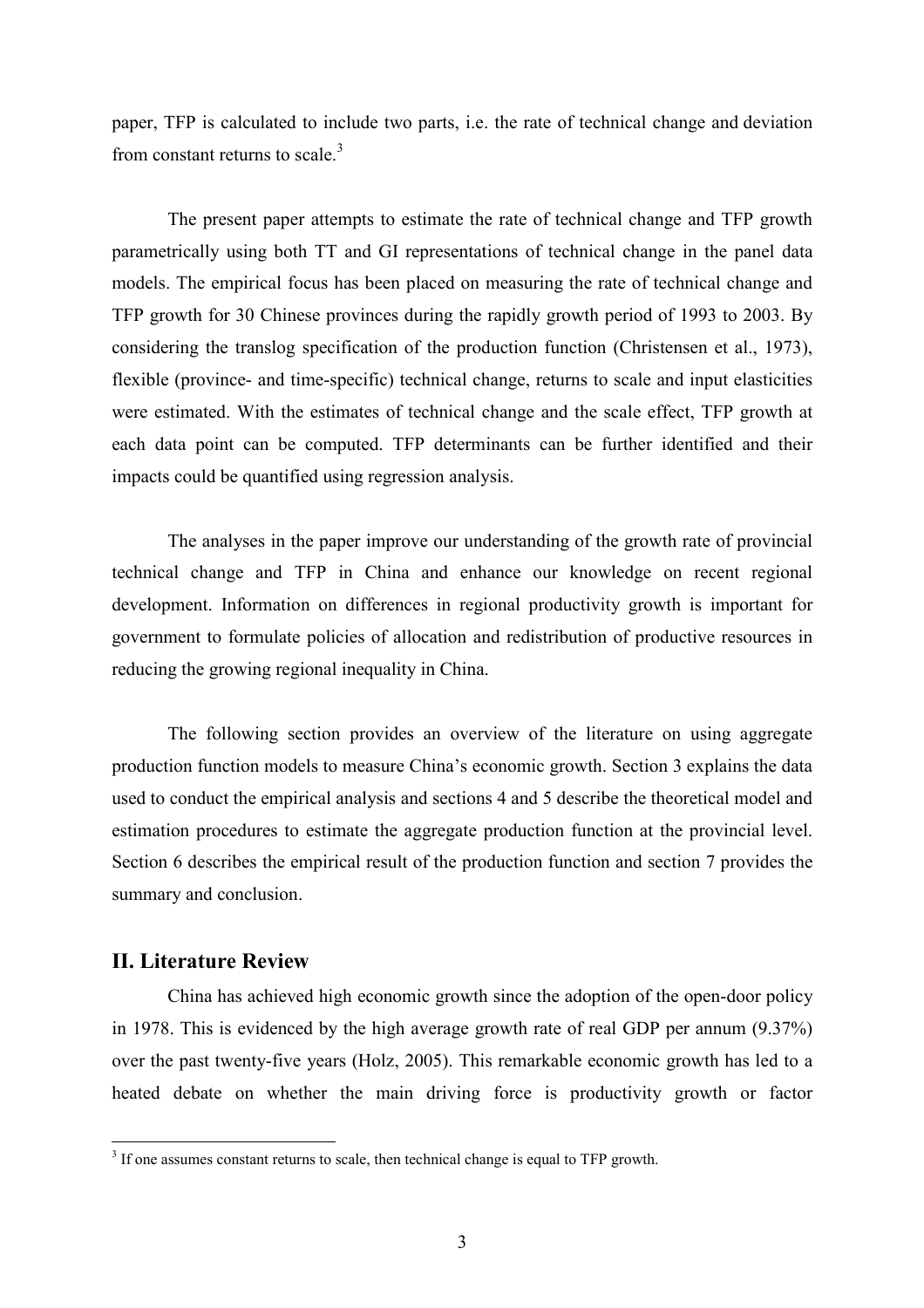accumulation. A number of existing studies have found that the high economic growth in China was brought about mainly by capital accumulation, e.g. Chow (1993), Yusuf (1994), Borensztein and Ostry (1996), Hu and Khan (1997), Sachs and Woo (1997), Ezaki and Sun (1999), Woo (1998), Wu (2004) and Arayama and Miyoshi (2004). However, according to Krugman (1994), massive accumulation of inputs will soon limit China's growth if there is little improvement in productivity. Indeed, the stress of promoting productivity growth in the 90s had led to the bloom of analyses of productivity and sources of growth over the past decade.

 Other than the analysis of sources of growth of TFP, a number of previous productivity studies on China's economy examined productivity of different ownership types (e.g. Chen et al. (1998), Jefferson (1990), Dollar (1992), Jefferson and Xu (1994), Xu and Wang (1999), Hu (2001) and Zheng et al. (2003)). Other categories of productivity research include the examination of sectoral productivity growth (e.g. Lin (1992), Jefferson, Rawski and Zheng (1992, 1996), Wu (1995), Wu (2000), Xu (1999) and Zheng and Zheng (2001).) and the investigation of productivity difference among regions (e.g. Demurger (2001), Lee (2000), Song et al.(2000), Cai et al. (2001), Bao et al. (2002) and Demurger et al (2002)).

 Our paper contributes to the branch of research which focuses on the investigation of sources of economic growth. In particular, we incorporate ICT investment in addition to traditional inputs in our production function. Although China has a rapid growing ICT sector over the past decade, there is a lack of empirical research that examines the contributions of ICT investment to the Chinese economic growth. Meng and Li (2002) provided some evidence on China's ICT industrial development and diffusion in recent years, while Heshmati and Yang (2005) investigated the relationship between TFP growth and ICT investment at the aggregate national level and provide estimation of the returns to ICT investment.

 Besides looking at the rate of technical change and TFP growth at the national level, we also consider these measures at both provincial and regional levels, which enables us to have a more thorough understanding of the regional diversity of growth patterns in China.

Regarding the methodology used in the productivity research, a handful of studies on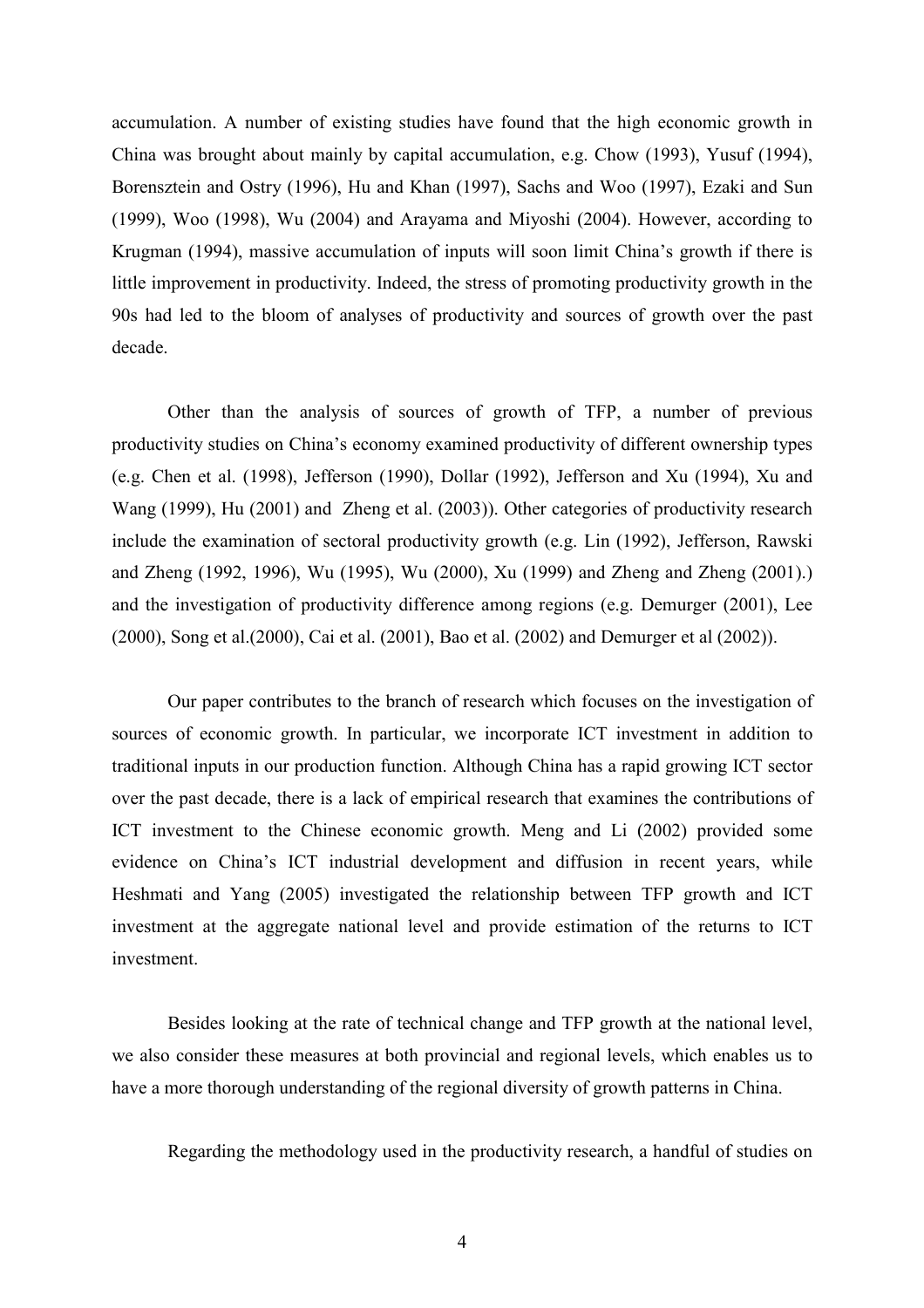productivity of China have applied the growth accounting approach,  $4$  e.g. Chow (1993), Borensztein and Ostry (1996), World Bank (1996), Hu and Khan (1997), Maddison (1998), Woo (1998), Demureger (2000), Ezaki and Sun (1999), Wang and Yao (2003) and, Arayama and Miyoshi (2004). Some of these studies used Cobb-Douglas average production function, such as Chow (1993), Ezaki and Sun (1999) and Wang and Yao (2003), while others like Hu and Khan (1997) and Arayama and Miyoshi (2004) applied the translog production function. These studies focus on the estimation of factor input shares to be used in the computation of the aggregate productivity growth over time. Nevertheless, all of these studies have found positive TFP growth in the post-reform China.

 There are other studies which used the frontier production approach to measure TFP growth in China, such as Chen (2001) and Zheng and Hu (2004), which applied the Malmqist indexes of TFP growth.<sup>5</sup> The TFP growth can be decomposed into two components, namely efficiency change and technological change. Chen (2001) found positive average TFP growth during the recent period of 1992 to 1999, and technology improvement was found to be a larger component for TFP growth. Zheng and Hu (2004) found considerable average productivity growth for most of the data periods during 1979-2001, which was accomplished through technical progress instead of efficiency improvement. Wu (1999), on the other hand has applied the stochastic frontier approach on Chinese provinces to examine the productivity growth in China's reforming economy and found positive TFP growth in China during the post-reform period of 1982 to 1995.

 In this paper, instead of using the growth accounting and frontier production approaches, we apply the panel data econometrics approach for estimation of the production function. The growth accounting approach which focuses on limited number of inputs and the strong assumption of constant returns to scale, and fixed income share over long period of time tends to produce biased and overestimated measure of growth. As far as the authors concern, this paper is the first to apply the panel data models for parametric estimation of the rate of technical change in China. By using the panel data model, we could control for unobservable time invariant provincial effects. Besides, our specification of the flexible

 $\overline{a}$ 

<sup>&</sup>lt;sup>4</sup> The growth accounting approach involves the subtracting of the growth of factor accumulation at a constant rate from the output growth to obtain the TFP measure. In this case, TFP is equivalent to technical change.

<sup>&</sup>lt;sup>5</sup> The Malmquist TFP index measures the TFP change between two data points by calculating the ratio of the distances of each data point relative to a common technology.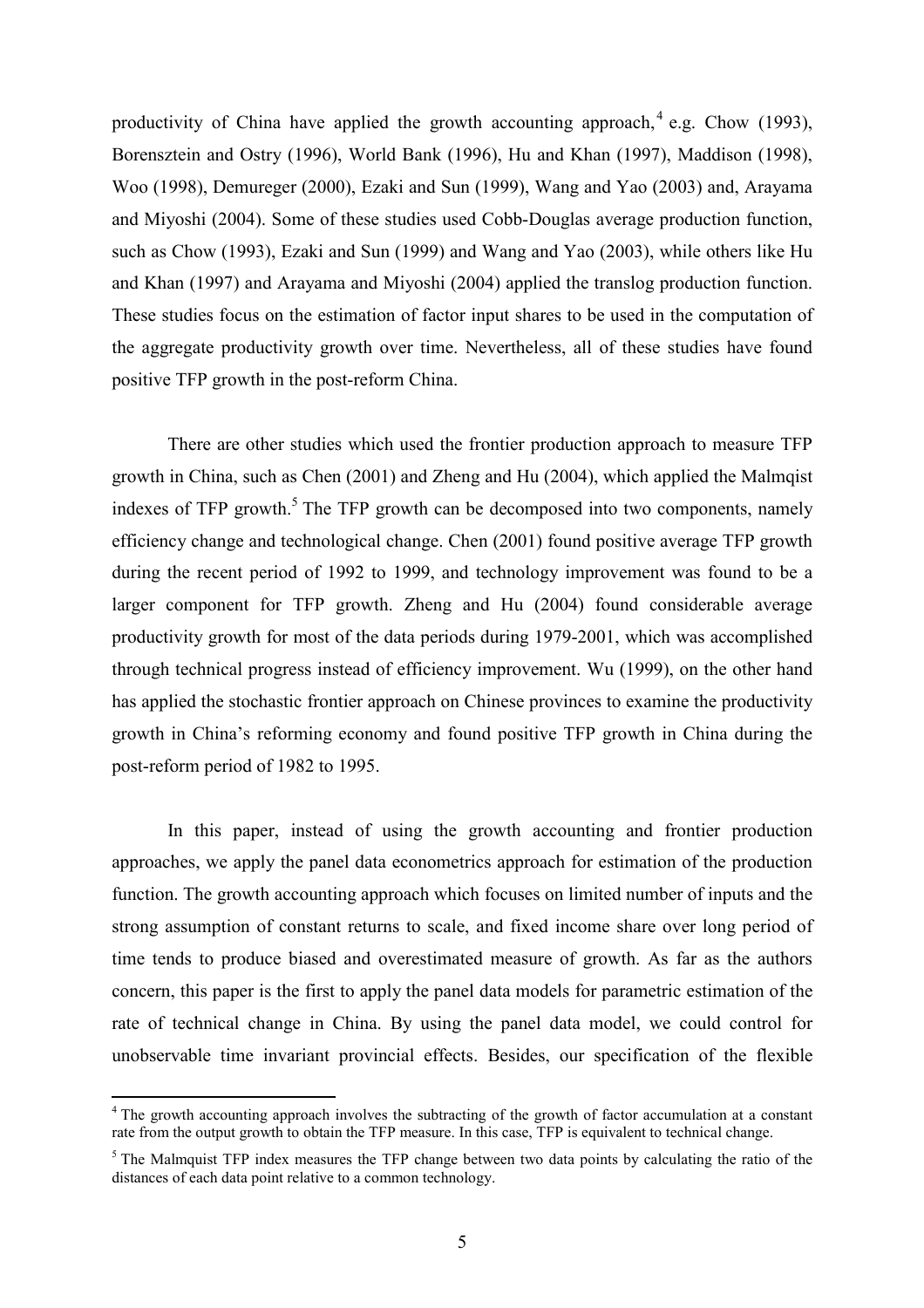functional form for the production function is enriched by the introduction of non-traditional factor inputs such as ICT investment and inflow of FDI.

## III. The Provincial-Level Data

 In this paper, we use a combination of the latest published and non-published provincial data of China, which provide update information of the development of the rate of technical change and TFP growth in China.

 Our data for estimation of the translog production function in the first stage comprises the following output and input variables for 30 provinces during the period 1993 to 2003. Output is measured as aggregate gross domestic product (GDP) (in 100 million yuan). The vector of inputs include information and communication technology (ICT) investment (in 100 million yuan), capital stock (CAP) (in 100 million yuan), foreign direct investment (FDI) inflow (in \$US10,000), and number of persons employed at year-end (in 10,000 persons).

 Other than the variables considered in the first stage of estimation, additional variables are used as determinants of TFP growth. These include: regional and time period dummy variables, road infrastructure (ROAD) (total length of highways in km), government consumption (GOV) (in 100 million yuan), total investment (INV) (in 100 million yuan), household telephone subscribers (TEL) (in number of subscribers), openness (OPEN) (the ratio of import plus export to GDP), reform (REFORM) (the ratio of state-owned enterprises industrial value to total gross industrial value) and percentage of highly educated labor (PCNT) (the ratio of number of graduates of regular institutions of higher education to population).

The data is mainly taken from various issues of Chinese Statistical Yearbooks and the official Chinese government website. The ICT investment data used in the paper is supplied by the statistical department of Ministry of Information Industry (MII).<sup>6</sup>

<sup>&</sup>lt;sup>6</sup> The ICT investment includes investments in the production of radios, televisions, fixed telephones, mobile telephones, personal computers and communication equipments. The share of ICT investment to total investment was around 1% during the early 80s, but it has increased to approximately 5% in the late 90s and after 2000.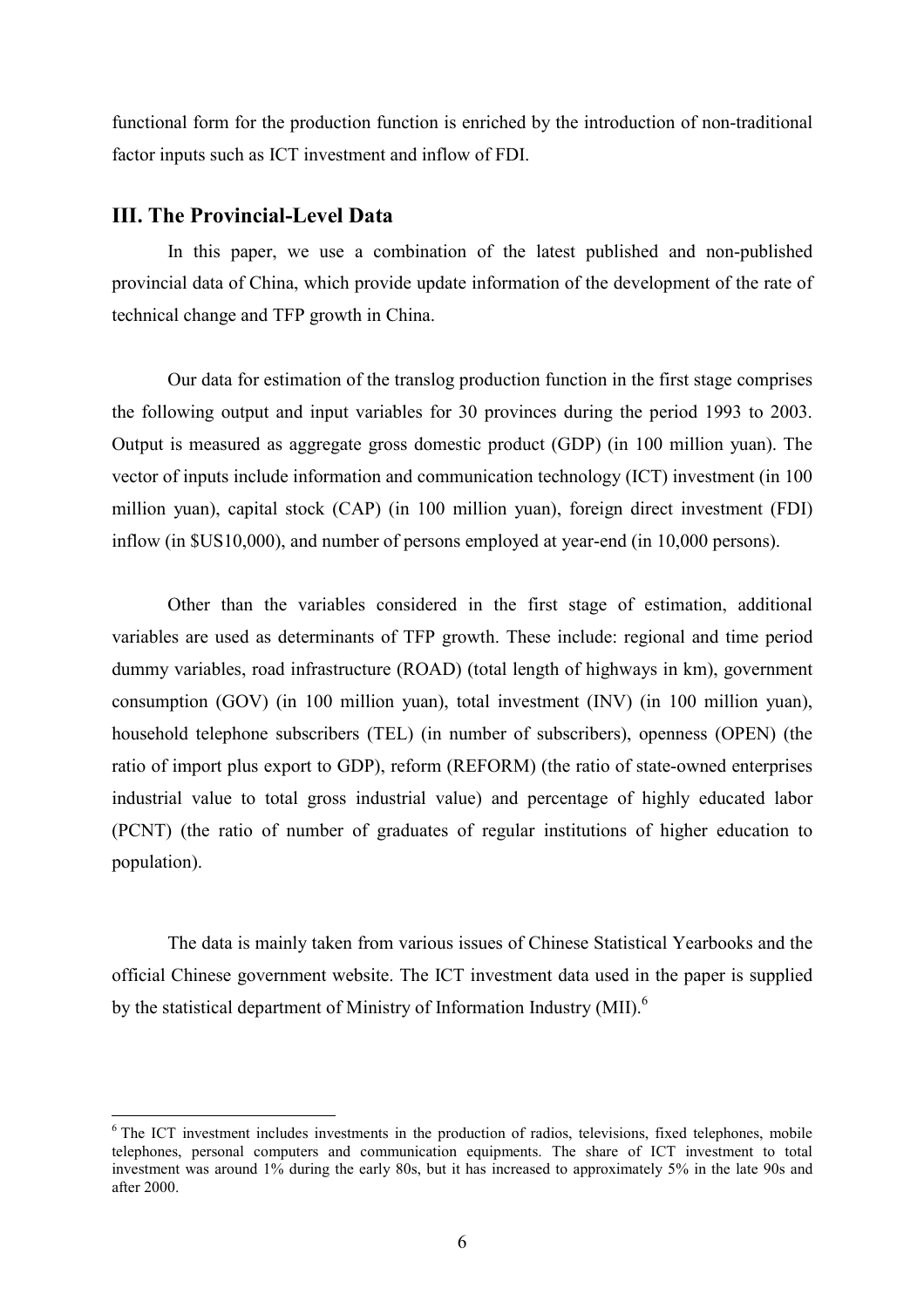The dummy variables capture unobservable time-invariant province effects (such as skills, planning and management differences at the provinces and location advantages/disadvantages) and province-invariant time effects (such as central or local economic policy effects). These have been considered as the determinants of TFP growth in the regression analysis in the second stage. As the monetary input variables are expressed in nominal prices, they are deflated using the provincial GDP deflators.<sup>7</sup> The physical capital stock data from 1993-2003 is taken from Wu (2004) and the authors extend the series to include 2003 data using the backcasting method. $8$  The GDP is also deflated using GDP deflator which varies across provinces and time.

 In addition to the variables considered above, the single time trend (TRN) is used to represent the exogenous rate of technical change in the TT model and time specific dummies (TD) are used to represent the rate of technical change in the GI model. The total number of observations is  $11 \times 30 = 330$ . Table 1 shows the summary statistics of the deflated variables used in the paper. Average GDP, as well as inflow of FDI and telephone lines.

[Insert Table 1 here]

## IV. The Production Model

 $\overline{a}$ 

In this study, we specify the average production function<sup>9</sup> in logarithmic form as follows:

(1)  $\ln Y_{it} = \beta_0 + \sum_{j=1}^{J} \beta_j \ln X_{jit} + \varepsilon_{it}$ 

where  $\ln Y_i$  is the logarithm of output measure of total GDP of province i (i=1, 2,….,N) in period t (t=1,1,…,T) and  $\ln X_i$  is a vector of logarithm of J (j=1,…,J) inputs. The inputs include labor (LAB), capital stock (CAP), foreign direct investment (FDI), and information and communication technology (ICT) investment.  $\beta$  is a vector of unknown parameters (input

<sup>&</sup>lt;sup>7</sup> The authors derived the nominal and real GDP indexes based on data from various Chinese Statistical Yearbooks and calculated the GDP deflators accordingly. There were smooth increasing trends of the calculated GDP deflators and no abnormalities were found. The data and associated graphs could be provided upon request.

<sup>&</sup>lt;sup>8</sup> The capital stock is calculated using the backcasting approach (see Chapter 2 of Wu (2004)) and it is provided by Dr. Yanrui Wu. It is calculated based on the assumption that the rate of depreciation is 4%. The series is expressed in 1952 constant prices.

<sup>&</sup>lt;sup>9</sup> The production function is assumed to maximize output with given inputs and technology available to provinces. It has the properties of positivity in inputs, nonemptiness of output, symmetry, monotonicity and convexity. In addition, it is continuous at any point and twice-continuously differentiable.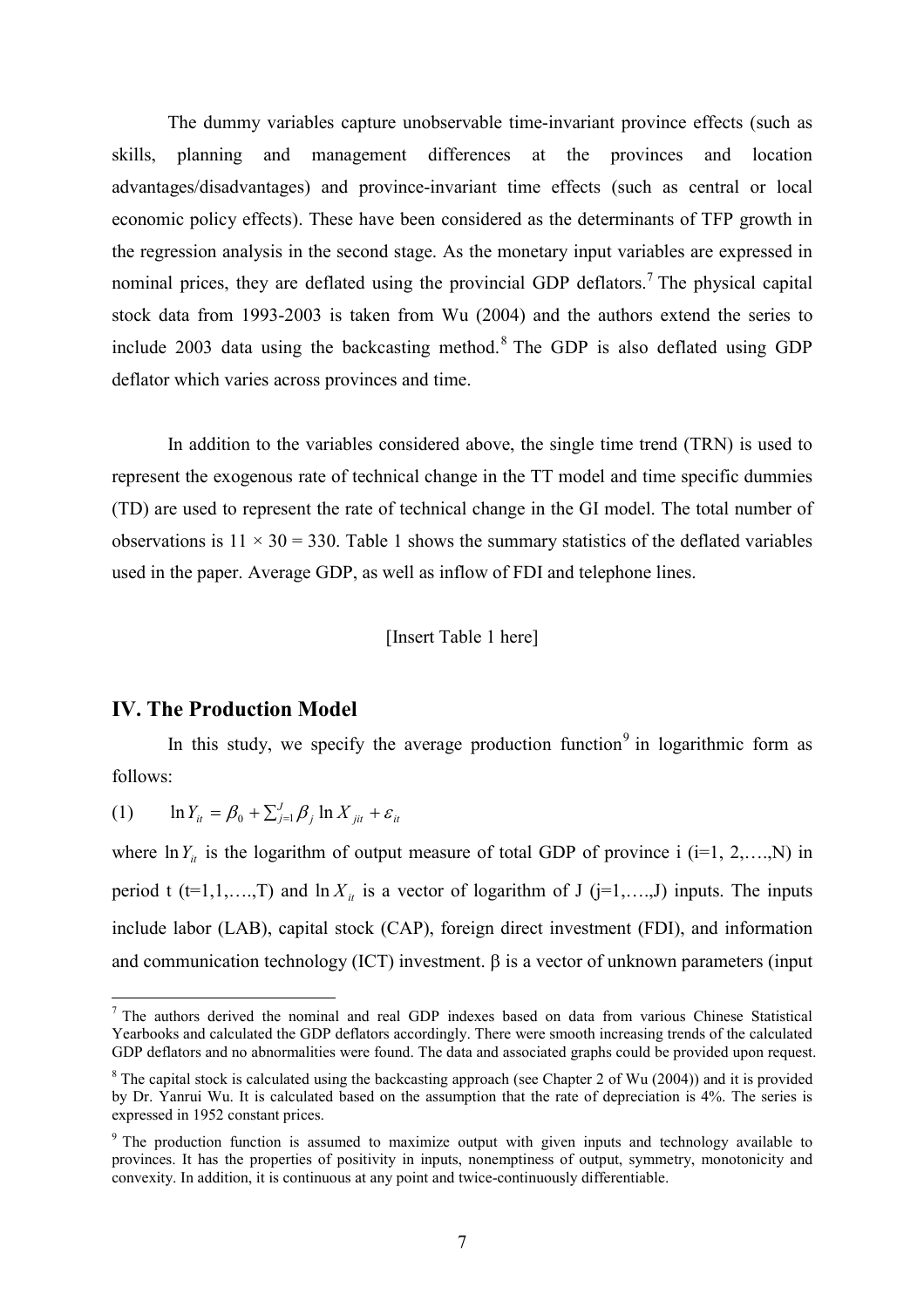elasticities) to be estimated.

 The error term follows a two way error component structure consisting of an unobserved province-specific effect  $(v_i)$ , a time-specific effect  $(\lambda_i)$  and a random error term  $(u_{it})$ :

$$
(2) \qquad \varepsilon_{it} = v_i + \lambda_t + u_{it} \, .
$$

 $\overline{a}$ 

 The province-specific effect is assumed to be either fixed (accounted for in separate intercept term) or random with mean zero and heteroscedastic variance,  $\sigma_{v_i}^2$ . The timespecific effect is assumed to be fixed. Finally, the random error term is assumed to be random and have mean 0 and constant variance,  $\sigma_u^2$ .

 The model in equation (1) is estimated with the specification of a translog functional form, by which the technology is represented in two ways by: (i) a time trend and (ii) vector of time specific dummies. The former is called the Single Time Trend (TT) model whereas the latter is called the General Index (GI) model. Equations (3) and (4) show the specifications of the TT and GI models in their respective translog form:

(3) 
$$
\ln Y_{it} = \beta_0 + \sum_{j=1}^{J} \beta_j \ln X_j + \beta_T T_t + \beta_{TT} T_t^2 + \sum_{j} \sum_{k} \beta_{jk} \ln X_{jit} \ln X_{kit} + \sum_{j} \beta_{jT} \ln X_{jit} T_t + v_i + \mu_{it}
$$

(4) 
$$
\ln Y_{it} = \beta_0 + \sum_{j=1}^{J} \beta_j \ln X_j + \lambda_t + \sum_{j} \sum_{k} \beta_{jk} \ln X_{jit} \ln X_{kit} + \sum_{j} \beta_{jT} \ln X_{jit} T_t + v_i + \mu_{it}
$$

where  $v_i$  and  $\lambda_i$  are N-1 and T-1 vectors of provinces and time dummy variables. It should be noted that in the GI model, i.e. equation (4) there is no squared time effects, and for the interaction of time and inputs we have used a time trend to reduce the number of parameters to be estimated. $10$ 

Based on equations (3) and (4), the input elasticities  $(E)$  and the rate of technical change (TC) in the TT and GI models can be calculated as follows:

(5) 
$$
E_{jit} = \partial \ln Y_{it} / \partial \ln X_{jit} = \beta_j + \beta_{jj} \ln X_{jit} + \sum_k \beta_{jk} \ln K_{kit} + \beta_{jT} T_t ;
$$

<sup>&</sup>lt;sup>10</sup> See Kumbhakar et al. (1999) for more information on using a time trend for the interaction terms instead of using vector of time dummies.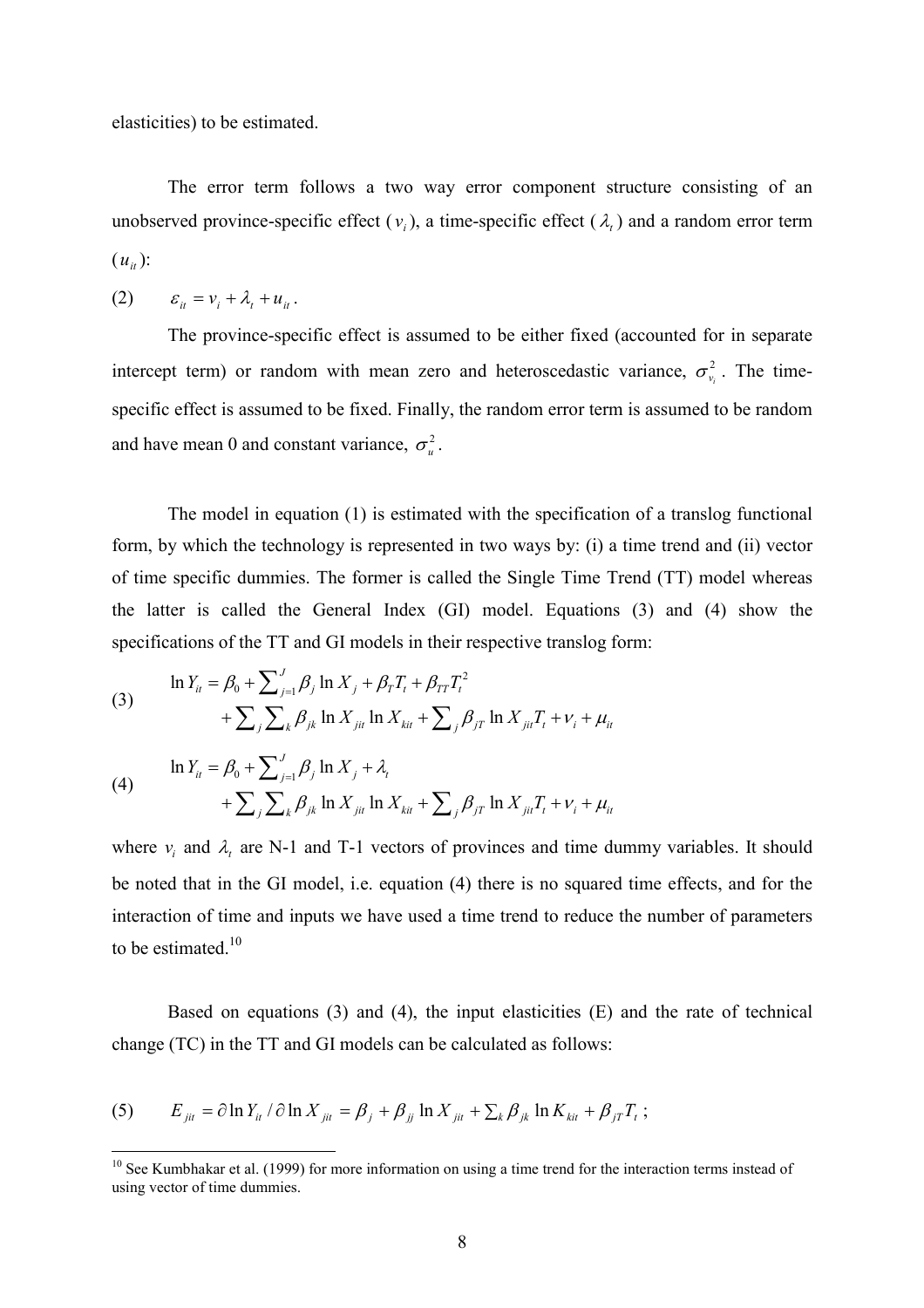(6) 
$$
TC_{it}^{TT} = \partial \ln Y_{it} / \partial T_t = \beta_T + \beta_{TT} T_t + \sum_j \beta_{jT} \ln K_{jit}
$$
, and

(7) 
$$
TC_{it}^{GI} = \partial \ln Y_{it} / \partial T_t = (\lambda_t - \lambda_{t-1}) + \sum_j \beta_{jT} \ln K_{jit}.
$$

 The rate of technical change can further be decomposed into the pure component  $((\beta_T + \beta_{TT}T_t)$  and  $(\lambda_t - \lambda_{t-1})$  and the non-neutral  $(\sum_j \beta_{jT} \ln K_{jit})$  components. Pure technical change refers to neutral shift of the production function (or it implies that all inputs are affected equi-proportionately by technical change) while non-neutral technical change means biased technical change. Technical change is biased if the marginal rate of substitution (MRS) between any two inputs (measured along a ray through the origin) is affected by technical change. It implies that technical change will tend to influence the relative contribution of each input to the production process.

 If the sum of the input elasticities calculated in equation 5 is calculated, returns to scale (RTS) can be obtained as follows:

$$
(8) \qquad RTS_{it} = \sum_j E_{jit} ,
$$

 $\overline{a}$ 

where  $E_{ji}$  is the elasticity of output for province i with respect to input j at period t. It measures the percentage change of output in response to a 1% increase in respective input. RTS is greater than, equal to or smaller than 1, indicating technology is exhibiting increasing, constant or decreasing RTS, respectively. All input elasticities, returns to scale and rate of technical change are computed at every point of the data and vary across provinces and over time.<sup>11</sup> By using equations (5) to (8), the parametric TFP growth based on the translog production function for both TT and GI models can be obtained as follow:\

(9) 
$$
TF\dot{P}_{it}^{TT} = TC_{it}^{TT} + (RTS_{it}^{TT} - 1)\sum_{j} E_{jit}^{TT} \dot{X}_{jit}
$$
 and

$$
(10) \tTF\dot{P}_{it}^{GI} = TC_{it}^{GI} + (RTS_{it}^{GI} - 1)\sum_j E_{jit}^{GI} \dot{X}_{jit}.
$$

 The objective here is not only to estimate TFP growth but also to identify the determinants of growth and to quantify their impacts. After obtaining the value of TFP growth, the following regressions are estimated to examine the effects of possible factors

 $11$  Introduction of such high degree of flexibility often leads to some point input elasticities violating the regulatory conditions (i.e. having negative signs). The common practice is to replace them with either zero or missing values. In this study, the number of point elasticities violating the regulatory conditions is small and as such do not change the signs of the mean elasticities by province and over time.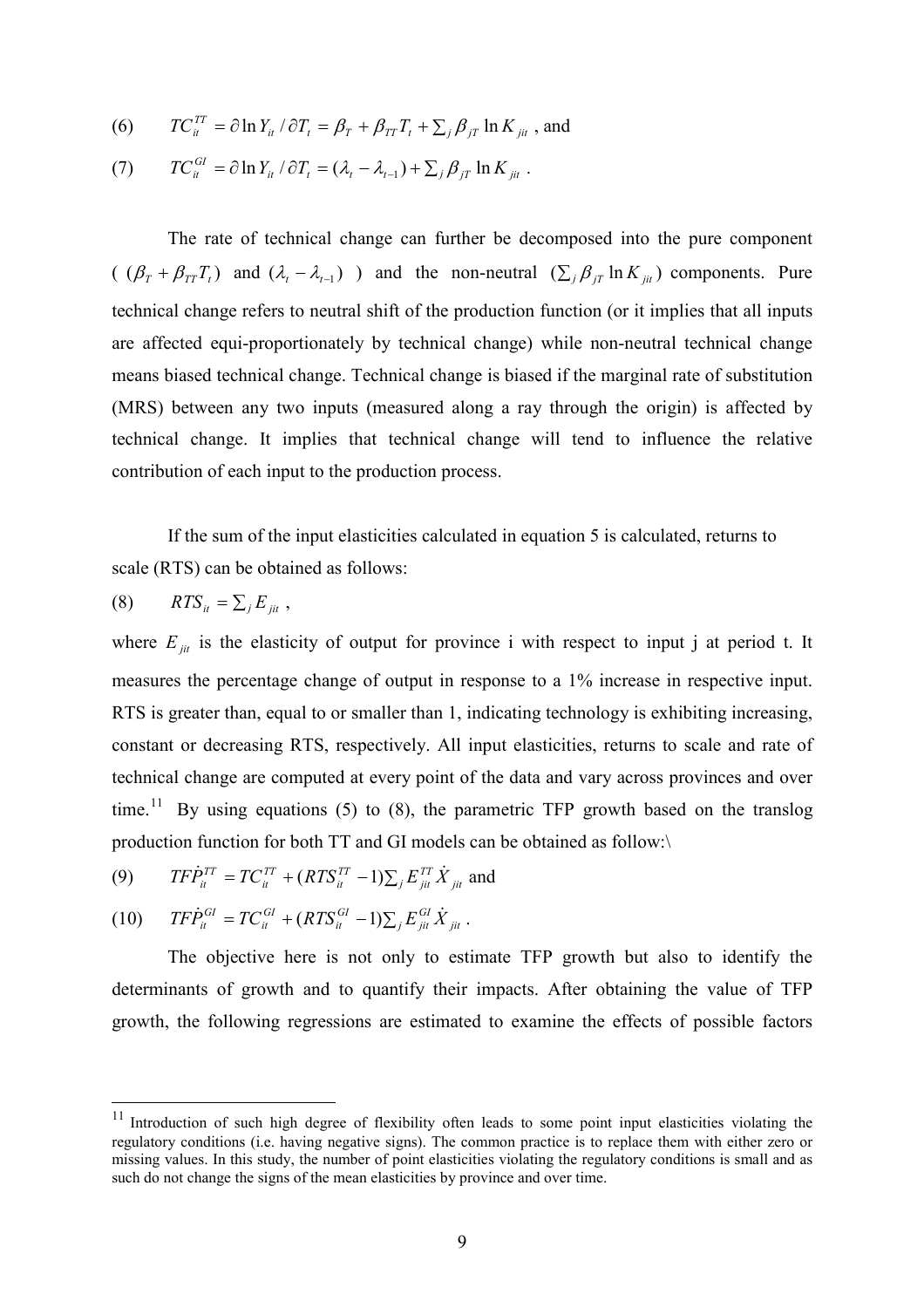leading to TFP growth.<sup>12</sup> Again we control for unobserved time and province heterogeneity and identify several determinant factors. The relationship between these factors and TFP growth is estimated using a fixed-effect approach:

$$
(11) T F \dot{P}_{it} = \beta_0 + \beta_{ict} I C T + \beta_{fdi} F D I + \beta_{inv} INV + \dots + \beta_{open} O P E N + \sum_{i=1}^{30} B_i D_i + \sum_{i=2}^{10} T_i + e_{it}
$$

where the determinant variables ICT, FDI, INV, ROAD, TEL, GOV, PCNT, REFORM and OPEN are previously defined and D and T are vectors of unobservable fixed province- and time- specific effects.

# V. Estimation

 In order to estimate the above production function, we use the random-effects model with a two way error components structure, a province-specific term  $(v_i)$ , a time-specific term  $(\lambda_t)$  and a combined random error term  $(u_{it})$ . The time-specific effects are replaced by a time trend or a vector of time specific dummies to represent exogenous rate of technical change. By adding the time effects to the deterministic part of the production function, the model in vector form reduces to a one way error component structure:

(12) 
$$
y_{it} = \mathbf{x'}_{it} \beta + \varepsilon_{it},
$$

$$
\varepsilon_{it} = v_i + u_{it},
$$

 $\overline{a}$ 

where lower case of dependent variable  $y$  and vector of independent variables  $x$  indicate logarithmic transformation of those variables. The  $v_i$  are assumed to be identically and independently distributed (*i.i.d.*) normal with mean 0 and heteroscedastic variance  $\sigma_{v_i}^2$ , the random error term is assumed to be *i.i.d.* normal with mean 0 and constant variance,  $\sigma_u^2$ , and the two error terms are assumed to be uncorrelated among themselves and with the x variables, i.e.  $E(v_i | x_{it}) = E(u_{it} | x_{it}) = 0$ . Our combined fixed- and random-effects model implicitly assumes that provinces not only response to policy changes heterogeneously, but they also develop heterogeneously over time.

 Statistical tests have been applied to test for the presence of autocorrelation and heterocedasticity. Results of regressing the ordinary least squares (OLS) residuals on their lagged terms obtained from the estimation of the pooled model show that there is no sign for

 $12$  Two regressions have been estimated. One uses TFP growth estimated by the TT model whereas the other uses TFP growth estimated by the GI model.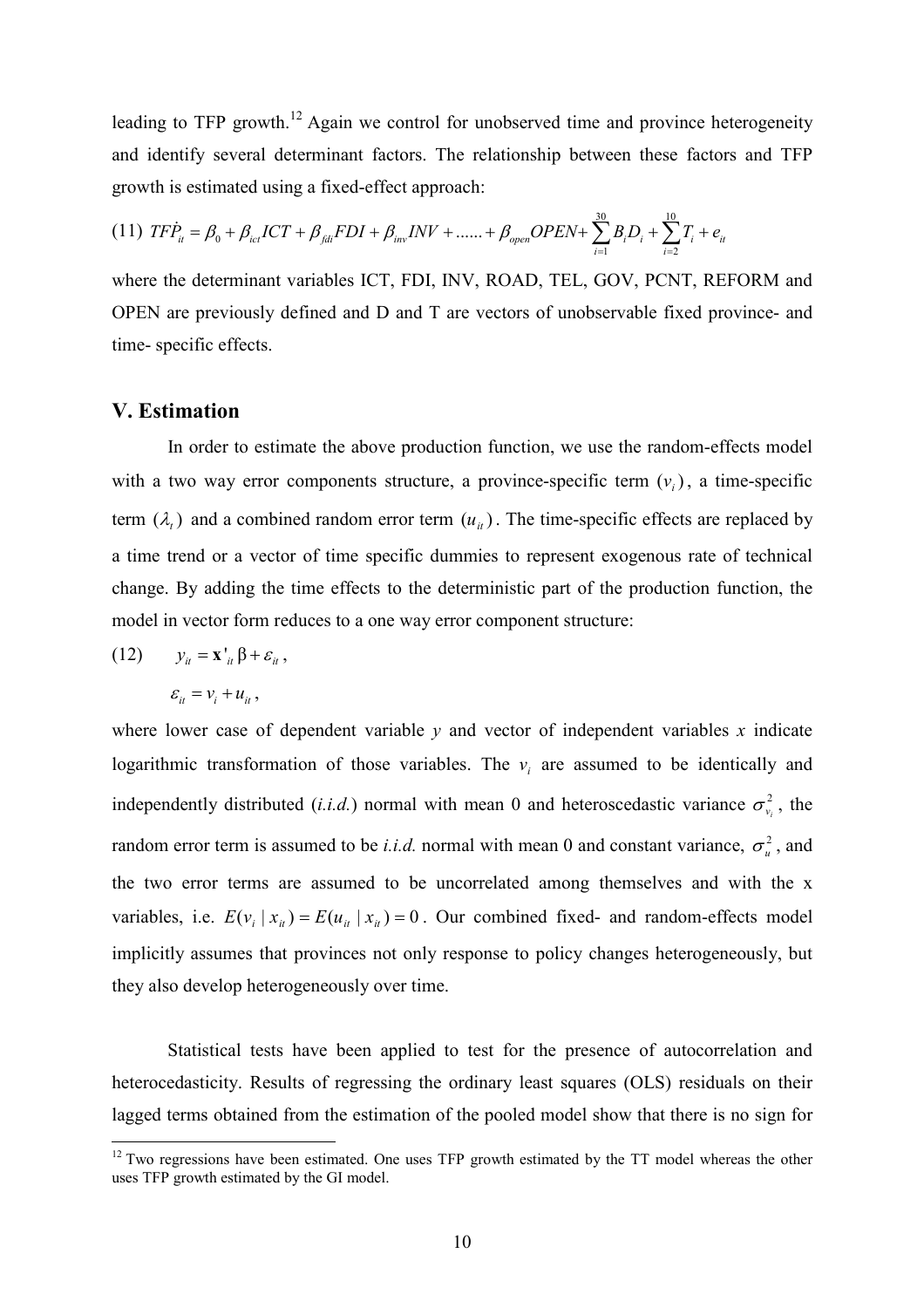autocorrelation, but there is the presence of heterocedasticity. To deal with the problem, we apply the following transformations to both TT and GI models to correct for heterocedasticity:

$$
(13) \t y_{it}^* = \mathbf{z}_{it}^* B + \varepsilon_{it}^*,
$$

The transformed variables are defined as follow:

(14) 
$$
y_{ii}^* = y_{ii} - \alpha_i (1/T \sum_i y_{ii}),
$$
  
\n $\mathbf{z}_{jii}^* = \mathbf{z}_{ji} - \alpha (1/T \sum_i z_{jii}),$  for each explanatory variable j  
\n $\varepsilon_{ii}^* = \varepsilon_{ii} - \alpha_i (1/T \sum_i \varepsilon_{ii}),$  and  
\n $\alpha_i = 1 - \sigma_u / \sqrt{(T \sigma_{vi}^2 + \sigma_u^2)}.$ 

where  $\alpha_i$  is the heteroscedasticity transformation parameter and the random error variance  $\sigma_u^2$  is estimated as the mean square error of the residuals  $(\hat{u}_u)$  of the translog production function by least squares dummy variables method. The variance  $\sigma_{v_i}^2$  could be derived using  $2 - \mu^2$   $\tau^2$  $\sigma_{v_i}^2 = \gamma_i^2 - \sigma_u^2$ , where  $\gamma_i^2$  is the total variance calculated as  $\sum_i e_i^2/(T-k)$  based on the pooled OLS residuals (e). After having transformed the dependent and independent variables, OLS method is applied on the transformed variables to yield more efficient estimates which are equivalent to estimates generated by Feasible Generalized Least Squares (FGLS) method.

#### VI. Empirical Results

 $\overline{a}$ 

# Specification Tests and Parameter Estimates

The translog production models<sup>13</sup> of equations (3) and (4) have been estimated, where the dependent variable is the log of gross domestic product (GDP) and the independent input variables include the log of labor (LAB), capital stock (CAP), foreign direct investment (FDI), and information and communication technology (ICT) investment. Equation 14 has been used to transform the dependent and independent variables and OLS method has been applied on the transformed variables to yield feasible GLS estimates.

 Table 2 shows the GLS heteroscedastic translog parameter estimates of the TT and GI models, respectively. Both models have adjusted R-square of 0.9994 and 0.9995, respectively. Results of the two models are similar, and labor, and capital stock are significant at 1% level,

<sup>&</sup>lt;sup>13</sup> F-test based on residual sum of squares rejects the simpler (Cobb-Douglas with only first order terms and generalized Cobb-Douglas with both first order and second order terms) functional forms in favour of the translog form.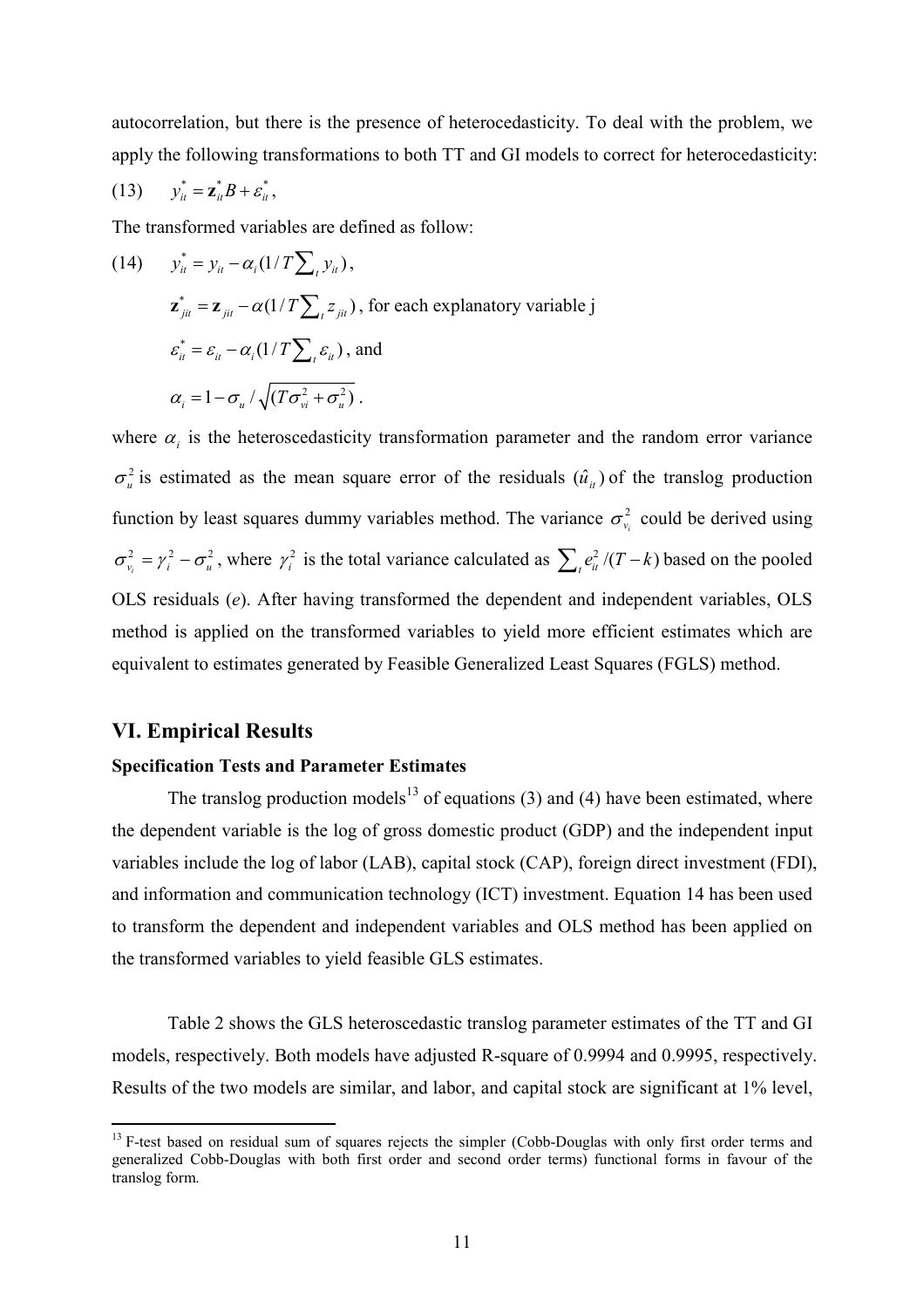indicating that factor accumulation has significant contribution to economic growth. The first order time trend (TRN) coefficient in the TT model is significant at 1 % level, and most of the dummies in the GI model are significant at 5% level. Since the coefficients of the translog production functions are not directly interpretable, we will focus on the derived results from the parameter estimates such as elasticities of inputs, RTS, rate of technical change and TFP growth rates.

#### [Insert Table 2 here]

#### Variance Components

 $\overline{a}$ 

 The panel models that we have considered in the paper allow us to investigate the province-specific heterogeneity in development. The transformation parameter  $(\alpha_i)$  shows the extent of heterogeneity of provinces. Its size ranges between zero (pooled OLS) and one (within estimation method). The size of  $\alpha_i$  is determined by the length of the sample period, the province-specific  $(\sigma_v^2)$  $\sigma_{v_i}^2$ ) and random noise variance  $(\sigma_u^2)$  components. The former variance varies across provinces while the latter is kept constant. Results of variances for each province are shown in Table 3. Note that these variance components are assumed to be constant over time.

#### [Insert Table 3 here]

 For the purpose of comparison, interpretation of the results is also presented in light of the regional economies.<sup>14</sup> The western region is having the highest average of  $\alpha_i$  among the three regions over time, indicating the largest variation of production of provinces over time as well as largest gap in development relative to the other regions. This could possibly be the result of differences in access and effective utilization of actually utilized foreign capital, physical capital and other infrastructure inputs on production during the 90s (see Ng and Leung (2002)). The variance of the random noise component  $(\sigma_u^2)$  is extremely small and constant at 0.0039 over time and across provinces.

<sup>&</sup>lt;sup>14</sup> The Eastern region contains 12 provinces (Beijing, Tianjin, Hebei, Liaoning, Shanghai, Shandong, Zhejiang, Jiangsu, Fujian, Hainan, Guangdong, and Guangxi), whereas the Central region contains nine provinces neighboring the eastern provinces (Shanxi, Inner Mongolia, Jilin, Heilongjiang, Anhui, Jiangxi, Henan, Hunan and Hubei) and the Western region covers nine provinces in the Western region (Sichuan, Yunnan, Guizhou, Shaanxi, Gansu, Tibet, Qinghai, Ningxia and Xinjiang).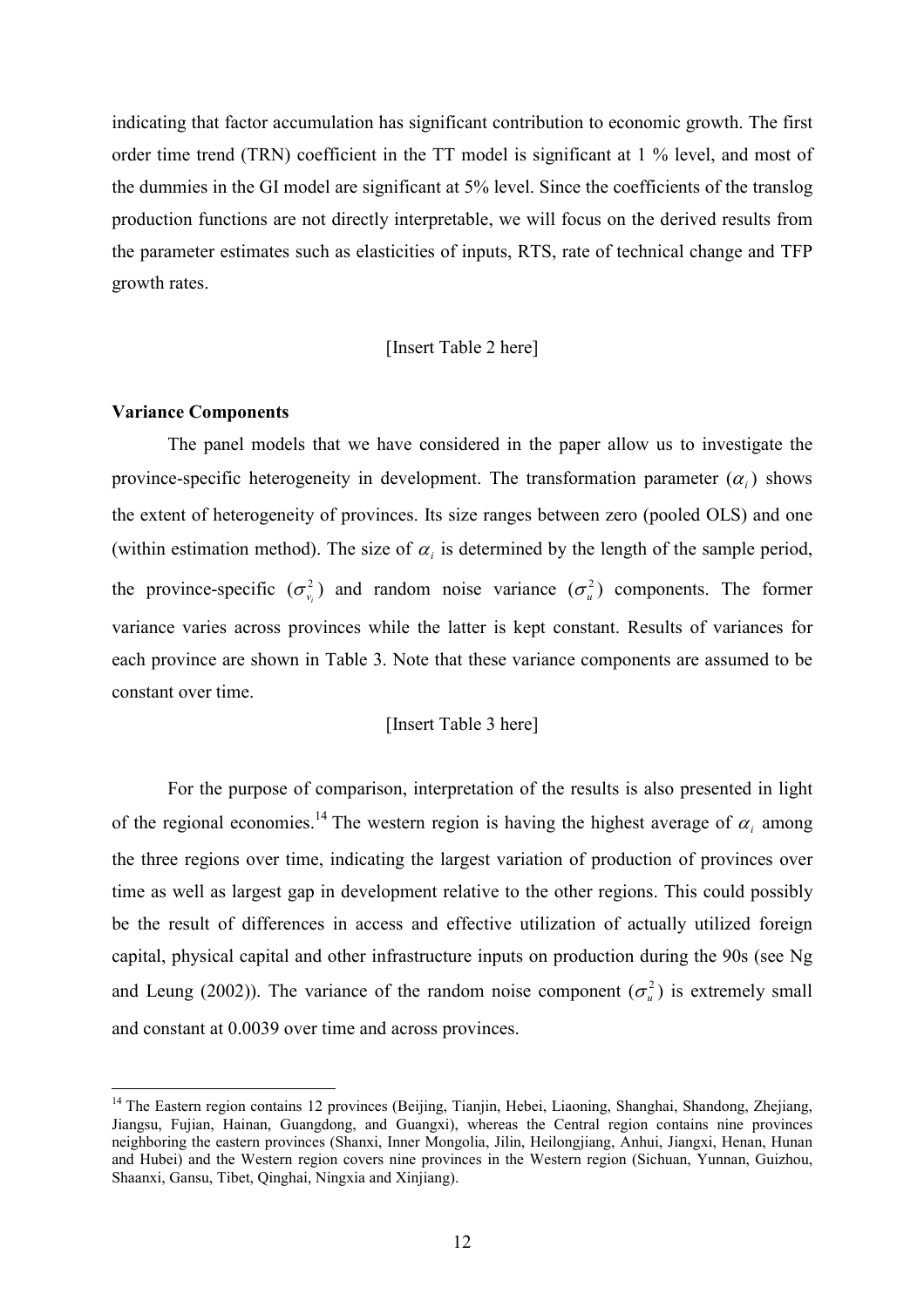The eastern region is found to have the smallest average province-specific variance  $(\sigma_{\nu}^2)$  $\sigma_{v_i}^2$ ), indicating small deviation from the average trend. This could be supported by the fact that when a region is experiencing more advanced development, any increase in foreign investment or investment in fixed assets will change the production to a smaller extent than in a region of less advanced development.

#### Input Elasticities and RTS

 $\overline{a}$ 

 Estimates of input elasticities (the percentage change of output in response to a 1% increase in respective input), RTS and the rate of technical change can be obtained by applying equations (5) to (8).<sup>15</sup> These measures are both province- and time-specific. Tables 5A and 5B show the mean values by year and provinces for the TT and GI models, respectively. Results of both models (with the exception of the rate of technical change) are similar as expected.

#### [Insert Tables 5A and 5B here]

 Results in Tables 5A and 5B show that elasticities of labor and capital stock have the largest magnitudes among others, indicating a larger responsiveness of GDP to changes in labor and capital stock. This indicates that both capital stock and labor have influential effect on economic growth, confirming the fact that factor accumulation has played an important role in contributing to the remarkable Chinese economic growth. The elasticities of FDI and ICT investment are much smaller in magnitude though. The two models have different results regarding elasticity for ICT investment. For the TT model, elasticity for ICT investment was decreasing over time and it changed to a negative sign since 1998. For the GI model, it was generally increasing till 2001 and then declined. Although the magnitudes of elasticities are smaller comparing to capital stock and labor, evidence shows that both FDI and ICT investment increased generally in the 1990s and have become important factors promoting economic growth.

 In particular, the rate of FDI utilization (share of actual FDI in total contractual FDI) has increased steadily from 1979 till late 90s, which is reflected by the trend of investment venturing beyond traditional manufacturing industries into the information technology, high-

<sup>&</sup>lt;sup>15</sup> Figures 1 to 3 show the estimates of input elasticities and RTS over the sample period for the TT and GI models.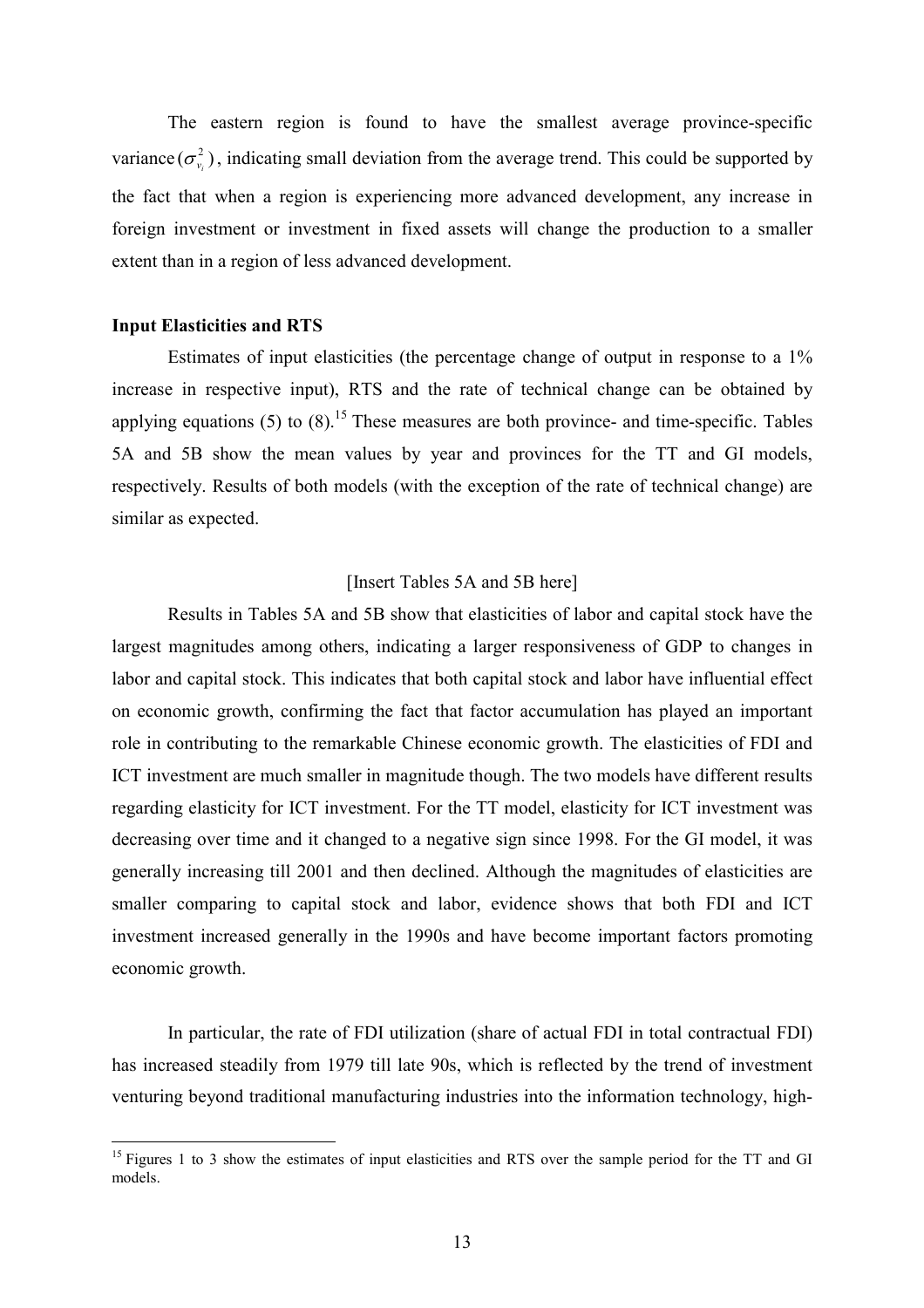tech, and service sectors. Possible explanation for our results of small elasticity of FDI could be the presence of ambiguity, complexity and inflexibility of policies, which impose higher transaction costs on foreign-funded enterprises and thereby limiting the effect on GDP. Besides, the lack of coordination among various bureaucratic units further hampers arbitration between government bureaus and foreign investors.

 The eastern region is found to have the largest average elasticity of FDI among the three regions in both models, implying that utilization and contribution of FDI is higher in the eastern region. It is believed that with better infrastructure and spatial and topographical advantages, the eastern region can enjoy lower cost of production and increase the return on investment which in turn attracts more FDI and thereby further facilitating economic growth. See Bao et al. (2002). Demurger (2000) also found that FDI was an effective channel for technology transfer that mainly benefited the eastern provinces.

 For the western region, average elasticity of capital is found to be largest among the three regions, indicating the importance of increasing capital to boost development in the region. This also provides evidence that the launch of the Western Region Development has generated good effects on the economy. Average elasticity of FDI for the western region is found to be much smaller than other regions due to insufficient infrastructure, low concentration of skilled labor and inconvenient transportation, which in turn increases the production cost and thereby reducing return to investment and economic growth.

Results from both TT and GI models indicate that elasticity of FDI was negative for three western provinces, i.e. Qinghai, Ningxia and Xinjiang, indicating that an increase in FDI will lead to a decline in economic growth. This result could be supported by Hanson (2001), Gorg and Greewood (2002) and Alfaro (2003), which suggested that the evidence of FDI generating positive spillovers into host country is weak and sometimes negative. Reallocation of resources following inflow of FDI might be initially in productivity terms less effective. See also Yeung and Mok (2002) for more support of this result. Regarding average elasticity of labor, it was found to be largest in the central region, indicating that the central region is catching up with the eastern region in terms of utilization of labor to generate growth.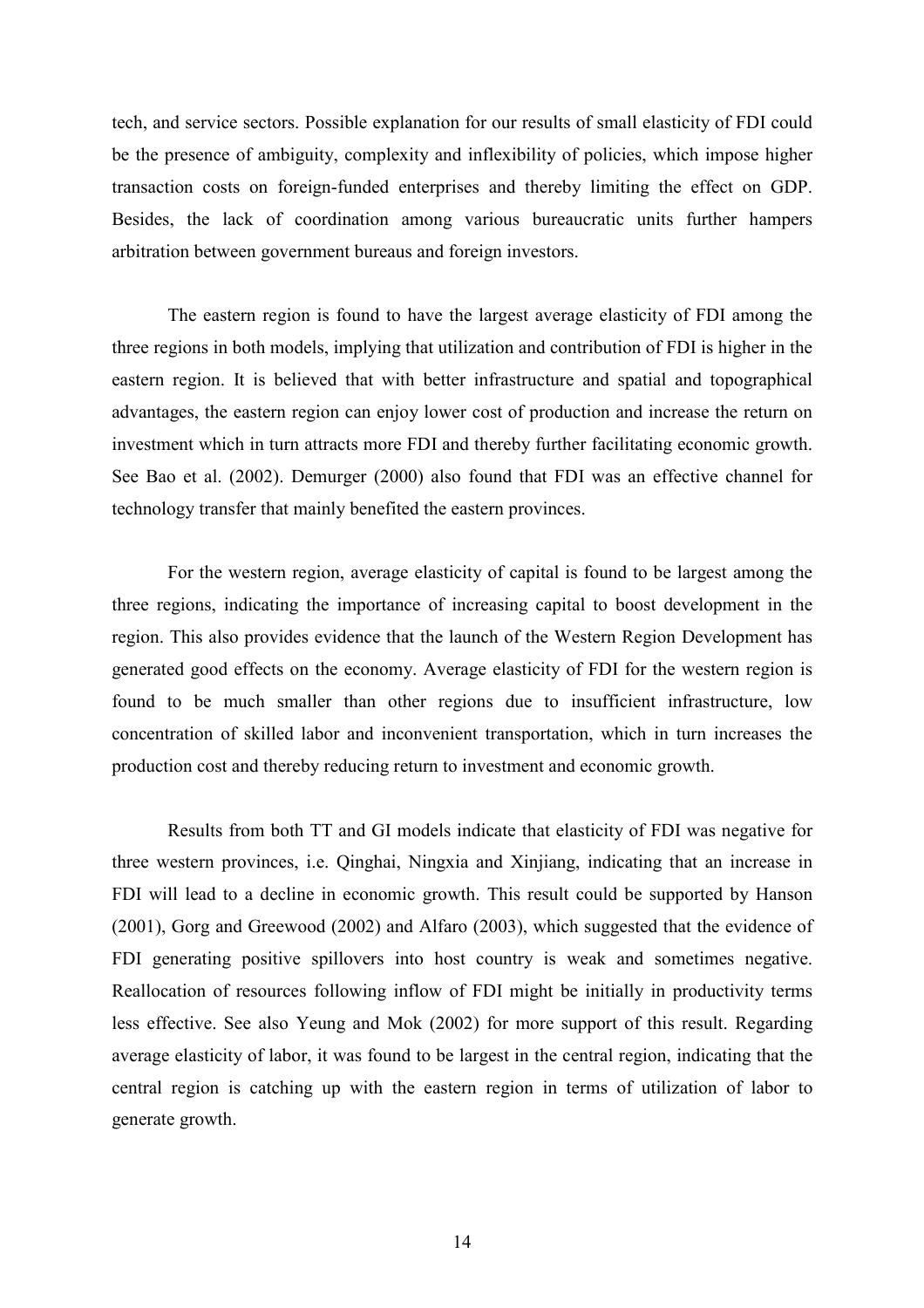Our results of small ICT investment impact on production is consistent with studies which conclude that for developing countries, returns from non-information technology (IT) capital investments are substantial while those from IT capital investment are not statistically significant. Dewan and Kraemer (2000) argued that the overall lack of IT enhancing complementary factors in developing countries could be the reason for the result. They also indicated that developing countries need to accumulate certain level of experience with information technologies before investments in IT could provide better returns to production. See Figures 1 and 2 for development of input elasticities over time by TT and GI models.

 RTS is a measure of the changes in the level of output to proportional changes in inputs. Results in Tables 5A and 5B indicate that during the sample period, RTS is greater than 1 (mean 1.069 for TT model and 1.094 for GI model), i.e. increasing RTS in both models. The highest average RTS is found in the western (Tibet) region for both models. This result may imply that when there are changes in inputs in Tibet, the relative effect on increase in output will be larger than that in a more developed region. Tibet deserves particular attention despite it is an inland province. It has a relatively large proportion of its foreign trade handled by foreign funded companies and these were dominated by Nepalese and Pakistani traders involved in cross-border trade. See Gipouloux (1998). The spillover and learning effects generated by trade, together with the "advantages of backwardness"<sup>16</sup> may help to explain the high average RTS enjoyed by Tibet.

 It is interesting to note that both Shanghai and Guangdong have experienced decreasing RTS. While increasing RTS was found for these provinces in the GI model, the magnitudes were relatively smallest among all provinces. These results for Shanghai and Guangdong could be explained by the fact that when a province is more advanced in development and production is close to the optimal level, any increase in input would change the production to a smaller extent.

#### Technical Change

 $\overline{a}$ 

 Technical change is the time derivative of output. It measures the percentage change in output due to a unit elapse of time. Using the estimated elasticities, technical change is

<sup>&</sup>lt;sup>16</sup> The "advantages of backwardness" indicates that backwardness may carry an opportunity for modernization in disembodied and embodied technology. Regions which are behind in development may have the potential to leap forward. See Abramovitz (1986).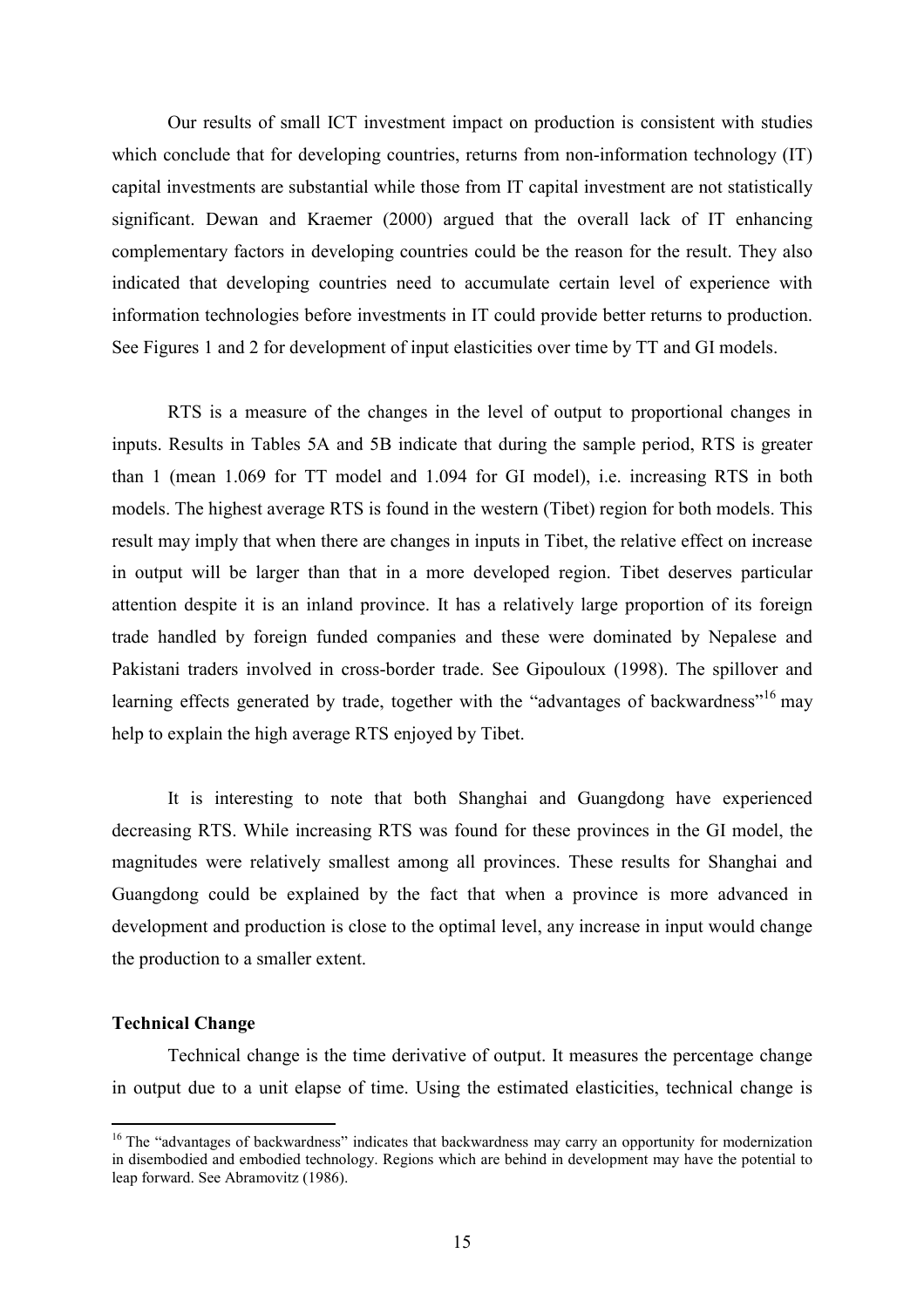calculated according to equations 6 and 7, respectively for TT and GI models. Possible factors which lead to difference in technical change among individual provinces include the historical levels of investment in physical capital and infrastructure for development, the geographical location of resources and concentration of skills and production potential across provinces.<sup>17</sup>

 Referring to Tables 5A and 5B, for the TT model, the overall mean of technical change is 8.5% whereas in the GI model, the mean is 8.65%, indicating that Chinese provinces have been experiencing technical progress. For the TT model, the rate declines over time switching from progress to regress in 2003. For the GI model, the rate generally declines over the sample period, except in 2000 and 2002.

 The rate of technical change has been decomposed into the effects due to both pure technical change and non-neutral technical change as shown in equations 6 and 7. The average pure component for provinces is found to be decreasing over time for the TT model, whereas it generally declined and increased in 2000 and 2002. The figure became negative in 1999. The main difference between the TT and the GI models is that the non-neutral technical change is negative in magnitude in the TT model and it declined until 2001, whereas for the GI model, the non-neutral technical change is positive in magnitude and is generally decreasing.

 For the interaction between technology and the inputs, we have used a time trend in both cases. We would expect similar non-neutral component. The main source of difference between the results from the two models with respect to the rate of technical change should be in the patterns of the neutral component and the way it affects the input utilization and production conditions.

 Regarding the regional aspect, the pure component is constant while the non-neutral component varies across provinces due to variability of inputs. For the TT model, eastern region records the largest negative non-neutral technical change as a result of input saving technology development. Among the three regions, the central region is found to have the

 $\overline{a}$ 

<sup>&</sup>lt;sup>17</sup> Figure 4 shows the trend of technical change over the sample period for both TT and GI models.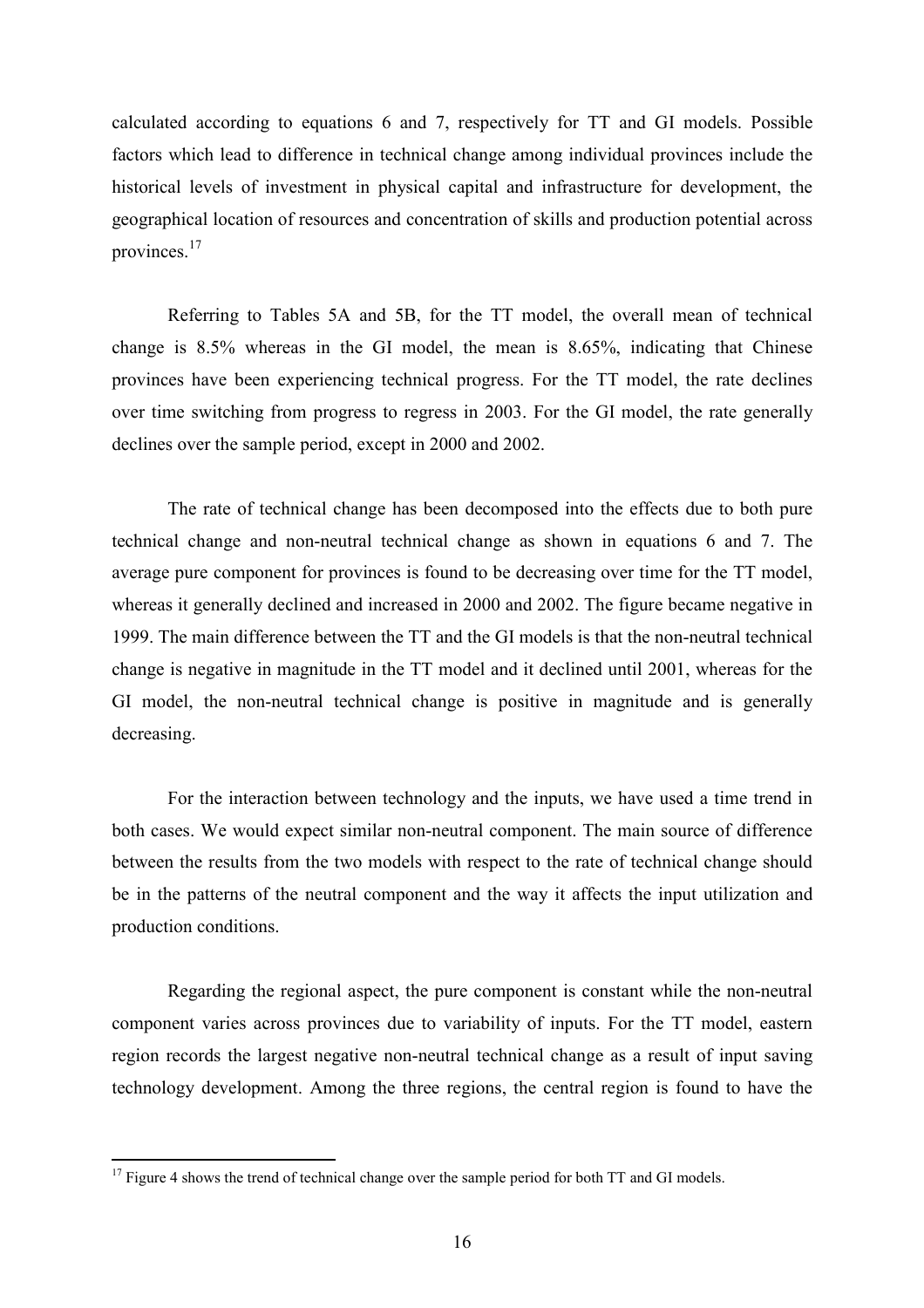largest positive magnitude of the non-neutral component in the GI model. This indicates that effect of technical change on marginal substitution of inputs is higher in the central region.

#### Total Factor Productivity

 After examination of the technical change, we continued to look at the TFP growth estimated by equations (9) and (10). The sample mean percentage growth rate is found to be 8.86 (0.78) and 9.22 (0.70) with small dispersion (in parenthesis) in the TT and GI models respectively.

 Our results reported in Tables 5A and 5B show that TFP growth was positive in the 1993-2003 period. The growth of TFP in each province in the 90s is closely related to the expansion of non-state enterprises, the increase in FDI and to a lesser extent, the degree of human development. Besides, but it depends heavily on region specific growth enhancing elements (Ezaki and Sun (1999)).

 There is a general trend for TFP growth to decline in the TT model. For the GI model, TFP growth records an increase in 1994, 2000 and 2002-2003 though. All three regions are found to have positive TFP growth during the sample period in both models. The magnitude is somewhat larger in the GI model though. The central region and western region are found to have largest and smallest average TFP growth, respectively in both models. Although there were increased public budgets for infrastructure investment in the western region and the establishment of a Western Region Development office under State Council to formulate development strategies and coordinate the implementation, more is needed to be done. Our results confirm the fact that the socio-economic and topographic features of the western region imply higher transportation costs and a greater requirement for human capital as well as physical infrastructure construction. See Wu (1999) for a comparison of productivity and efficiency performance among the three regions.

 For the purpose of sensitivity analysis of the results and comparison with the mainstream literature, we have computed the Solow residual (growth accounting)-based growth rates. The corresponding TFP growth measures are reported in Table 4A and Table 4B. The sample mean of TFP growth is 9.19% and 8.70% respectively. As expected, the dispersion in the TT specification (2.83%) is larger compared to the GI specification (2.11%).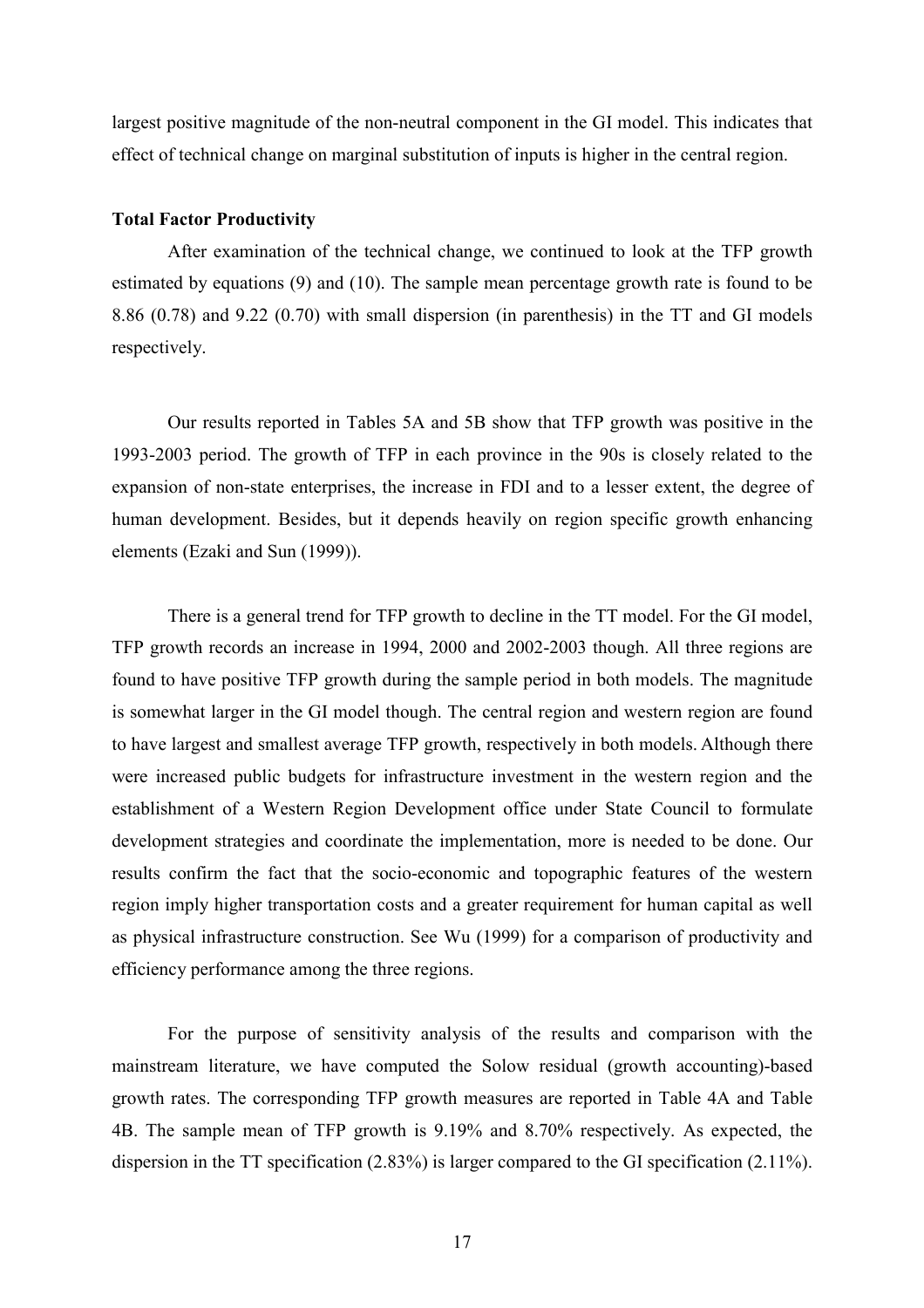The TT model as a result of its restrictive functional form shows a lower year to year variation among the adjacent periods, but larger deviation at the beginning and end of the period in relation to the sample mean. The TT and GI sample mean values of TFP might be quite close, but the distributions are different. The growth accounting TFP growth rates patterns are similar to those of parametric approach concerning regional concentration and dispersion. However, they differ somewhat in level by provinces as a result of differences in returns to scale, factor substitution effects and systematic provincial heterogeneity effects.

#### Determinants of TFP Growth

 To investigate the possible determinants of variations in TFP growth, equation 11 is estimated. Results are shown in Table 5. The adjusted R-square for the regression in the case of the TFP growth estimated by the TT model is 0.9893. ICT investment and FDI have very significant impact on the TFP growth. The former has negative impact while the latter has positive impact. The time specific dummies have relatively large and significant impact on the TFP growth. For the GI model, the adjusted R-square is 0.9917. Similarly, ICT investment and FDI and the time specific dummies are found to have significant impact on TFP growth.

#### [Insert Table 5 here]

 Our results in both models show that FDI is a significant factor contributing to TFP growth. The contribution of FDI to productivity has been widely studied in the literature and there is a general consensus on the positive impacts of FDI on economic development (see Borensztein et al. (1998), OECD (1998), Blomstrom et al. (1994), Markusen and Venables (1999), Xu (2000) and Soto (2000)). It is generally believed that FDI contributes to TFP growth through the provision of better access to technologies for the local economy and spillover. Foreign firms may increase the degree of competition in host-country markets which motivate inefficient firms to invest more in physical or human capital. Besides, foreign firms may provide training of labor and management which would improve productivity. In particular, the high TFP growth in early years of the sample period could be explained by the large acceleration of FDI inflow which was brought about by Deng Xiaoping's call for increased economic openness during his trip in early 1992.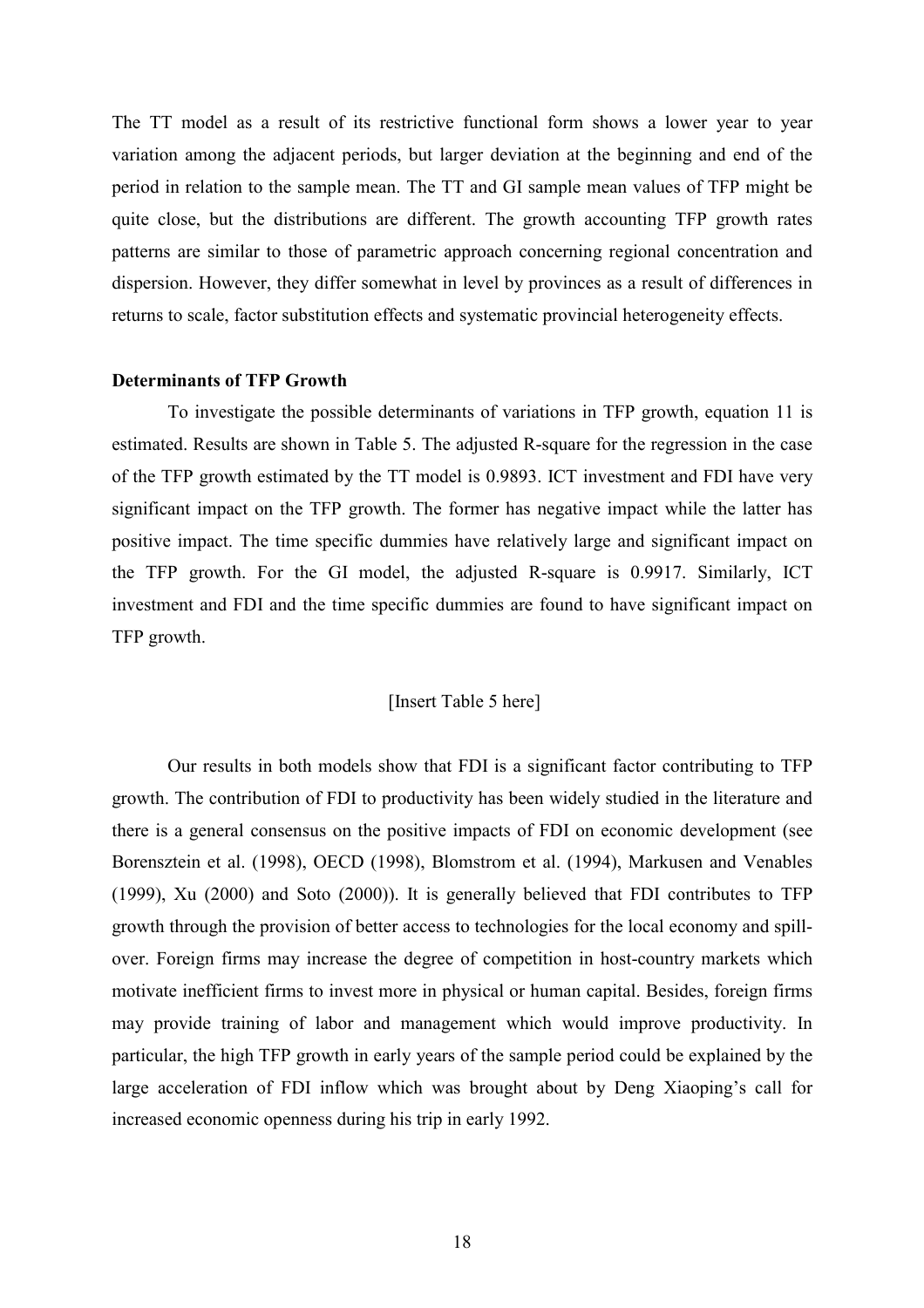Besides FDI, ICT investment is also considered to have improved TFP growth via the reduction of transportation costs and transaction costs and increased efficiency. Meng and Li (2002) provide some evidence on the development of China's ICT sector. However, results for the TT and GI model are different regarding the ICT influence. The former found negative impact on TFP, while the latter found positive impact.

 While the negative impact of ICT investment on TFP growth is ambiguous, the positive impact can be supported by existing researches. Gholami et al. (2005), in particular, found that ICT contributes to productivity and economic growth indirectly through attracting more FDI. Schreyer (2000) found that IT contributed significantly to productivity growth in the G-7 countries and Kraemer and Dedrick (2001) found growth in IT investment correlated with productivity growth.

 While the effect of ICT investment on TFP growth in the GI model is significant, the magnitude is relatively low. This indicates that productivity growth could not be simply achieved as a result of increase in ICT investment, rather, it also requires the simultaneous changes in complementary factors like infrastructure, human capital and education that complement labor to make it more productive. See Dewan and Kraemer (1998). Therefore, our results imply that there is ample room for improvement in these complementary factors before increase in TFP growth from ICT investments could be realized. Also, Dewan and Kraemer (2000) mentioned that it could be due to learning effects so that developing countries must accumulate certain level of experience with information technologies before investment in this relatively new factor of production start to pay off. This explanation could be applied to our case of China, which is still in the developing state and has a relatively new ICT sector.

 Besides the above factors, ROAD, PCNT and INV were found to have the correct signs in both models, implying that China's infrastructure, more educated workforce and total investment have all contributed positively to productivity growth in the past decade. Our results are consistent with those of Fleisher and Chen (1997), Mody and Wang (1997) and Demurger (2001), which found that infrastructure investment (roads, railways, waterways and telephones) has a statistically significant positive impact on growth. The results for PCNT and INV are expected, which indicate that both investment in capital and education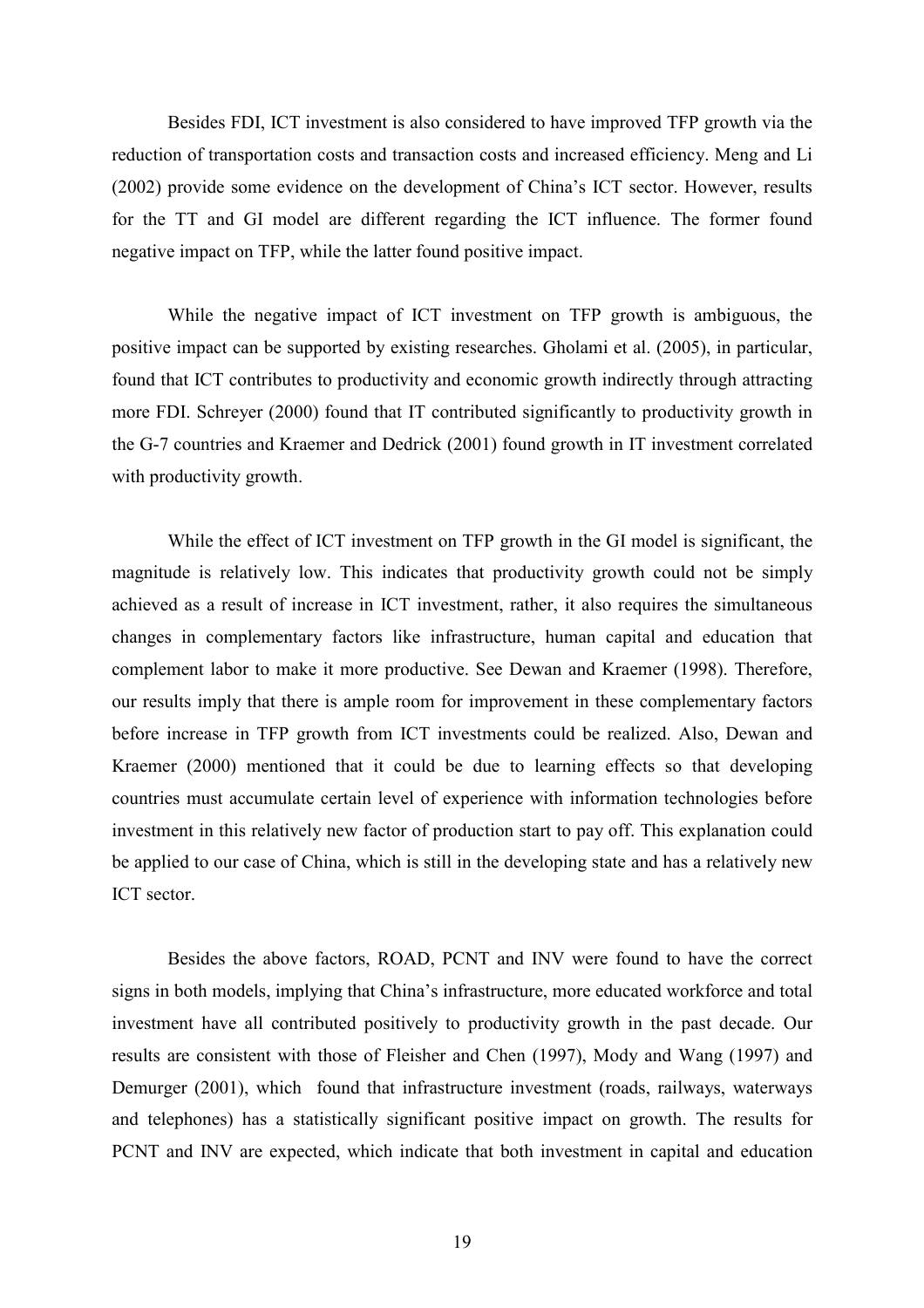attainment is essential and have immense potential in contributing to productivity growth in China.

#### VII. Summary and Conclusions

 The rapid economic growth in China during the past decade has attracted world-wide attention. Although capital accumulation has been considered as an important factor contributing to economic growth, continued increase in productivity is necessary to sustain growth and to reduce different forms of inequality in the society. In this paper, we examine the recent TFP growth of China by applying a panel data model on 30 Chinese provinces.

 Given the rapid speed of development of the ICT sector in China during the 90s and the fact that previous studies of the economic impacts of ICT have been limited, this paper attempts to include ICT investment as one of the inputs of the production function, along with FDI and other traditional inputs such as capital and labour. To our knowledge, this is the first comparative analysis to explicitly include ICT investment as a factor of production along with traditional inputs for the case of China.

 Similar to studies on other developing countries, the factor input elasticity measures of this paper implied that impacts of non-ICT capital investments are substantial, while those from ICT investment are not significant, indicating that for China, traditional inputs are still playing a more important role than non-traditional ICT investment in contributing to economic growth during the past decade.

 One possible explanation for the insignificant impacts from ICT investment could be attributed to the overall lack of effective policy and ICT-enhancing complementary factors, such as human capital and infrastructure. It is widely believed that increasing level of ICT investment must be accompanied by corresponding investment in those complementary factors, so that amplifying effects of ICT investment could be obtained. In other words, positive and significant impact of ICT on production is not only the result of increase in ICT investment, but it also reflects simultaneous changes in education, infrastructure and other factors that complement labour and capital to make them more productive. Regulatory policies that promote more competition are crucial to develop the required infrastructure and foster an environment for higher level of ICT investment in a developing country like China.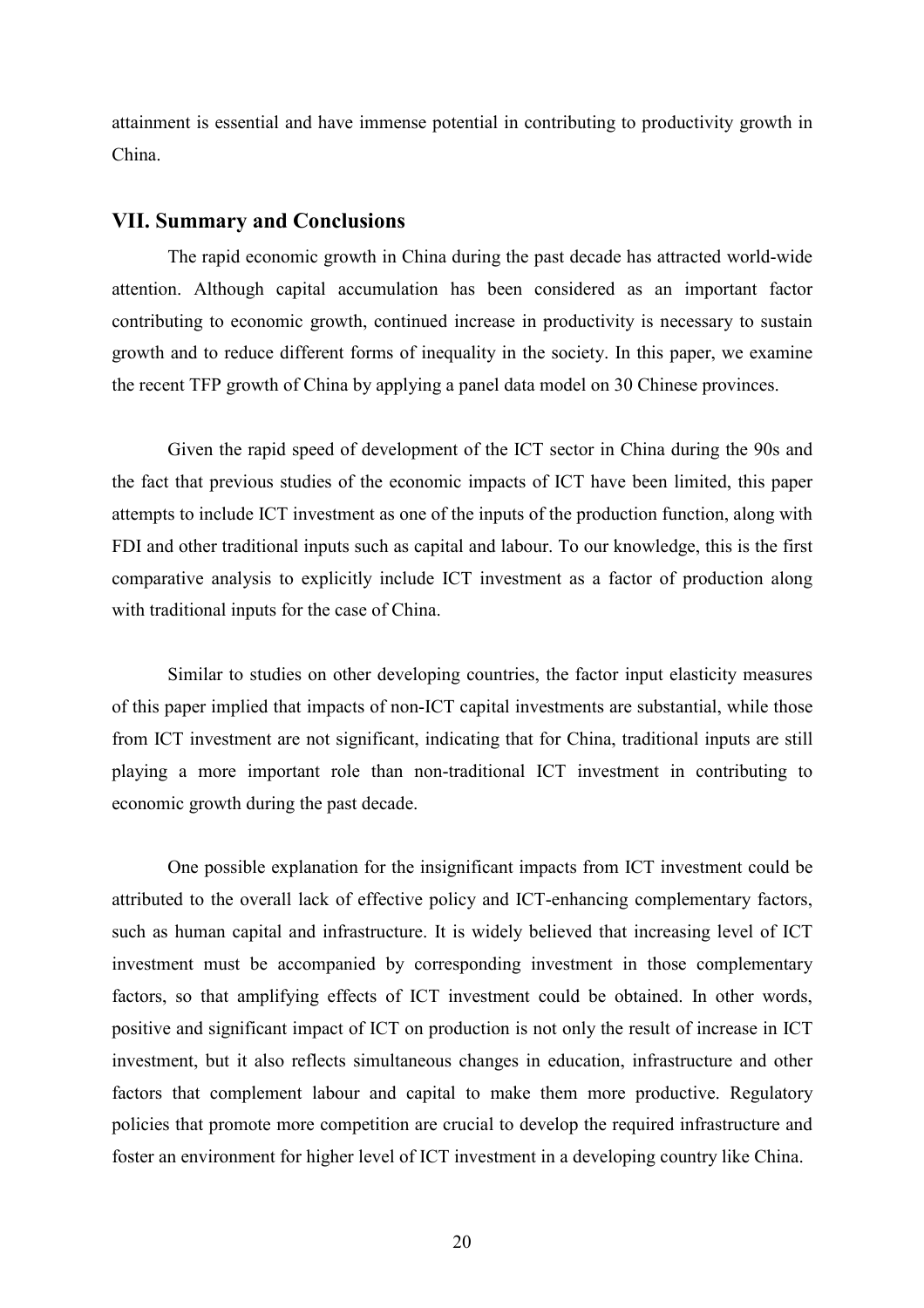Besides, a deeper learning process for China in the ICT industry is also needed, so that it could accumulate a certain level of experience with information technologies before investments in this relatively new factor of production start to contribute more to the economic and productivity growth.

 On top of traditional inputs of production and ICT investment, our results also provide some implications for impacts of FDI on production. Significant impact on production has been found for FDI, but the impact is relatively small. This could be attributed to high transaction costs imposed on the foreign-funded enterprises which limit the impact on GDP growth. Evidence has shown that the presence of ambiguity, complexity and inflexibility of policies are possible problems faced by the foreign investors and these will lead to high transaction costs. Besides, the lack of proper coordination among various bureaucratic units also creates conflicts between government bureaux and foreign investors, which hamper FDI's impact on production. A regional breakdown indicated that the eastern region is found to have the largest elasticities of FDI among the three regions, which implies that utilization and contribution of FDI is higher in the eastern region. For the western region, elasticity of capital is found to be largest among the three regions, while elasticity of FDI is the smallest, indicating the need of increasing investment in fixed assets to boost development in the region and to realize benefits for FDI and thereby narrowing the gap between the eastern region and western regions.

 Besides investigation of the impacts of the above inputs on production, this paper also measures technical change and TFP. Technical progress was found over the whole sample period of 1993-2003 and the provinces are generally operating under increasing RTS. The increasing RTS might be attributed to a better reallocation of resources, skill upgrading and learning-by-doing. Regarding the results of TFP, at the national level, empirical results show positive TFP during the sample period, with relatively high average growth rate (8.86% and 9.22% in GI and TT models) found in early 1990s, i.e. 1991-1995, China's eighth 5-year plan. This is consistent with the fact that economic development is considered as most successful in the eighth 5-year period. But it then decreased after mid-90s.

 A regional breakdown shows that the central region is found to have the highest average TFP growth while the western region is found to have the lowest average TFP growth during the sample period. This could be explained by the fact that the central region is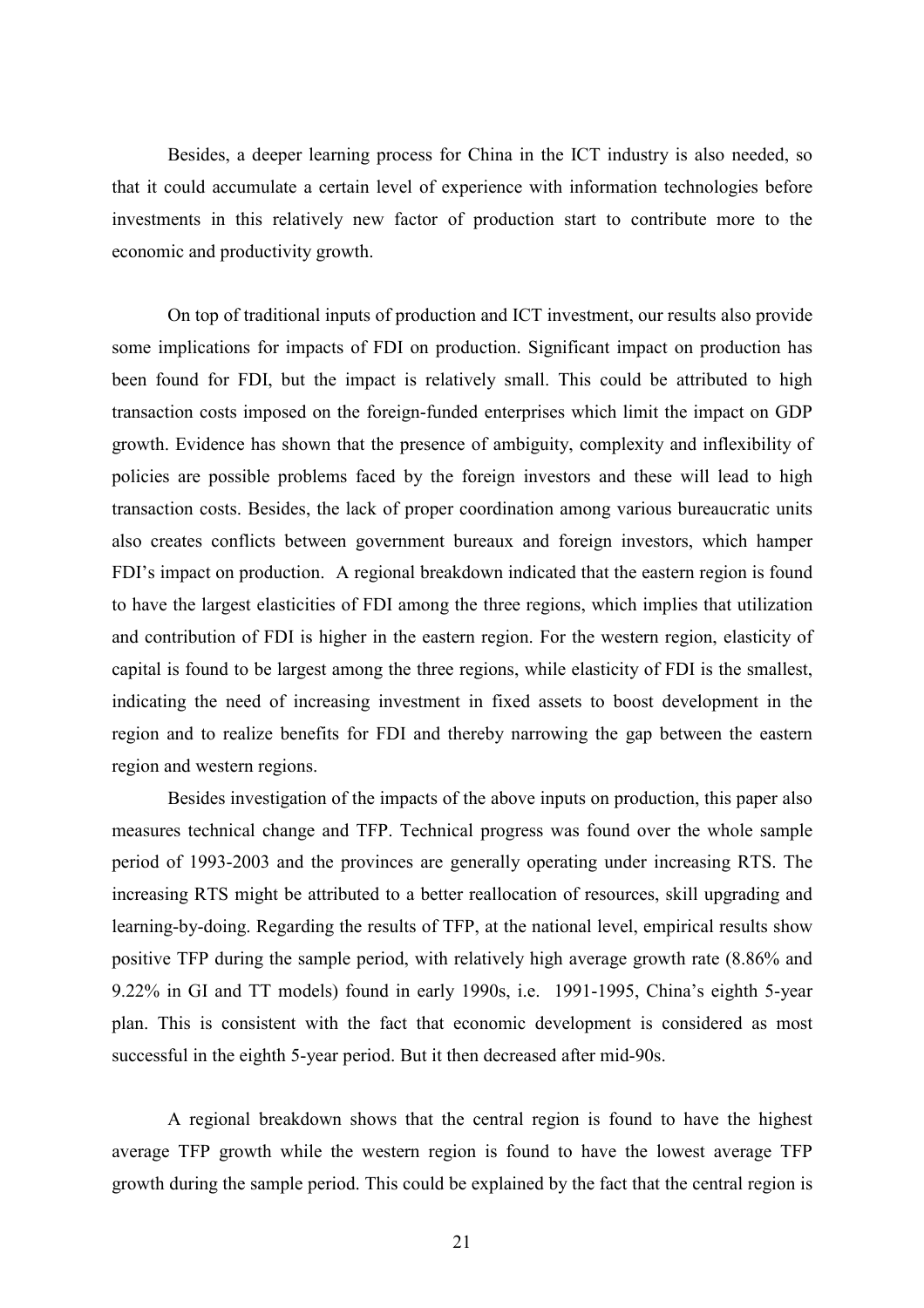having a more significant investment in infrastructure and labor endowment and enjoyed a fairly favourable investment environment and more preferential policies. While for the western region, more requirements for physical infrastructure construction are needed to increase the TFP growth.

 While having the lowest average TFP, the western region is having the largest variation of production of provinces over time. The smallest variation of production occurred in the eastern region though. This could be supported by the fact that while the development of the eastern region is relatively more saturated in production over the past decade, the western region still enjoys an enormous development potential in various production areas. And this indirectly implies that more effort is required to put into the western region to reduce the regional gap.

 ICT investment and FDI are found to have significant influence on the TFP growth, but the magnitude of influence is not very large. It is believed that ICT investment requires complementary factors, such as human capital and infrastructure to strengthen its influence on TFP growth. Since China is still in the progress of developing its ICT sector, our results indicate that there is still plenty of room for improvement before the gains from ICT investment to TFP growth can be realized. For FDI to have more influence on the TFP growth, the problems of ambiguity, complexity and inflexibility of policies should be eliminated first.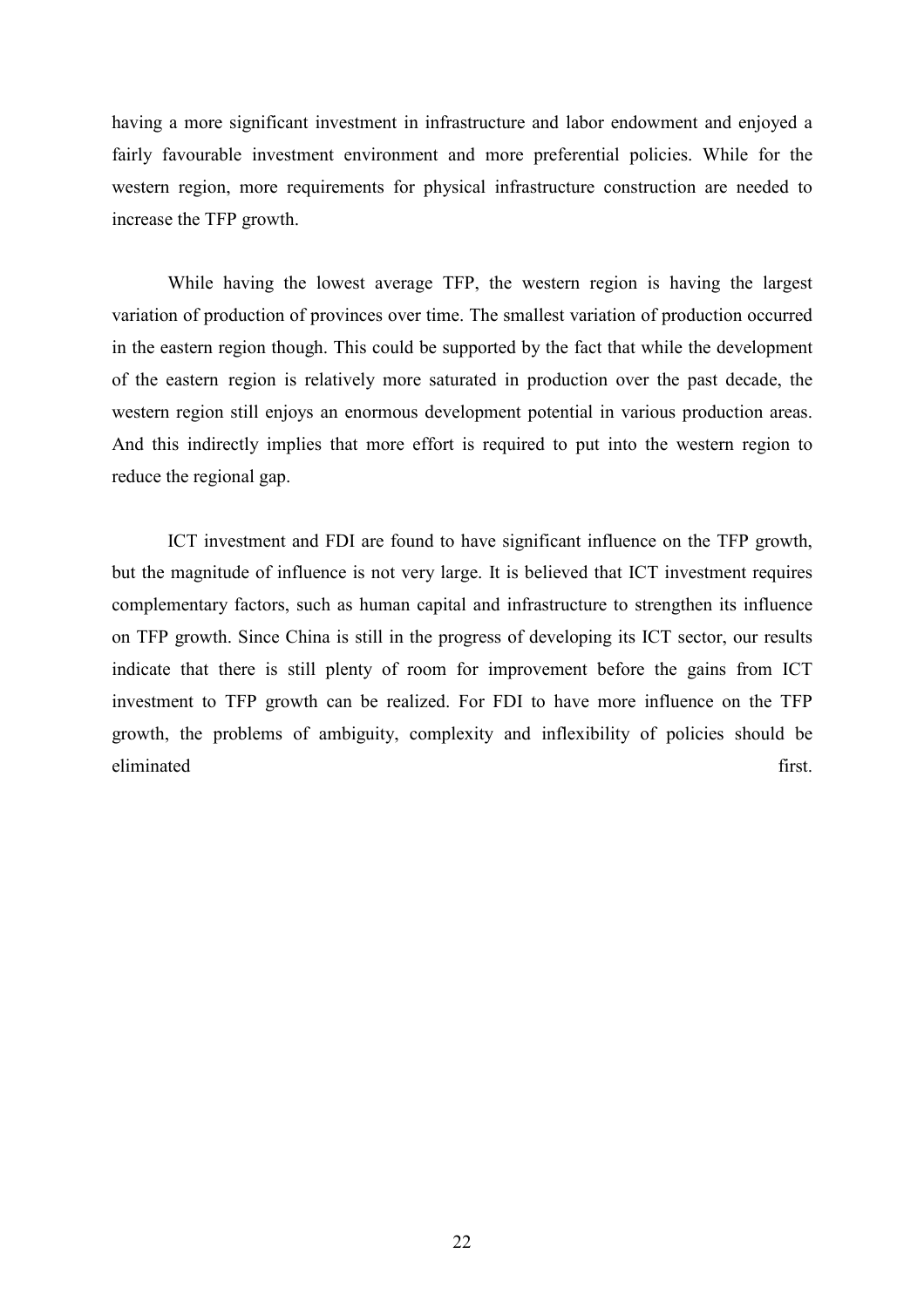# References

- Abramovitz, M., (1986). Catching Up, Forging Ahead and Falling Behind. Journal of Economic History 46, p.385-406.
- Alfaro, L., (2003). Foreign Direct Investment and Growth: Does the Sector Matter? Harvard Business School, Boston.
- Arayama, Y., Miyoshi, K., (2004). Regional Diversity and Sources of Economic Growth in China. The World Economy 27, p.1583-1607.
- Baltagi, B.H., Griffin, J.M., (1988). A Generalized Error Component Model with Heteroscedastic Disturbances. International Economic Review 29, p.745-753.
- Bao, S., Chang G.H., Sachs, J.D., Woo, W.T., (2002). Geographic Factors and China's Regional Developments under Market Reforms, 1979-1998. China Economic Review 13, p. 89-111.
- Blomstrom, M., Lipsey, R., Zejan, M., (1994). What Explains the Growth of Developing Countries in William Baumol, Richard Nelson and Edward Wolff (eds.), Convergence and Productivity: Cross-National Studies and Historical Evidence, Oxford, Oxford University Press.
- Borensztein, E., De Gregeorio, J., Lee, J. (1998). How does Foreign Direct Investment Affect Economic Growth? Journal of International Economics 45, p.115-135.
- Borensztein, E., Ostry, D.J., (1996). Accounting for China's Growth Performance. American Economic Review 86, p.224– 228.
- Cai, F., Dewen, W., Yang, D., (2001). Labor Market Distortions and Economic Growth: Examining Institutional Components of Regional Disparity in China. Working Paper no. 10, Center for Human Resource Studies, Chinese Academy of Social Sciences.
- Chen, K., Wang, H.C., Zheng, Y.X., Jefferson G.H., Rawski, T.G., (1998). Productivity Change in Chinese Industry: 1953–1985. Journal of Comparative Economics 12, p.570- 591.
- Chen, Y., (2001). Evidence of the Effect of Openness Policy on TFP and its Components: The Case of Chinese Provinces. Paper presented to the 3<sup>rd</sup> International Conference on Chinese Economy "Has China become a Market Economy?" Clermont-Ferrant, France, May 2001.
- Chow, G., (1993). Capital Formation and Economic Growth in China. Quarterly Journal of Economics 108, p.809– 842.
- Christensen, L.R., Jorgenson, D.W., Lau, L.J. (1973). Transcendental Logarithmic Production Frontiers. Review of Economics and Statistics 55, 28-45.
- Démurger, S., (2000). Economic Opening and Growth in China. OECD Development Centre Studies, Paris, March.
- Démurger, S., (2001). Infrastructure Development and Economic Growth: An Explanation for Regional Disparities in China? Journal of Comparative economics 29, p.95-117.
- Démurger, S., Sachs, J.D., Woo, W.T., Bao S., Chang, G., Mellinger, A., (2002). Geography, Economic Policy, and Regional Development in China. NBER Working Paper No. 8897.
- Dewan, S., Kraemer, K.L., (1998). International Dimensions of the Productivity Paradox. Communications of the ACM 41, p.56-62.
- Dewan, S., Kraemer, K.L., (2000). Information Technology and Productivity: Evidence from Country-Level Data. Management Science 46, p.548-562.
- Dollar, D., (1992). Outward-oriented Developing Economies Really Do Grow More Rapidly: Evidence from 95 LDCs, 1976-1985. Economic Development and Cultural Change 40, p.523-544.
- Ezaki, M., Sun, L., (1999). Growth Accounting in China for National, Regional, and Provincial Economies: 1981-1995. Asian Economic Journal 13, p. 39-71.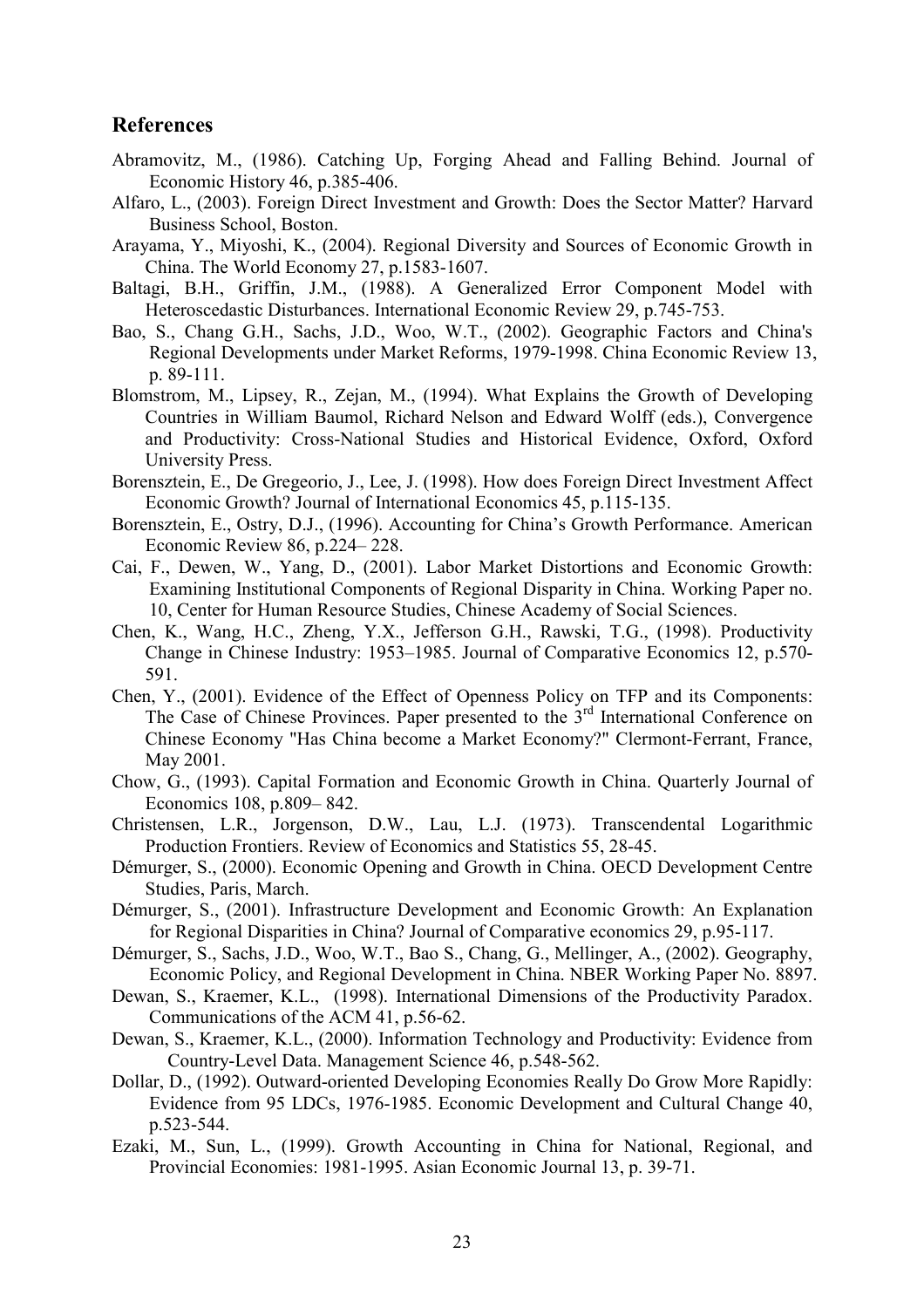- Fleisher, B., Chen, J., (1997). The Coastal Non-Coastal Income Gap, Productivity, and Regional Economic Policy in China. Journal of Comparative Economics 25, p.220-236.
- Gholami, R., Lee, S.Y., Heshmati, A., (2005). The Causal Relationship between ICT and FDI. Research Paper No. 2005/26, World Institute for World Economics Research.
- Gipouloux, F., (1998). Integration or Disintegration? The Spatial Effects of Foreign Direct Investment in China. China Perspectives 17, pp. 6-13.
- Gollop F., Frank, M., Jorgenson, D.W., (1980). U.S. Productivity Growth by Industry, 1947- 73 in New Developments in Productivity Measurement and 60 Analysis, John W. Kendrick and Beatrice N. Vaccara (eds.), Chicago, University of Chicago Press.
- Gollop, F., Roberts. M., (1983). Environmental Regulations and Productivity Growth: The Case of Fossil-Fueled Electric Power Generation. Journal of Political Economy 91, p.654- 674.
- Görg, H. Greenaway, D., (2002). Much Ado About Nothing? Do Domestic Firms Really Benefit from Foreign Direct Investment? Research Paper 2001/37, Globalization and Labour Markets Programme, at Leverhulme Centre for Research on Globalization and Economic Policy, Nottingham.
- Hanson, G.H., (2001). Should Countries Promote Foreign Direct Investment? G-24 Discussion Paper 9.
- Heshmati, A., Nafar, N., (1998). A Production Analysis of the Manufacturing Industries in Iran, Technological Forecasting and Social Change 59, p.183-196.
- Heshmati, A., Yang, W., (2005). Contribution of ICT to the Chinese Economic Growth, TEP Discussion Paper 2005:5, Seoul National University.
- Holz, C., (2005). China's Reform Period Economic Growth: Why Angus Maddison Got It Wrong and What That Means. Development and Comp Systems 0504012, Economics Working Paper Archive at WUSTL.
- Hu, A.G.Z., (2001). Ownership, Government R&D, Private R&D, and Productivity in Chinese Industry. Journal of Comparative Economics 29, p.136-157.
- Hu, Z.L., Khan, M.S., (1997). Why is China Growing so Fast? IMF Staff Papers. Washington, DC: International Monetary Fund.
- Jefferson, G.H., (1990). China's Iron and Steel Industry: Sources of Enterprise Efficiency and the Impact of Reform. Journal of Development Economics 33, p.329-355.
- Jefferson, G.H., Rawski, T.G., Zheng, Y., (1992). Growth, Efficiency, and Convergence in China's State and Collective Industry. Economic Development and Cultural Change 40, p.239-266.
- Jefferson, G.H., Xu, W., (1994). Assessing Gains in Efficient Production Among China's Industrial Enterprises. Economic Development and Cultural Change 42, p. 597-615.
- Jefferson, G.H., Rawski, T.G., Zheng, Y., (1996). Chinese Industrial Productivity: Trends, Measurement Issues, and Recent Developments. Journal of Comparative Economics 23, p.146-180.
- Jorgenson, D.W., Fraumeni, B.M, (1981). Relative Prices and Technical Change in Modeling and Measuring Natural Resource Substitution, E.R. Berndt and B.C. Fields (eds.), Cambridge, Mass.: MIT Press, p.17-47.
- Kraemer, K L., Dedrick, J., (2001). Information Technology and Productivity: Results and Policy Implications of Cross-Country Studies in Information Technology, Productivity, and Economic Growth, M. Pohjola (ed.), Oxford: Oxford University Press.
- Krugman, P. (1994). The Myth of Asia's Miracle. Foreign Affairs 73, p. 62-78.
- Kumbhakar, S.C., Heshmati, A., Hjalmarsson L., (1999). Parametric Approaches to Productivity Measurement: A Comparison among Alternative Models. Scandinavian Journal of Economics 101, p.405-424.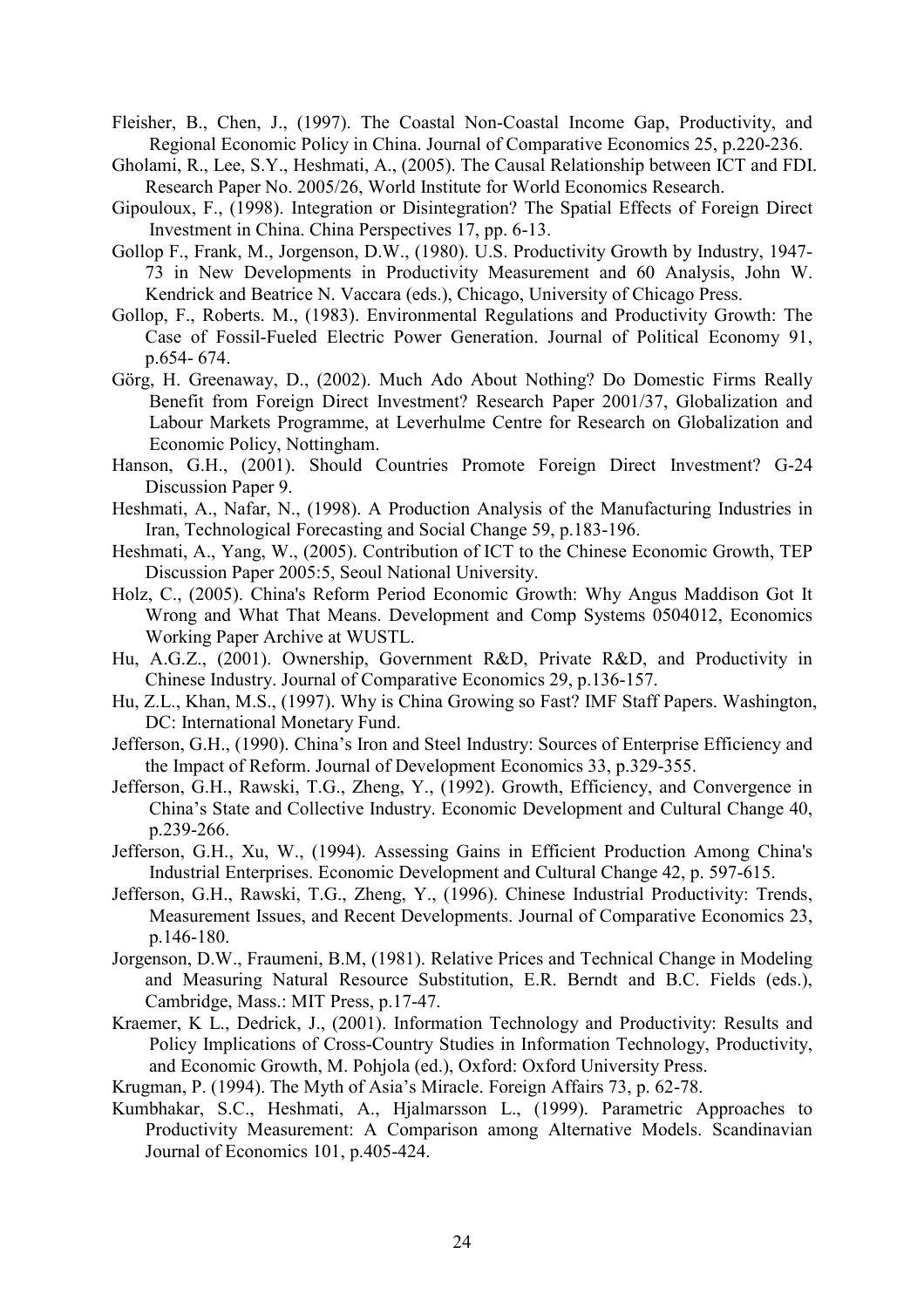- Lee, J., (2000). Changes in the Sources of China's Regional Inequality. China Economic Review 3, p.232-245.
- Lin, J.Y., (1992). Rural Reforms and Agricultural Growth in China. American Economic Review 82, p.34-51.
- Maddison, A., (1998). Chinese Economic Performance in the Long Run. Paris: OECD.
- Markusen, J., Venables, A., (1999). Foreign Direct Investment as a Catalyst for Industrial Development. European Economic Review 43, p.335-356.
- Meng, Q., Li, M., (2002). New Economy and ICT Development in China. Information Economics and Policy 14, p.275–295.
- Mody, A., Wang, F.Y., (1997). Explaining Industrial Growth in Coastal China: Economic Reforms... and What Else? World Bank Economic Review 11, p.293-325.
- Ng, Y.C, Leung, C.M., (2002). Regional Economic Performance in China: A Panel Data Estimation. BRC Papers on China No. CP200204. Hong Kong Baptist University.
- OCED, (1998). Open Market Matter: the Benefits of Trade and Investment Liberalisation. Paris: OCED.
- Schreyer, P., (2000). The Contribution of Information and Communication Technology to Output Growth: A Study of the G7 Countries. STI Working Paper 2000/2 (Paris: OECD, 2000)
- Sachs, J.D., Woo, W.T., (1997). Understanding China's Economic Performance, Harvard Institute of Economic Research Working Papers 1793, Harvard - Institute of Economic Research.
- Solow, R.M., (1957). Technical Change and the Aggregate Production Function. The Review of Economics and Statistics 39, p.312-320.
- Song, S., Chu, G.S.F., Chao, R, (2000). Inter-city Regional Disparity in China, China Economic Review11, 246-261.
- Soto, M. (2000). Capital Flows and Growth in Developing Countries: Recent Empirical Evidence. OCED Development Centre Technical Paper No. 160. Paris: OCED.
- Tinbergen, J. (1942). Critical Remarks on Some Business Cycle Theories. Econometrica 10, p. 129-146.
- Wang, Y., Yao, Y., (2003). Sources of China's Economic Growth 1952-1999: Incorporating Human Capital Accumulation. China-Economic-Review 14, p.32-52.
- Woo, W., (1998). Chinese Economic Growth: Sources and Prospects in the Chinese Economy, Michel Fouquin and Françoise Lemoine (eds.) (London: Economica).
- World Bank, (1996). The Chinese Economy: Fighting Inflation, Deepening Reforms, Washington D.C..
- Wu, Y., (1995). Productivity Growth, Technological Progress, and Technical Efficiency Change in China: A Three-Sector Analysis. Journal of Comparative Economics 21, p. 207-229.
- Wu, Y., (1999). Productivity and Efficiency in China's Regional Economics in Economic Efficiency and Productivity Growth in the Asian-Pacific Region, Tsu-Tan Fu et al. (eds.), Edward Elgar.
- Wu, Y., (2000). Productivity Growth and Economic Integration in the Southern China Region. Asain Economic Journal 14, p.39-54.
- Wu, Y. (2004). China's Economic Growth: A Miracle with Chinese Characteristics. London: Routledge Curzon.
- Xu, B., (2000). Multinational Enterprises, Technology diffusion, and Host Country Productivity Growth. Journal of Development Economics 62, p.477-493.
- Xu, X., (1999). Agricultural Productivity in China. China Economic Review 10, p.108-121.
- Xu, X., Wang, Y., (1999). Ownership Structure and Corporate Governance in Chinese Stock Companies. China Economic Review 10, p.75-98.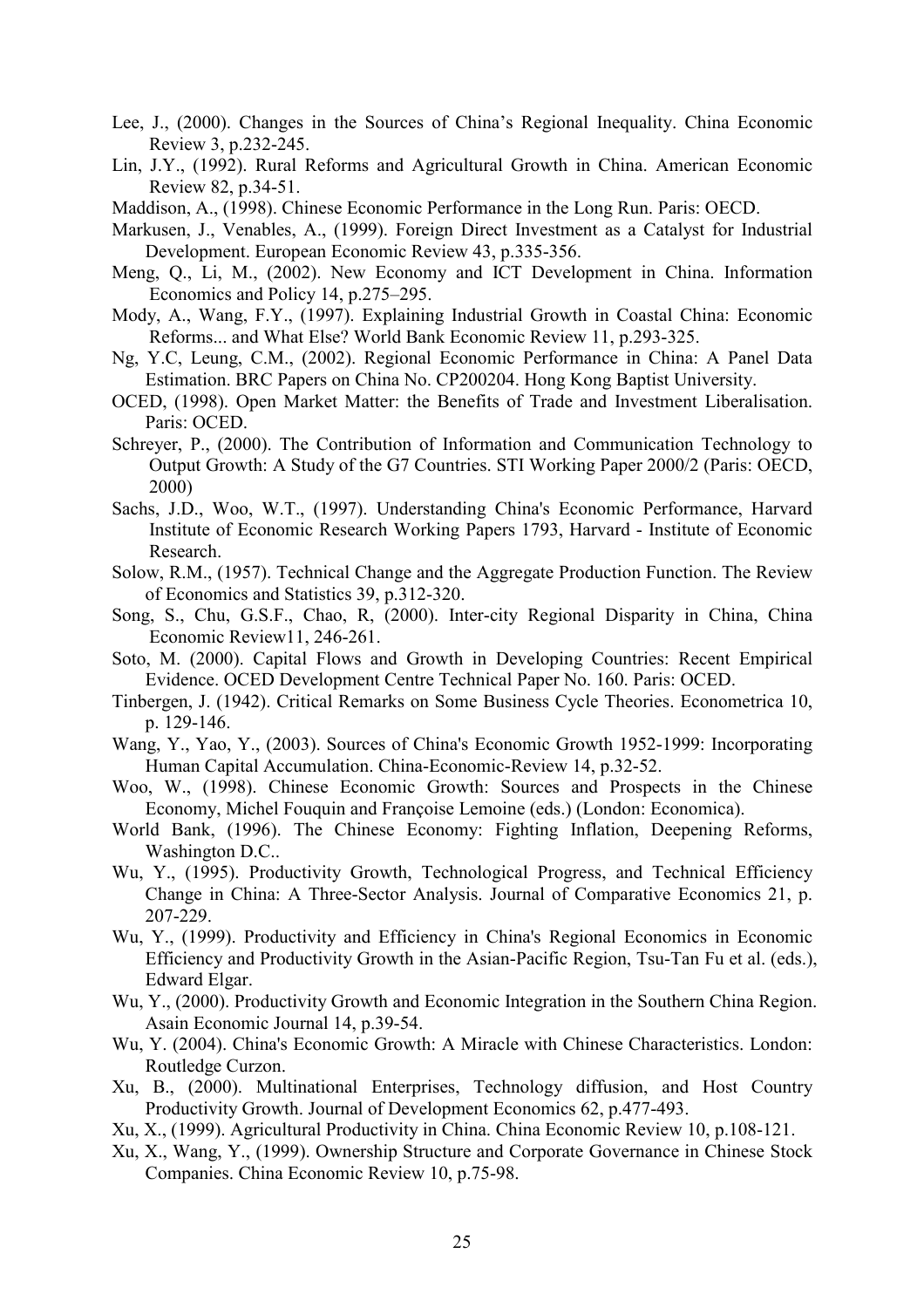- Yeung, G., Mok, V., (2002). Government Policy and the Competitive Advantages of Foreign-Financed Firms in Guangdong Province of Southern China. Asian Business and Management 1, p.227-247.
- Yusuf, S., (1994). China's Macroeconomic Performance and Management During Transition. The Journal of Economic Perspectives 8, p.71-92.
- Zhang, X., Zhang, S., (2001). Impact of Ownership and Competition on the Productivity of Chinese Enterprises. Journal of Comparative Economics 29, p.327-346.
- Zheng, J., Hu A., (2004). An Empirical Analysis of Provincial Productivity in China, 1979- 2001. CCS Working Paper Series, Tsinghua University, No. 1, February 26.
- Zheng, J., Liu, X. and Bigsten, A., (2003). Efficiency, Technical Progress, and Best Practice in Chinese State Enterprises (1980-1994). Journal of Comparative Economics 31, p.134- 152.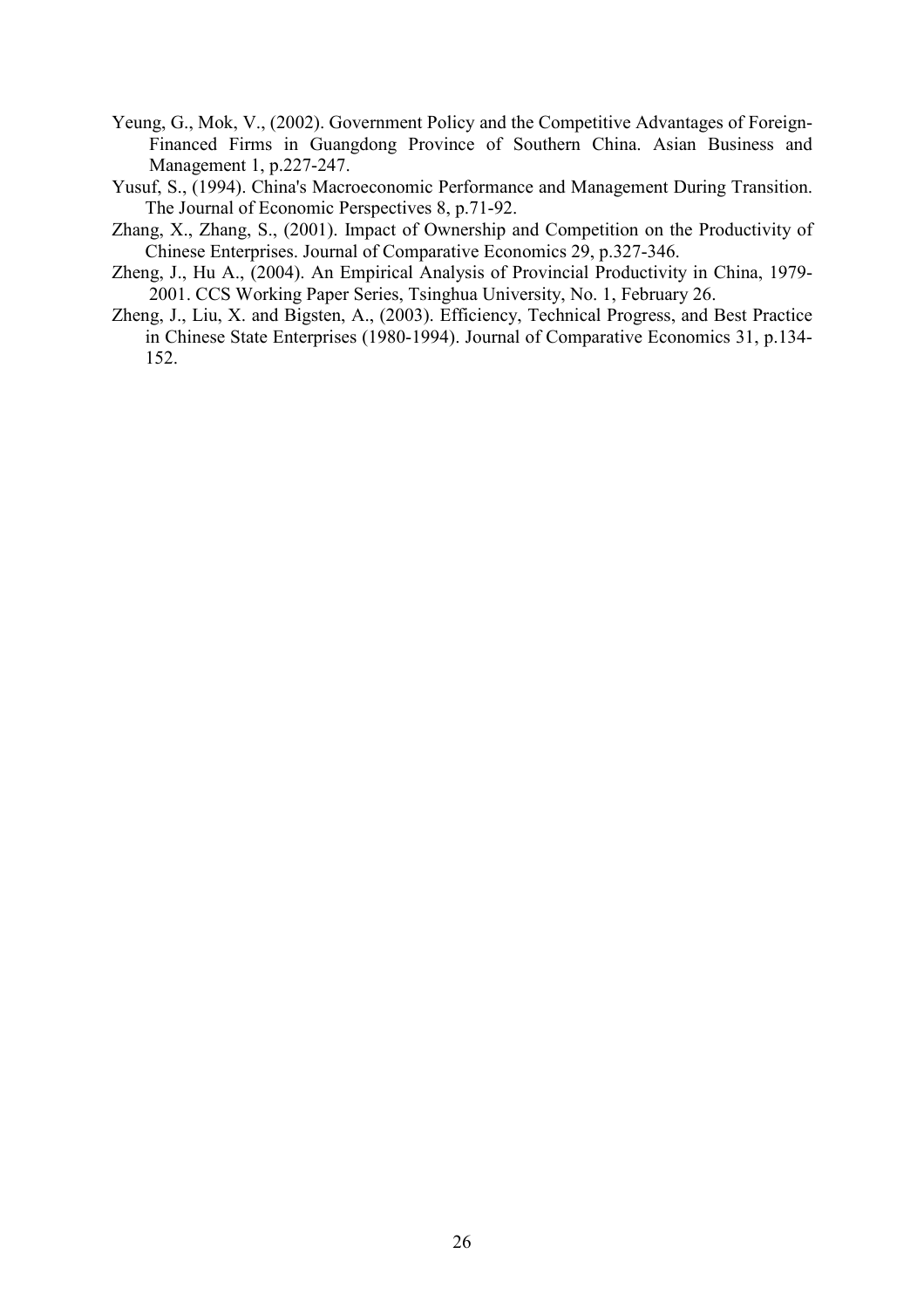|                 |                                      | Summary Statistics of the Variables |             |           |              |
|-----------------|--------------------------------------|-------------------------------------|-------------|-----------|--------------|
|                 | Variable Definition                  | Mean                                | S.D.        | Minimum   | Maximum      |
| year            |                                      | 1998                                | 3.167       | 1993      | 2003         |
| east            |                                      | 0.367                               | 0.483       | 0.000     | 1.000        |
| west            |                                      | 0.367                               | 0.483       | 0.000     | 1.000        |
| ict             | ict investment                       | 1,538.256                           | 1,483.798   | 19.645    | 9,618.9715   |
| lab             | labor                                | 2,091.007                           | 1,529.419   | 112.000   | 6,335.300    |
| gdp             | gross domestic product per capita    | 2,743.910                           | 2,480.244   | 37.280    | 13,625.870   |
| cap             | capital stock                        | 80,933.291                          | 81,340.483  | 2,690.355 | 536,026.786  |
| 1n <sub>V</sub> | investment expenditure               | 31,094.897                          | 29,557.019  | 926.904   | 190,985.401  |
| fdi             | foreign direct investment inflow     | 4871,194.5                          | 8,077,427.6 | 2,809.0   | 43,012,460.6 |
| road            | road infrastructure                  | 46,237.945                          | 30,312.832  | 3,677.000 | 183,341.000  |
| tel             | telephone lines                      | 3630381.3                           | 3891388.7   | 22168.0   | 20595000.0   |
| gov             | government expenditure               | 11,764.896                          | 11,168.315  | 283.249   | 84,104.732   |
| trn             | trend                                | 6.000                               | 3.167       | 1.000     | 11.000       |
| pop             | population in 10,000                 | 4,110.346                           | 2,812.100   | 232.000   | 11,830.400   |
| pcnt            | number of graduates of regular       |                                     |             |           |              |
|                 | institutions per 10,000 population   | 9.214                               | 8.323       | 2.294     | 56.872       |
| open            | openness                             | 0.282                               | 0.342       | 0.040     | 2.054        |
| reform          | ratio of SOE industrial value to     |                                     |             |           |              |
|                 | total gross industrial value         | 51.113                              | 19.296      | 9.414     | 89.029       |
|                 | Abbreviation: SD=standard deviation. |                                     |             |           |              |
|                 | Total number of observations: 330.   |                                     |             |           |              |

Table 1 Summary Statistics of the Variables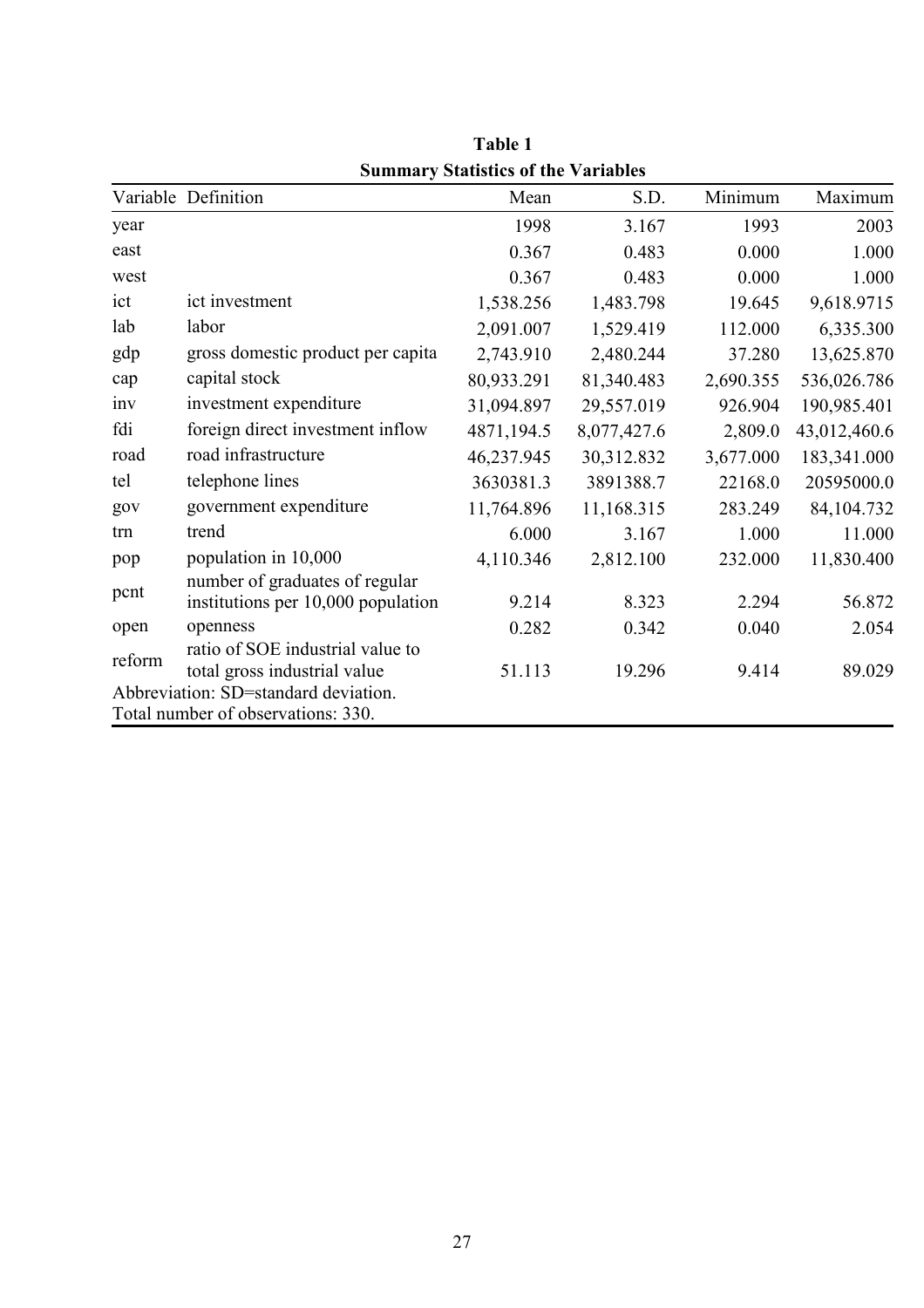|                                     | Time Trend (TT)    |         |                                           | General Index (GI) |         |
|-------------------------------------|--------------------|---------|-------------------------------------------|--------------------|---------|
| Variable                            | Parameter Estimate | t Value | Variable                                  | Parameter Estimate | t Value |
| $\beta_{\scriptscriptstyle 0}$      | $-4.6436$          | $-3.80$ | $\beta_{\scriptscriptstyle 0}$            | $-4.9282$          | $-4.49$ |
| $\beta_{\scriptscriptstyle lab}$    | 0.9846             | 3.69    | $\beta_{\scriptscriptstyle lab}$          | 0.6352             | 2.70    |
| $\beta$ cap                         | 0.8816             | 2.49    | $\beta$ cap                               | 0.9104             | 2.93    |
| $\beta_{ict}$                       | $-0.2217$          | $-1.22$ | $\beta_{\rm\scriptscriptstyle ict}$       | $-0.1264$          | $-0.79$ |
| $\beta_{\it fdi}$                   | $-0.1338$          | $-1.12$ | $\beta_{\it fdi}$                         | 0.0104             | 0.10    |
| $\beta_{\scriptscriptstyle trn}$    | 0.2695             | 5.68    | $\beta_{\scriptscriptstyle lab2}$         | $-0.0154$          | $-0.39$ |
| $\beta_{\scriptscriptstyle lab2}$   | $-0.0088$          | $-0.20$ | $\beta$ cap2                              | 0.2399             | 3.85    |
| $\beta$ cap 2                       | 0.2040             | 2.89    | $\beta_{ict2}$                            | 0.0457             | 1.58    |
| $\beta_{ict2}$                      | 0.0598             | 1.85    | $\beta$ fdi 2                             | 0.0412             | 4.10    |
| $\beta$ fdi 2                       | 0.0517             | 4.54    | $\beta$ labcap                            | $-0.1408$          | $-5.70$ |
| $\beta_{\scriptscriptstyle trn2}$   | $-0.0159$          | $-8.08$ | $\beta_{\textit{labit}}$                  | 0.0575             | 2.94    |
| $\beta$ labcap                      | $-0.1357$          | $-4.81$ | $\beta$ labfdi                            | 0.0644             | 4.26    |
| $\beta_{\scriptscriptstyle labict}$ | 0.0239             | 1.09    | $\beta_{\scriptscriptstyle\text{labtrn}}$ | $-0.0041$          | $-1.05$ |
| $\beta$ labfdi                      | 0.0581             | 3.37    | $\beta$ capict                            | $-0.0695$          | $-2.36$ |
| $\beta_{\scriptscriptstyle labtrn}$ | 0.0062             | 1.46    | $\beta$ capfdi                            | $-0.0902$          | $-3.93$ |
| $\beta$ capict                      | $-0.0464$          | $-1.40$ | $\beta$ captrn                            | $-0.0027$          | $-0.41$ |
| $\beta$ capfdi                      | $-0.0874$          | $-3.34$ | $\beta$ ictfdi                            | $-0.0008$          | $-0.07$ |
| $\beta$ captrn                      | 0.0087             | 1.17    | $\beta_{\scriptscriptstyle icttrn}$       | 0.0004             | 0.06    |
| $\beta$ ictfdi                      | 0.0008             | 0.06    | $\beta$ fditrn                            | 0.0045             | 1.52    |
| $\beta_{\scriptscriptstyle icttrn}$ | $-0.0273$          | $-3.63$ | $\beta_{t2}$                              | 0.2579             | 5.52    |
| $\beta$ fditrn                      | 0.0061             | 1.84    | $\beta_{t3}$                              | 0.4537             | 5.16    |
|                                     |                    |         | $\beta_{t4}$                              | 0.5893             | 4.43    |
|                                     |                    |         | $\beta_{t5}$                              | 0.6327             | 3.56    |
|                                     |                    |         | $\beta_{t6}$                              | 0.6608             | 2.93    |
|                                     |                    |         | $\beta_{\scriptscriptstyle t7}$           | 0.6543             | 2.38    |
|                                     |                    |         | $\beta_{\scriptscriptstyle t8}$           | 0.7052             | 2.17    |
|                                     |                    |         | $\beta_{t9}$                              | 0.7344             | 1.95    |
|                                     |                    |         | $\beta_{t10}$                             | 0.7750             | 1.82    |
|                                     |                    |         | $\beta_{t11}$                             | 0.8595             | 1.81    |
| Adjusted $R^2$                      |                    | 0.9994  | Adjusted $R^2$                            |                    | 0.9995  |

Table 2 Heteroscedastic GLS Translog Estimates with Time Trend and Time Dummy Model

Notes:

<sup>1</sup>Total number of observations =  $330$ .

<sup>2</sup>β<sub>t</sub>s are the year dummies.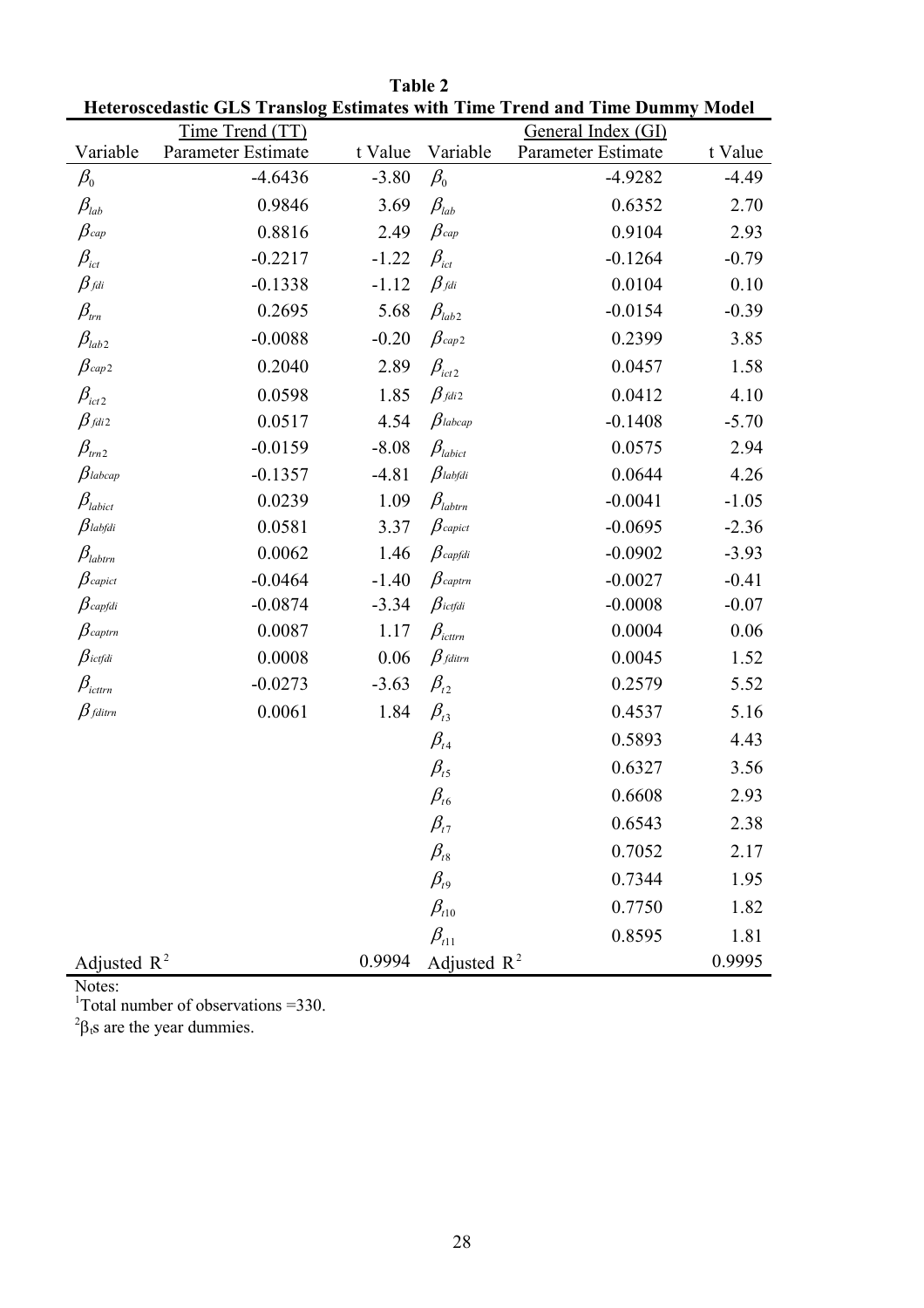|                |      | $\alpha_i$ | $\sigma_{vi}^2$ | 2<br>$\sigma_{\rm u}$ | $\overline{\sigma_{ei}^2}$ |
|----------------|------|------------|-----------------|-----------------------|----------------------------|
| Eastern Region |      |            |                 |                       |                            |
| <b>Beijing</b> |      | 0.3212     | 0.0004          | 0.0039                | 0.0085                     |
| Tianjin        |      | 0.4735     | 0.0009          | 0.0039                | 0.0141                     |
| Hebei          |      | 0.4565     | 0.0008          | 0.0039                | 0.0132                     |
| Liaoning       |      | 0.4919     | 0.0010          | 0.0039                | 0.0151                     |
| Shandong       |      | 0.4599     | 0.0009          | 0.0039                | 0.0134                     |
| Shanghai       |      | 0.4615     | 0.0009          | 0.0039                | 0.0135                     |
| Zhejiang       |      | 0.4753     | 0.0009          | 0.0039                | 0.0142                     |
| Jiangsu        |      | 0.5643     | 0.0015          | 0.0039                | 0.0206                     |
| Fujian         |      | 0.6125     | 0.0020          | 0.0039                | 0.0260                     |
| Guangdong      |      | 0.3860     | 0.0006          | 0.0039                | 0.0104                     |
| Hainan         |      | 0.0000     | 0.0000          | 0.0039                | 0.0039                     |
| Guangxi        |      | 0.4440     | 0.0008          | 0.0039                | 0.0126                     |
| Central Region |      |            |                 |                       |                            |
| Shanxi         |      | 0.0666     | 0.0001          | 0.0039                | 0.0045                     |
| Inner Mongolia |      | 0.0000     | 0.0000          | 0.0039                | 0.0039                     |
| Jilin          |      | 0.7261     | 0.0044          | 0.0039                | 0.0520                     |
|                |      |            |                 |                       |                            |
| Heilongjiang   |      | 0.5618     | 0.0015          | 0.0039                | 0.0203                     |
| Anhui          |      | 0.5293     | 0.0012          | 0.0039                | 0.0176                     |
| Jiangxi        |      | 0.2641     | 0.0003          | 0.0039                | 0.0072                     |
| Henan          |      | 0.8360     | 0.0128          | 0.0039                | 0.1451                     |
| Hunan          |      | 0.6445     | 0.0025          | 0.0039                | 0.0309                     |
| Hubei          |      | 0.4034     | 0.0006          | 0.0039                | 0.0110                     |
| Western Region |      |            |                 |                       |                            |
| Sichuan        |      | 0.7233     | 0.0043          | 0.0039                | 0.0510                     |
| Yunnan         |      | 0.6359     | 0.0023          | 0.0039                | 0.0295                     |
| Guizhou        |      | 0.6192     | 0.0021          | 0.0039                | 0.0269                     |
| Shaanxi        |      | 0.8315     | 0.0121          | 0.0039                | 0.1375                     |
| Gansu          |      | 0.8408     | 0.0137          | 0.0039                | 0.1541                     |
| Qinghai        |      | 0.6183     | 0.0021          | 0.0039                | 0.0268                     |
| Ningxia        |      | 0.7726     | 0.0065          | 0.0039                | 0.0755                     |
| Tibet          |      | 0.6095     | 0.0020          | 0.0039                | 0.0256                     |
| Xinjiang       |      | 0.7988     | 0.0084          | 0.0039                | 0.0965                     |
|                |      |            |                 |                       |                            |
| National       | Mean | 0.5209     | 0.0029          | 0.0039                | 0.0360                     |
|                | S.D. | 0.2273     | 0.0039          | 0.0000                | 0.0426                     |
| Eastern        | Mean | 0.4289     | 0.0009          | 0.0039                | 0.0138                     |
|                | S.D. | 0.1539     | 0.0005          | 0.0000                | 0.0055                     |
| Central        | Mean | 0.4480     | 0.0026          | 0.0039                | 0.0325                     |
|                | S.D. | 0.2890     | 0.0041          | 0.0000                | 0.0449                     |
| Western        | Mean | 0.7167     | 0.0059          | 0.0039                | 0.0693                     |
|                | S.D. | 0.0973     | 0.0045          | 0.0000                | 0.0501                     |

Table 3 Variance Components and Transformation Parameters

Note:

<sup>1</sup>The national and regional figures were obtained by averaging the provincial estimates.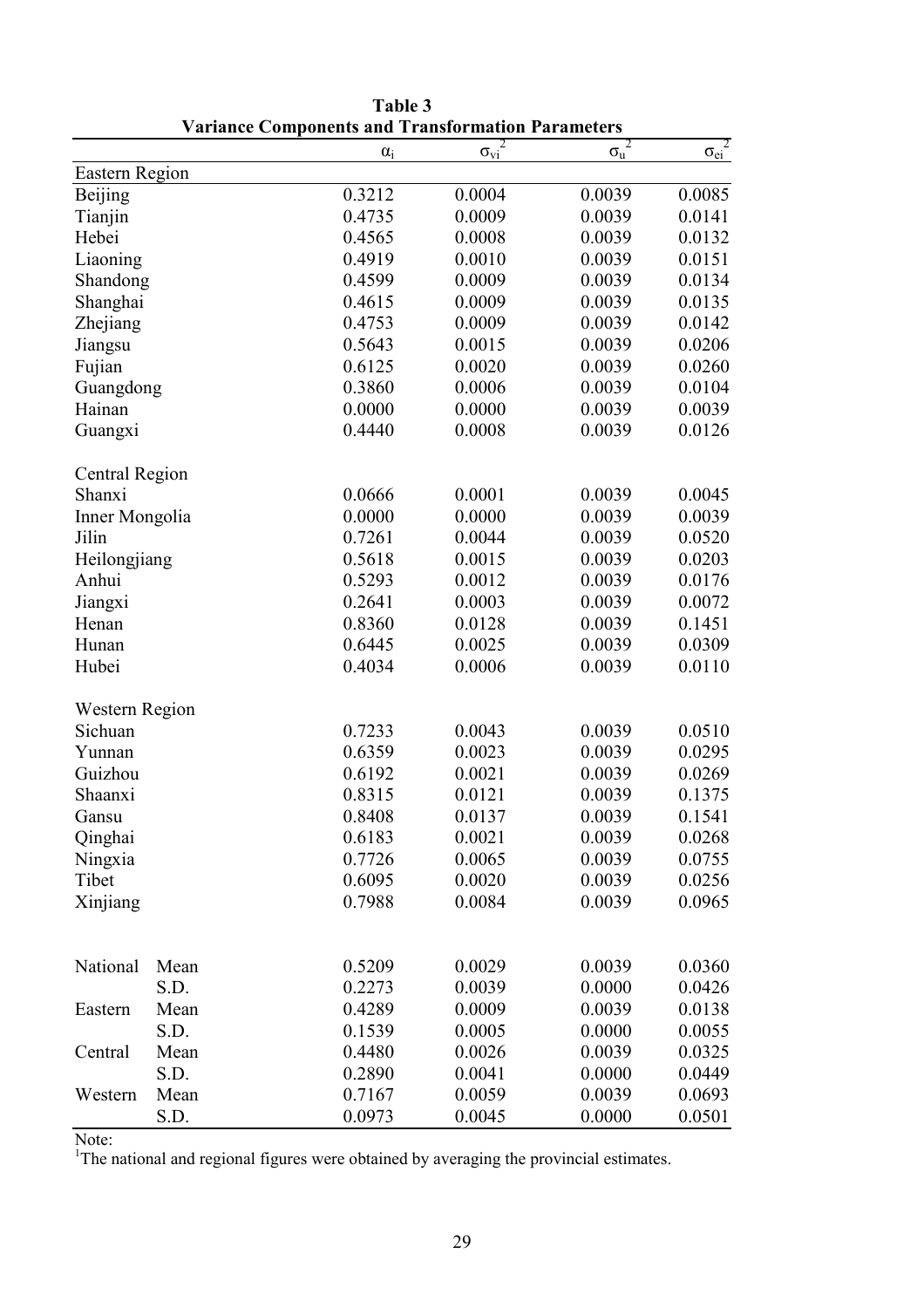|                 |       |           |                                 |                    |       |         |       | Elasticities, RTS and Technical Change by Province and Over Time, Time Trend model |           |       |        |  |
|-----------------|-------|-----------|---------------------------------|--------------------|-------|---------|-------|------------------------------------------------------------------------------------|-----------|-------|--------|--|
|                 | $E_L$ | $E_{cap}$ | $E_{\rm\scriptscriptstyle 1ct}$ | $E_{\textit{fdi}}$ | RTS1  | $E_{t}$ |       | Puretrn1 Nonntrn1                                                                  | <b>TC</b> | TFP1  | Solow1 |  |
| Eastern Region  |       |           |                                 |                    |       |         |       |                                                                                    |           |       |        |  |
| <b>Beijing</b>  | 0.563 | 0.521     | $-0.028$                        | 0.067              | 1.124 | 7.44    | 17.42 | $-9.97$                                                                            | 7.45      | 8.15  | 9.60   |  |
| Tianjin         | 0.627 | 0.500     | $-0.074$                        | 0.096              | 1.149 | 9.64    | 17.42 | $-7.78$                                                                            | 9.64      | 10.52 | 11.67  |  |
| Hebei           | 0.517 | 0.356     | $-0.009$                        | 0.136              | 1.000 | 9.07    | 17.42 | $-8.35$                                                                            | 9.07      | 9.15  | 10.63  |  |
| Liaoning        | 0.564 | 0.266     | 0.009                           | 0.188              | 1.027 | 8.86    | 17.42 | $-8.56$                                                                            | 8.86      | 9.00  | 10.03  |  |
| Shandong        | 0.573 | 0.438     | $-0.027$                        | 0.095              | 1.079 | 8.48    | 17.42 | $-8.94$                                                                            | 8.48      | 8.67  | 10.96  |  |
| Shanghai        | 0.535 | 0.279     | $-0.008$                        | 0.181              | 0.987 | 9.87    | 17.42 | $-7.55$                                                                            | 9.87      | 9.96  | 7.05   |  |
| <b>Zhejiang</b> | 0.661 | 0.196     | 0.003                           | 0.209              | 1.069 | 9.37    | 17.42 | $-8.05$                                                                            | 9.37      | 9.43  | 9.05   |  |
| Jiangsu         | 0.663 | 0.108     | 0.055                           | 0.255              | 1.081 | 7.73    | 17.42 | $-9.69$                                                                            | 7.73      | 8.36  | 9.65   |  |
| Fujian          | 0.514 | 0.494     | $-0.032$                        | 0.063              | 1.039 | 8.52    | 17.42 | $-8.90$                                                                            | 8.52      | 8.73  | 7.62   |  |
| Guangdong       | 0.516 | 0.298     | 0.012                           | 0.151              | 0.977 | 8.75    | 17.42 | $-8.67$                                                                            | 8.75      | 8.63  | 10.96  |  |
| Hainan          | 0.628 | 0.185     | 0.036                           | 0.202              | 1.052 | 8.06    | 17.42 | $-9.36$                                                                            | 8.06      | 8.28  | 9.54   |  |
| Guangxi         | 0.588 | 0.286     | 0.019                           | 0.161              | 1.054 | 7.94    | 17.42 | $-9.48$                                                                            | 7.94      | 8.17  | 9.77   |  |
| Central Region  |       |           |                                 |                    |       |         |       |                                                                                    |           |       |        |  |
| Shanxi          | 0.546 | 0.394     | $-0.011$                        | 0.122              | 1.051 | 8.41    | 17.42 | $-9.01$                                                                            | 8.41      | 8.70  | 8.27   |  |
| Inner Mongolia  | 0.504 | 0.599     | $-0.060$                        | 0.045              | 1.088 | 8.60    | 17.42 | $-8.82$                                                                            | 8.60      | 9.09  | 10.21  |  |
| Jilin           | 0.568 | 0.308     | 0.010                           | 0.157              | 1.042 | 8.29    | 17.42 | $-9.13$                                                                            | 8.29      | 8.61  | 9.94   |  |
| Heilongjiang    | 0.706 | 0.183     | 0.002                           | 0.231              | 1.121 | 9.18    | 17.42 | $-8.24$                                                                            | 9.18      | 10.39 | 9.13   |  |
| Anhui           | 0.729 | 0.398     | $-0.065$                        | 0.139              | 1.200 | 9.71    | 17.42 | $-7.71$                                                                            | 9.71      | 10.36 | 9.00   |  |
| Jiangxi         | 0.501 | 0.568     | $-0.042$                        | 0.025              | 1.052 | 8.18    | 17.42 | $-9.23$                                                                            | 8.19      | 8.38  | 10.81  |  |
| Henan           | 0.562 | 0.399     | 0.003                           | 0.103              | 1.068 | 7.52    | 17.42 | $-9.90$                                                                            | 7.52      | 7.74  | 11.04  |  |
| Hunan           | 0.617 | 0.291     | $-0.005$                        | 0.165              | 1.068 | 8.90    | 17.42 | $-8.52$                                                                            | 8.90      | 9.47  | 6.96   |  |
| Hubei           | 0.591 | 0.254     | 0.014                           | 0.173              | 1.031 | 8.61    | 17.42 | $-8.81$                                                                            | 8.61      | 8.75  | 9.51   |  |

Table 4A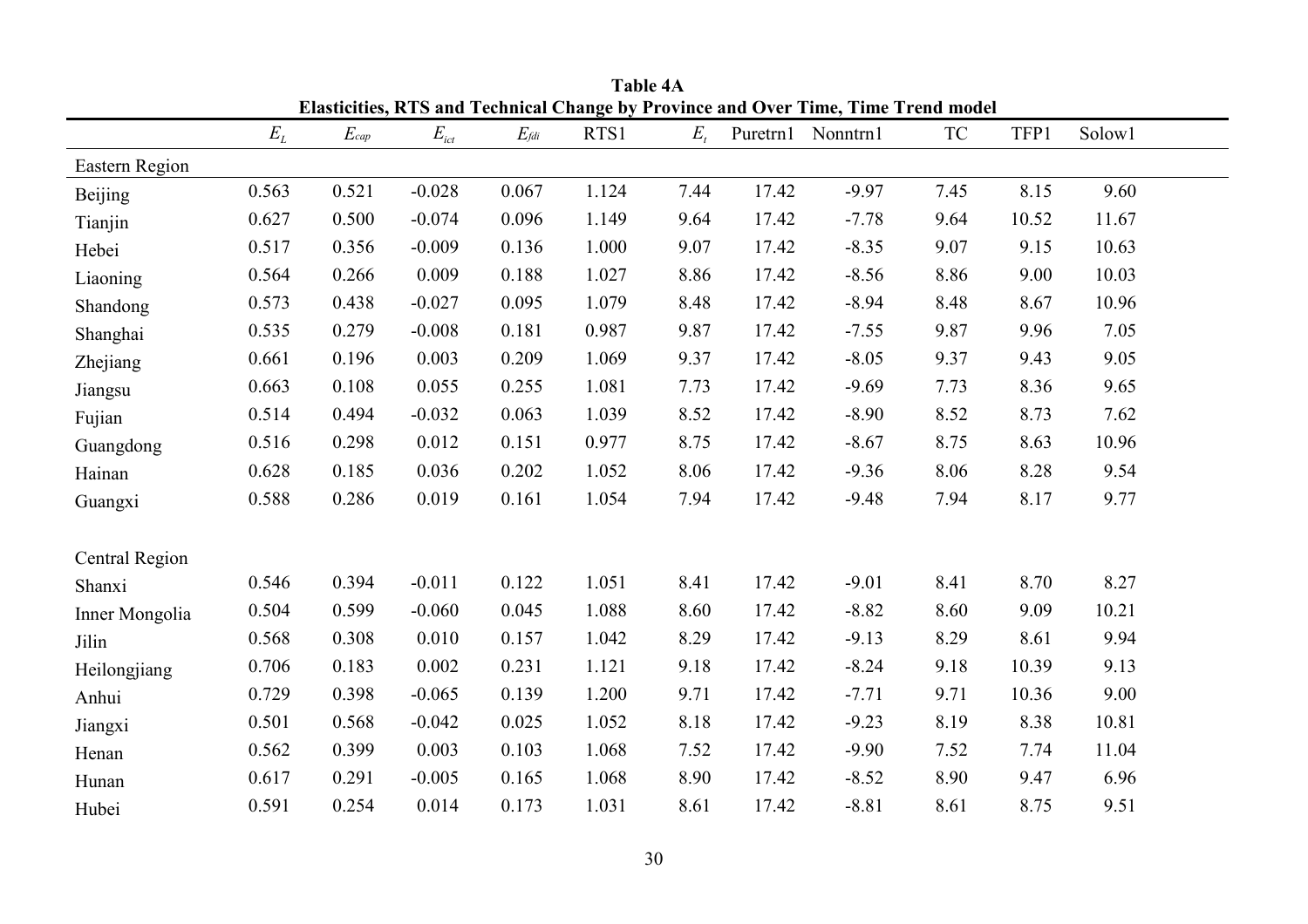| Western Region |      |       |           |                                 |               |       |         |          |          |           |       |         |
|----------------|------|-------|-----------|---------------------------------|---------------|-------|---------|----------|----------|-----------|-------|---------|
| Sichuan        |      | 0.546 | 0.221     | 0.036                           | 0.182         | 0.985 | 8.26    | 17.42    | $-9.16$  | 8.26      | 8.30  | 15.14   |
| Yunnan         |      | 0.550 | 0.374     | 0.005                           | 0.105         | 1.034 | 7.87    | 17.42    | $-9.55$  | 7.87      | 8.12  | 7.23    |
| Guizhou        |      | 0.574 | 0.363     | 0.003                           | 0.107         | 1.047 | 7.96    | 17.42    | $-9.46$  | 7.96      | 8.19  | 7.65    |
| Shaanxi        |      | 0.541 | 0.418     | $-0.019$                        | 0.102         | 1.042 | 8.59    | 17.42    | $-8.83$  | 8.59      | 8.76  | 9.40    |
| Gansu          |      | 0.495 | 0.553     | $-0.031$                        | 0.026         | 1.043 | 7.86    | 17.42    | $-9.56$  | 7.86      | 8.02  | 8.96    |
| Qinghai        |      | 0.560 | 0.715     | $-0.100$                        | $-0.043$      | 1.133 | 8.85    | 17.42    | $-8.57$  | 8.85      | 9.68  | $-2.62$ |
| Ningxia        |      | 0.533 | 0.735     | $-0.097$                        | $-0.049$      | 1.123 | 8.63    | 17.42    | $-8.79$  | 8.63      | 9.17  | 6.60    |
| Tibet          |      | 0.684 | 0.630     | $-0.089$                        | 0.002         | 1.227 | 8.36    | 17.42    | $-9.06$  | 8.36      | 9.41  | 10.11   |
| Xinjiang       |      | 0.469 | 0.678     | $-0.048$                        | $-0.037$      | 1.062 | 7.33    | 17.42    | $-10.09$ | 7.33      | 7.54  | 11.85   |
| Overall        | Mean | 0.574 | 0.400     | $-0.018$                        | 0.112         | 1.069 | 8.49    | 17.42    | $-8.92$  | 8.50      | 8.86  | 9.19    |
|                | S.D. | 0.065 | 0.168     | 0.040                           | 0.081         | 0.058 | 0.66    | 0.00     | 0.66     | 0.66      | 0.78  | 2.83    |
| Eastern        | Mean | 0.579 | 0.327     | $-0.004$                        | 0.150         | 1.053 | 8.64    | 17.42    | $-8.78$  | 8.65      | 8.92  | 9.71    |
|                | S.D. | 0.055 | 0.136     | 0.034                           | 0.061         | 0.052 | 0.76    | 0.00     | 0.76     | 0.76      | 0.74  | 1.34    |
| Central        | Mean | 0.592 | 0.377     | $-0.017$                        | 0.129         | 1.080 | 8.60    | 17.42    | $-8.82$  | 8.60      | 9.05  | 9.43    |
|                | S.D. | 0.081 | 0.138     | 0.030                           | 0.064         | 0.052 | 0.63    | 0.00     | 0.63     | 0.63      | 0.88  | 1.28    |
| Western        | Mean | 0.550 | 0.521     | $-0.038$                        | 0.044         | 1.077 | 8.19    | 17.42    | $-9.23$  | 8.19      | 8.58  | 8.26    |
|                | S.D. | 0.060 | 0.183     | 0.049                           | 0.083         | 0.072 | 0.48    | 0.00     | 0.48     | 0.48      | 0.72  | 4.85    |
|                | year | $E_L$ | $E_{cap}$ | $E_{\rm\scriptscriptstyle ict}$ | $E_{\it fdi}$ | RTS1  | $E_{t}$ | Puretrn1 | Nonntrn1 | <b>TC</b> | TFP1  | Solow1  |
|                | 1993 | 0.561 | 0.347     | 0.067                           | 0.107         | 1.083 | 19.12   | 25.36    | $-6.23$  | 19.13     | 19.12 | 0.00    |
|                | 1994 | 0.572 | 0.339     | 0.076                           | 0.107         | 1.094 | 15.82   | 23.77    | $-7.95$  | 15.82     | 16.57 | 28.49   |
|                | 1995 | 0.580 | 0.343     | 0.045                           | 0.117         | 1.085 | 14.46   | 22.18    | $-7.72$  | 14.46     | 14.88 | 20.88   |
|                | 1996 | 0.582 | 0.355     | 0.027                           | 0.117         | 1.081 | 12.41   | 20.60    | $-8.19$  | 12.41     | 13.03 | 14.46   |
|                | 1997 | 0.588 | 0.362     | 0.003                           | 0.124         | 1.077 | 10.65   | 19.01    | $-8.35$  | 10.66     | 11.18 | 5.92    |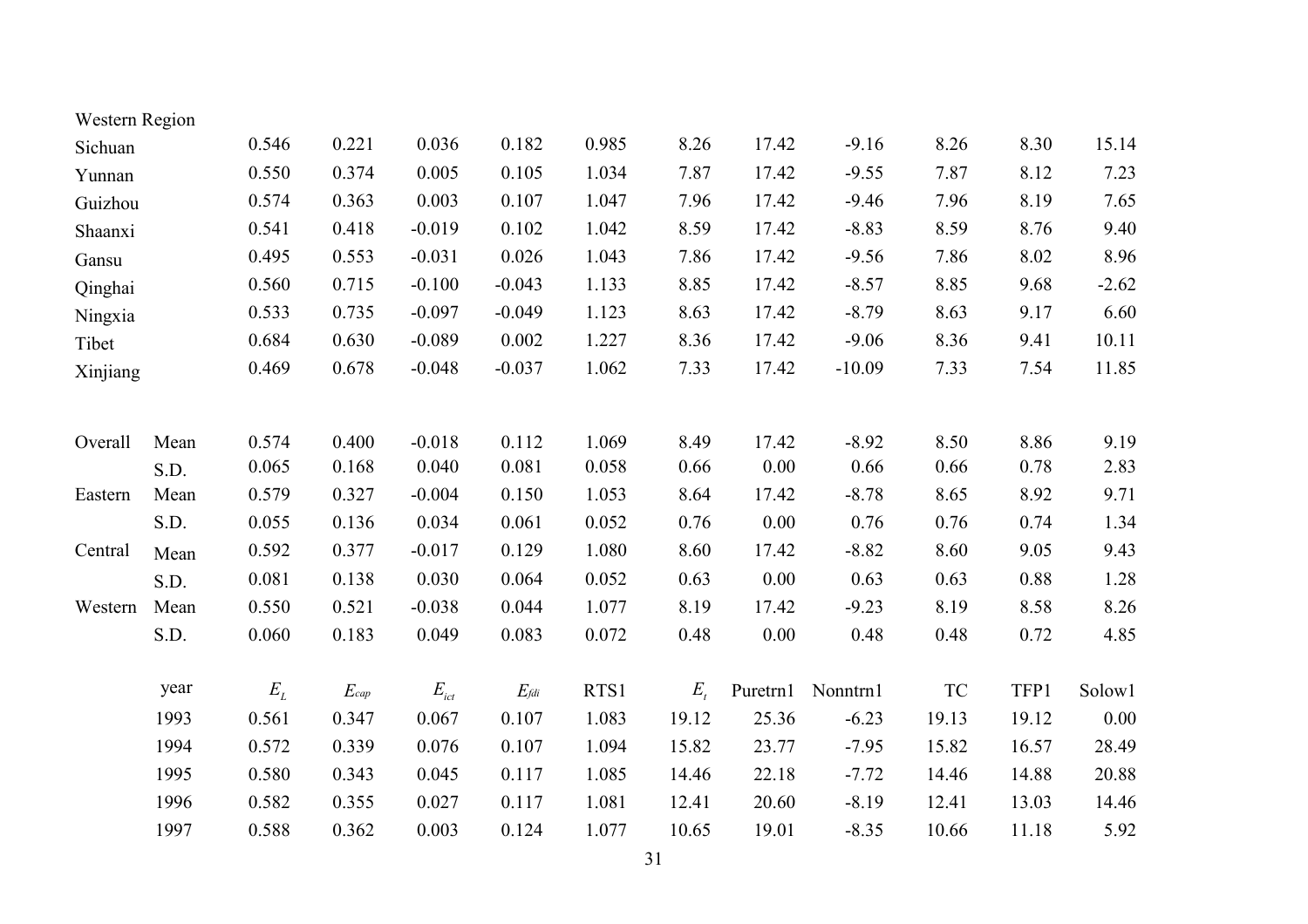| 1998 | 0.588 | 0.380 | $-0.008$ | 0.119 | .079 | 8.14    | 17.42 | $-9.28$  | 8.14    | 8.14 | 2.92            |  |
|------|-------|-------|----------|-------|------|---------|-------|----------|---------|------|-----------------|--|
| 1999 | 0.576 | 0.413 | $-0.024$ | 0.108 | .082 | 5.78    | 15.83 | $-10.05$ | 5.78    | 6.07 | 2.12            |  |
| 2000 | 0.567 | 0.443 | $-0.050$ | 0.101 | .061 | 3.98    | 14.24 | $-10.26$ | 3.98    | 4.23 | 8.29            |  |
| 2001 | 0.575 | 0.445 | $-0.068$ | 0.108 | .061 | l.93    | 12.66 | $-10.73$ | l.93    | 2.33 | $\overline{24}$ |  |
| 2002 | 0.569 | 0.472 | $-0.116$ | 0.114 | .039 | . 29    | 1.07  | $-9.77$  | .30     | .80  | 4.78            |  |
| 2003 | 0.558 | 0.505 | $-0.149$ | 0.109 | .022 | $-0.13$ | 9.48  | $-9.61$  | $-0.13$ | 0.08 | 11.99           |  |

|                | <b>Table 4B</b><br>Elasticities, RTS and Technical Change by Province and Over Time, Time Dummy Model |           |           |                    |                  |         |          |          |      |       |                    |  |
|----------------|-------------------------------------------------------------------------------------------------------|-----------|-----------|--------------------|------------------|---------|----------|----------|------|-------|--------------------|--|
|                | $E_L$                                                                                                 | $E_{cap}$ | $E_{ict}$ | $E_{\textit{fdi}}$ | RTS <sub>2</sub> | $E_{i}$ | Puretrn2 | Nonntrn2 | TC   | TFP2  | Solow <sub>2</sub> |  |
| Eastern Region |                                                                                                       |           |           |                    |                  |         |          |          |      |       |                    |  |
| <b>Beijing</b> | 0.566                                                                                                 | 0.544     | $-0.021$  | 0.024              | 1.114            | 9.50    | 7.81     | 1.68     | 9.49 | 10.05 | 9.17               |  |
| Tianjin        | 0.596                                                                                                 | 0.527     | $-0.048$  | 0.056              | 1.131            | 9.73    | 7.81     | 1.91     | 9.72 | 10.26 | 11.20              |  |
| Hebei          | 0.491                                                                                                 | 0.378     | 0.062     | 0.112              | 1.043            | 8.54    | 7.81     | 0.72     | 8.53 | 8.91  | 10.10              |  |
| Liaoning       | 0.570                                                                                                 | 0.286     | 0.057     | 0.142              | 1.055            | 9.21    | 7.81     | 1.40     | 9.21 | 9.51  | 9.18               |  |
| Shandong       | 0.531                                                                                                 | 0.449     | 0.040     | 0.080              | 1.100            | 8.68    | 7.81     | 0.87     | 8.68 | 9.10  | 9.68               |  |
| Shanghai       | 0.514                                                                                                 | 0.304     | 0.065     | 0.148              | 1.032            | 8.76    | 7.81     | 0.94     | 8.75 | 9.29  | 6.42               |  |
| Zhejiang       | 0.611                                                                                                 | 0.186     | 0.112     | 0.197              | 1.107            | 8.68    | 7.81     | 0.87     | 8.68 | 8.99  | 7.53               |  |
| Jiangsu        | 0.687                                                                                                 | 0.101     | 0.109     | 0.205              | 1.102            | 9.54    | 7.81     | 1.73     | 9.54 | 10.33 | 8.20               |  |
| Fujian         | 0.464                                                                                                 | 0.510     | 0.043     | 0.057              | 1.073            | 8.25    | 7.81     | 0.43     | 8.24 | 8.70  | 7.91               |  |
| Guangdong      | 0.481                                                                                                 | 0.308     | 0.109     | 0.139              | 1.037            | 8.10    | 7.81     | 0.28     | 8.09 | 8.32  | 10.32              |  |
| Hainan         | 0.600                                                                                                 | 0.172     | 0.136     | 0.188              | 1.096            | 8.54    | 7.81     | 0.72     | 8.53 | 9.01  | 8.89               |  |
| Guangxi        | 0.571                                                                                                 | 0.287     | 0.092     | 0.138              | 1.087            | 8.72    | 7.81     | 0.91     | 8.72 | 9.14  | 8.82               |  |
| Central Region |                                                                                                       |           |           |                    |                  |         |          |          |      |       |                    |  |
| Shanxi         | 0.535                                                                                                 | 0.414     | 0.034     | 0.088              | 1.073            | 8.99    | 7.81     | 1.17     | 8.98 | 9.33  | 8.13               |  |
| Inner Mongolia | 0.509                                                                                                 | 0.648     | $-0.072$  | $-0.009$           | 1.076            | 9.63    | 7.81     | 1.82     | 9.63 | 9.98  | 9.18               |  |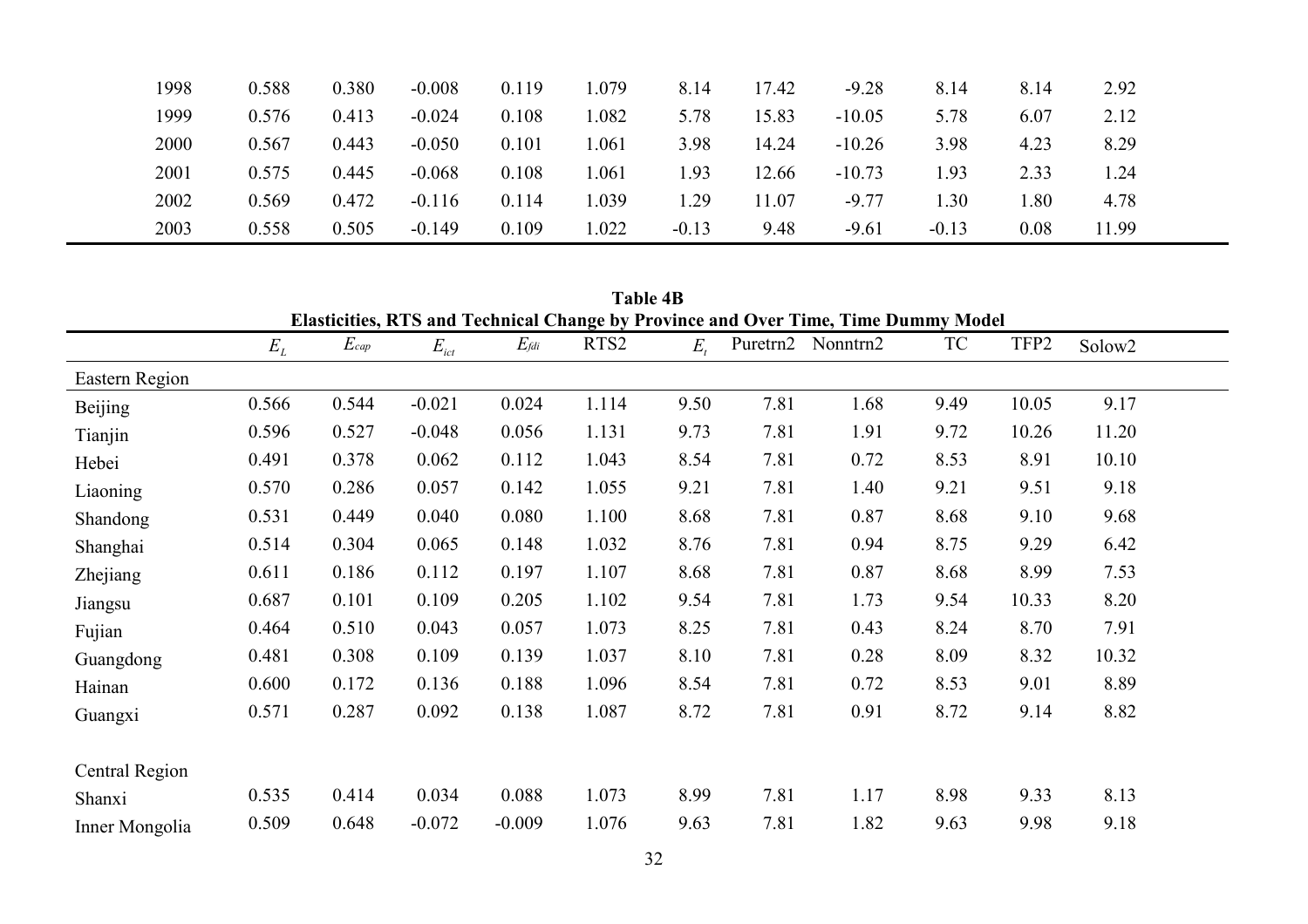| Jilin          | 0.556 | 0.318 | 0.072    | 0.127    | 1.073 | 8.85 | 7.81     | 1.04     | 8.85 | 9.46     | 9.28  |
|----------------|-------|-------|----------|----------|-------|------|----------|----------|------|----------|-------|
| Heilongjiang   | 0.688 | 0.178 | 0.072    | 0.194    | 1.131 | 9.55 | 7.81     | 1.74     | 9.55 | 11.08    | 7.30  |
| Anhui          | 0.675 | 0.399 | $-0.007$ | 0.113    | 1.180 | 9.71 | 7.81     | 1.89     | 9.70 | 10.24    | 7.86  |
| Jiangxi        | 0.443 | 0.585 | 0.029    | 0.024    | 1.082 | 8.13 | 7.81     | 0.32     | 8.13 | 8.55     | 10.17 |
| Henan          | 0.534 | 0.402 | 0.071    | 0.089    | 1.096 | 8.53 | 7.81     | 0.72     | 8.53 | 8.85     | 10.65 |
| Hunan          | 0.577 | 0.291 | 0.082    | 0.148    | 1.099 | 8.72 | 7.81     | 0.91     | 8.72 | 9.65     | 7.51  |
| Hubei          | 0.550 | 0.250 | 0.117    | 0.163    | 1.079 | 8.34 | 7.81     | 0.53     | 8.34 | 8.83     | 8.38  |
| Western Region |       |       |          |          |       |      |          |          |      |          |       |
| Sichuan        | 0.518 | 0.220 | 0.140    | 0.170    | 1.048 | 8.11 | 7.81     | 0.30     | 8.11 | 8.47     | 14.59 |
| Yunnan         | 0.495 | 0.370 | 0.109    | 0.110    | 1.083 | 7.92 | 7.81     | 0.11     | 7.92 | 8.55     | 6.77  |
| Guizhou        | 0.505 | 0.351 | 0.121    | 0.121    | 1.098 | 7.78 | 7.81     | $-0.03$  | 7.78 | 8.53     | 6.92  |
| Shaanxi        | 0.501 | 0.431 | 0.055    | 0.088    | 1.075 | 8.47 | 7.81     | 0.65     | 8.46 | 8.84     | 8.88  |
| Gansu          | 0.438 | 0.566 | 0.045    | 0.029    | 1.079 | 7.98 | 7.81     | 0.17     | 7.98 | 8.48     | 8.42  |
| Qinghai        | 0.447 | 0.724 | $-0.009$ | $-0.018$ | 1.144 | 7.98 | 7.81     | 0.16     | 7.97 | 9.18     | 1.63  |
| Ningxia        | 0.436 | 0.752 | $-0.024$ | $-0.034$ | 1.131 | 8.12 | 7.81     | 0.31     | 8.12 | 8.79     | 7.36  |
| Tibet          | 0.578 | 0.618 | $-0.005$ | 0.020    | 1.212 | 8.63 | 7.81     | 0.82     | 8.63 | 9.88     | 10.00 |
| Xinjiang       | 0.403 | 0.694 | 0.020    | $-0.026$ | 1.091 | 7.82 | 7.81     | $0.01\,$ | 7.82 | 8.24     | 10.61 |
| Overall        | 0.536 | 0.409 | 0.054    | 0.096    | 1.094 | 8.65 | 7.81     | 0.84     | 8.65 | 9.22     | 8.70  |
|                | 0.073 | 0.176 | 0.056    | 0.070    | 0.039 | 0.60 | $0.00\,$ | 0.60     | 0.60 | 0.70     | 2.11  |
| Eastern        | 0.557 | 0.338 | 0.063    | 0.124    | 1.081 | 8.85 | 7.81     | 1.04     | 8.85 | 9.30     | 8.95  |
|                | 0.064 | 0.146 | 0.055    | 0.059    | 0.033 | 0.52 | 0.00     | 0.52     | 0.52 | 0.63     | 1.31  |
| Central        | 0.563 | 0.387 | 0.044    | 0.104    | 1.099 | 8.94 | 7.81     | 1.13     | 8.94 | 9.55     | 8.72  |
|                | 0.077 | 0.152 | 0.056    | 0.065    | 0.036 | 0.58 | 0.00     | 0.58     | 0.58 | $0.80\,$ | 1.17  |
| Western        | 0.480 | 0.525 | 0.050    | 0.051    | 1.107 | 8.09 | 7.81     | 0.28     | 8.09 | 8.77     | 8.35  |
|                | 0.054 | 0.189 | 0.061    | 0.074    | 0.049 | 0.29 | 0.00     | 0.29     | 0.29 | 0.50     | 3.50  |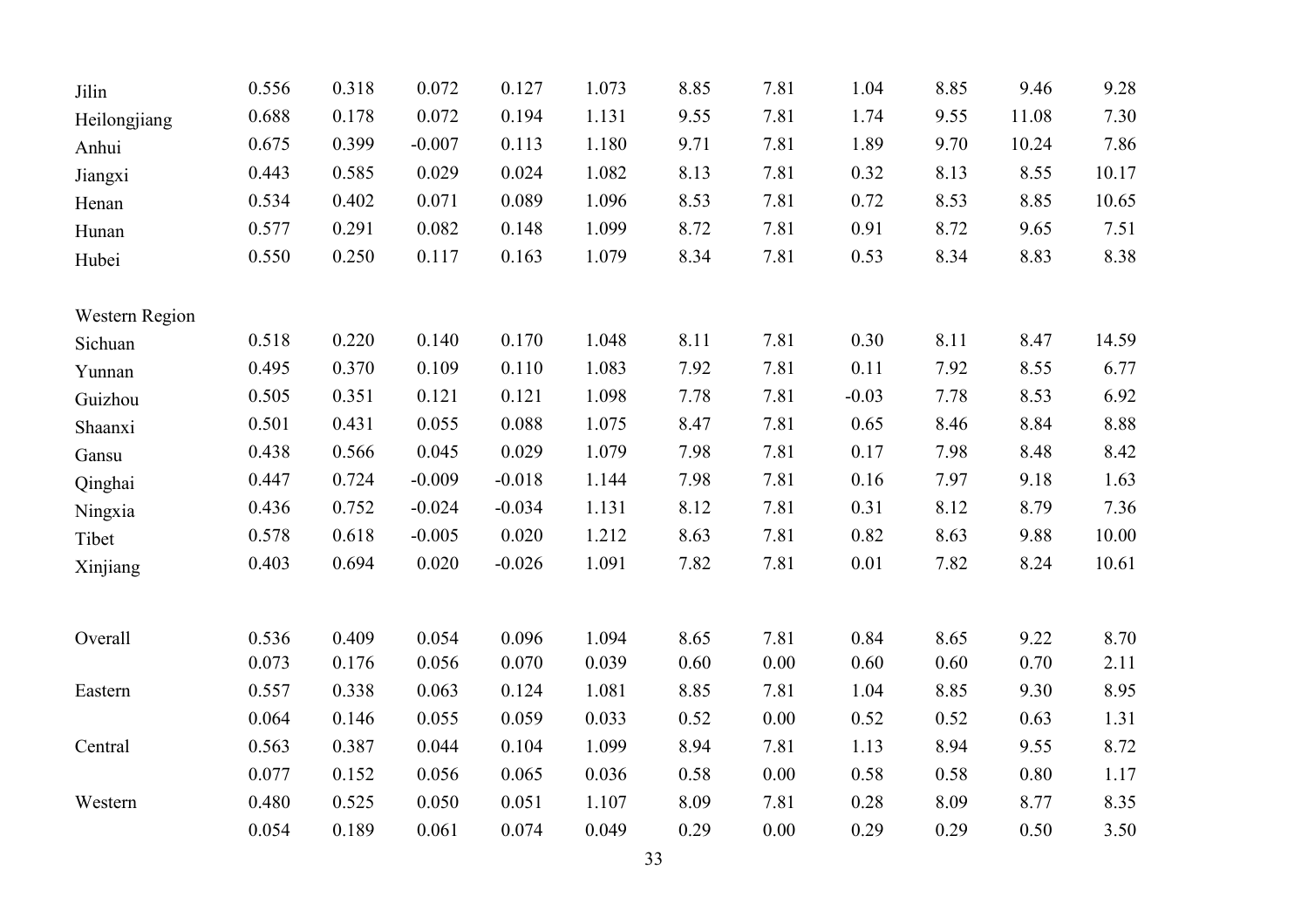| year | $E_L$ | $E_{cap}$ | $E_{ict}$ | $E_{\it fdi}$ | RTS <sub>2</sub> | $E_{\rm t}$ |         | Puretrn2 Nonntrn2 | <b>TC</b> | TFP2  | Solow <sub>2</sub> |
|------|-------|-----------|-----------|---------------|------------------|-------------|---------|-------------------|-----------|-------|--------------------|
| 1993 | 0.540 | 0.426     | 0.021     | 0.101         | 1.088            | 0.91        | 0.00    | 0.91              | 0.91      | 0.91  | 0.00               |
| 1994 | 0.560 | 0.394     | 0.050     | 0.100         | 1.103            | 26.64       | 25.79   | 0.85              | 26.64     | 27.12 | 28.53              |
| 1995 | 0.555 | 0.388     | 0.048     | 0.108         | 1.100            | 20.45       | 19.58   | 0.87              | 20.45     | 20.89 | 21.93              |
| 1996 | 0.553 | 0.386     | 0.054     | 0.107         | 1.100            | 14.41       | 13.56   | 0.85              | 14.41     | 15.19 | 13.88              |
| 1997 | 0.553 | 0.381     | 0.054     | 0.110         | 1.098            | 5.24        | 4.35    | 0.89              | 5.24      | 6.06  | 6.04               |
| 1998 | 0.555 | 0.384     | 0.062     | 0.102         | 1.103            | 3.70        | 2.81    | 0.90              | 3.71      | 4.28  | 1.66               |
| 1999 | 0.541 | 0.403     | 0.067     | 0.090         | 1.101            | 0.16        | $-0.65$ | 0.81              | 0.16      | 0.92  | $-0.21$            |
| 2000 | 0.523 | 0.424     | 0.065     | 0.083         | 1.095            | 5.84        | 5.09    | 0.75              | 5.84      | 6.29  | 6.68               |
| 2001 | 0.530 | 0.412     | 0.070     | 0.085         | 1.097            | 3.72        | 2.92    | 0.80              | 3.72      | 4.62  | 2.04               |
| 2002 | 0.504 | 0.437     | 0.052     | 0.088         | 1.081            | 4.89        | 4.06    | 0.82              | 4.88      | 5.51  | 4.51               |
| 2003 | 0.480 | 0.463     | 0.045     | 0.083         | 1.071            | 9.20        | 8.45    | 0.75              | 9.20      | 9.61  | 10.66              |

Notes:

<sup>1</sup>E indicates input elasticity.<br><sup>2</sup>RTS indicates returns to scale.<br><sup>3</sup>Puretrn indicates the pure technical change while nonntrn indicates the non-neutral technical change.<br><sup>4</sup>TC indicates total technical change.<br><sup>5</sup>TFP in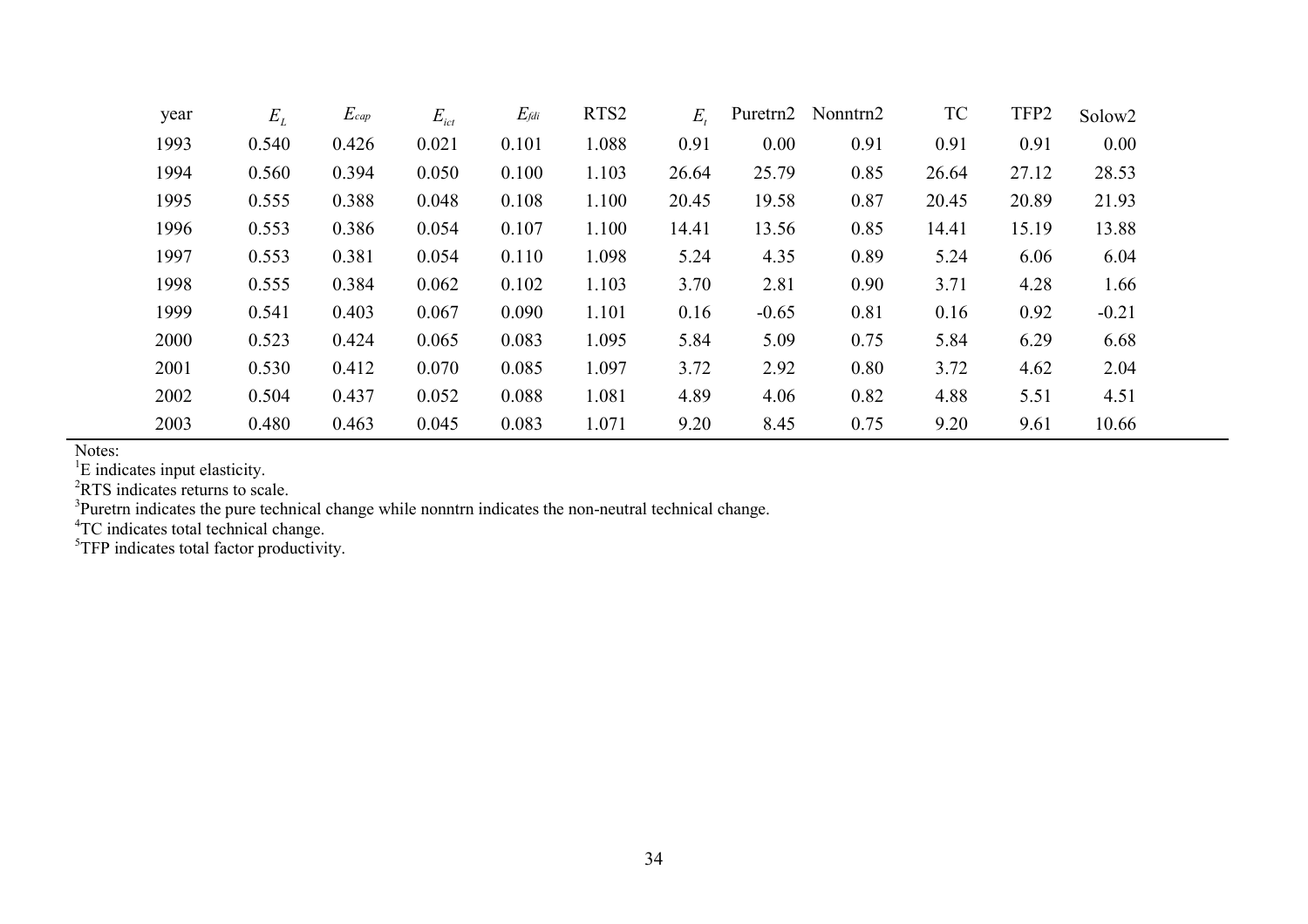|                                     | DUUI MMAMIS VI TTT<br><b>TT</b> Model | <b>SHOWLED</b> | THUC TT                          |                       |         | <b>GI</b> Model                  | thu Dastu and Thin Dummy Mouth, IVI | JJV,    |
|-------------------------------------|---------------------------------------|----------------|----------------------------------|-----------------------|---------|----------------------------------|-------------------------------------|---------|
| Variable                            | Parameter<br>Estimate                 | t Value        | Variable                         | Parameter<br>Estimate | t Value | Variable                         | Parameter<br>Estimate               | t Value |
| $\beta_{\scriptscriptstyle 0}$      | 27.0273                               | 32.27          | $\beta_{\scriptscriptstyle 0}$   | $-24.1658$            | $-3.41$ | $\alpha_{17}$                    | $-0.1452$                           | $-0.12$ |
| $\beta_{\rm\scriptscriptstyle ict}$ | $-2.4782$                             | $-21.51$       | $\beta_{\scriptscriptstyle ict}$ | 0.4567                | 2.88    | $\alpha_{18}$                    | 0.5890                              | 0.48    |
| $\beta_{\scriptscriptstyle inv}$    | 0.5379                                | 3.30           | $\beta_{\scriptscriptstyle inv}$ | 0.6172                | 1.56    | $\alpha_{19}$                    | $-1.3093$                           | $-1.06$ |
| $\beta$ fdi                         | 0.7915                                | 16.33          | $\beta_{\textit{fdi}}$           | 0.9785                | 8.45    | $\alpha_{\scriptscriptstyle 20}$ | $-1.2969$                           | $-1.16$ |
| $\beta_{\rm {road}}$                | 0.0216                                | 0.26           | $\beta_{\scriptscriptstyle roa}$ | 0.6165                | 1.63    | $\alpha_{21}$                    | $-0.6341$                           | $-0.52$ |
| $\beta_{\scriptscriptstyle tel}$    | $-0.0114$                             | $-0.10$        | $\beta_{\scriptscriptstyle tel}$ | $-0.2600$             | $-0.91$ | $\alpha_{\rm 22}$                | $-1.6363$                           | $-1.19$ |
| $\beta_{\textit{gov}}$              | 0.1702                                | 1.15           | $\beta_{\textit{gov}}$           | $-0.3295$             | $-1.06$ | $\alpha_{23}$                    | 2.4272                              | 1.67    |
| $\beta$ pcnt                        | 0.0015                                | 0.18           | $\beta_{\rm\,$                   | 0.0055                | 0.20    | $\alpha_{24}$                    | 0.9884                              | 0.69    |
| $\beta$ open                        | $-0.1726$                             | $-2.60$        | $\beta$ open                     | $-0.3148$             | $-1.53$ | $\alpha_{\scriptscriptstyle 25}$ | 6.0083                              | 2.72    |
| $\beta$ reform                      | $-0.0026$                             | $-0.70$        | $\beta$ reform                   | $-0.0113$             | $-1.80$ | $\alpha_{26}$                    | 0.2348                              | 0.21    |
| $\beta_{t2}$                        | $-0.9704$                             | $-5.25$        | $\alpha_{2}$                     | 1.5273                | 1.87    | $\alpha_{27}$                    | 1.5117                              | 1.13    |
| $\beta_{t3}$                        | $-2.9463$                             | $-15.31$       | $\alpha_{3}$                     | $-1.6741$             | $-1.45$ | $\alpha_{28}$                    | 5.8917                              | 3.10    |
| $\beta_{t4}$                        | $-4.4311$                             | $-21.29$       | $\alpha_{4}$                     | $-1.0261$             | $-1.10$ | $\alpha_{\scriptscriptstyle 29}$ | 5.2697                              | 3.09    |
| $\beta_{t5}$                        | $-6.1918$                             | $-28.30$       | $\alpha_{5}$                     | $-0.5225$             | $-0.78$ | $\alpha_{30}$                    | 2.6072                              | 2.00    |
| $\beta_{t6}$                        | $-8.4262$                             | $-37.32$       | $\alpha_{6}$                     | $-2.5951$             | $-2.55$ | $\beta_{t2}$                     | 26.2116                             | 100.92  |
| $\beta_{t7}$                        | $-9.6683$                             | $-42.09$       | $\alpha_{7}$                     | $-1.3032$             | $-1.25$ | $\beta_{t3}$                     | 19.9434                             | 58.51   |
| $\beta_{\rm \scriptscriptstyle t8}$ | $-11.2877$                            | $-47.96$       | $\alpha_{\rm s}$                 | 0.2734                | 0.24    | $\beta_{t4}$                     | 14.0952                             | 34.34   |
| $\beta_{t9}$                        | $-12.8426$                            | $-51.53$       | $\alpha_{\rm o}$                 | $-1.9625$             | $-1.70$ | $\beta_{t5}$                     | 4.7142                              | 9.57    |
| $\beta_{t10}$                       | $-14.2861$                            | $-60.12$       | $\alpha_{10}$                    | $-2.5567$             | $-1.99$ | $\beta_{\scriptscriptstyle t6}$  | 2.7245                              | 4.83    |
| $\beta_{t11}$                       | $-16.1697$                            | $-66.26$       | $\alpha_{11}$                    | 0.2582                | 0.20    | $\beta_{t7}$                     | $-0.3723$                           | $-0.60$ |
|                                     |                                       |                | $\alpha_{12}$                    | 2.0904                | 1.34    | $\beta_{18}$                     | 5.0661                              | 7.32    |
|                                     |                                       |                | $\alpha_{13}$                    | 0.9706                | 0.80    | $\beta_{t}$                      | 3.0389                              | 3.65    |
|                                     |                                       |                | $\alpha_{14}$                    | 1.3190                | 0.98    | $\beta_{t10}$                    | 3.8402                              | 4.21    |
|                                     |                                       |                | $\alpha_{15}$                    | 0.9264                | 0.88    | $\beta_{t11}$                    | 7.9767                              | 7.69    |
|                                     |                                       |                | $\alpha_{16}$                    | 0.2135                | 0.19    |                                  |                                     |         |

Table 5 Determinants of TFP Growth by Time Trend Based and Time Dummy Model, NT=330.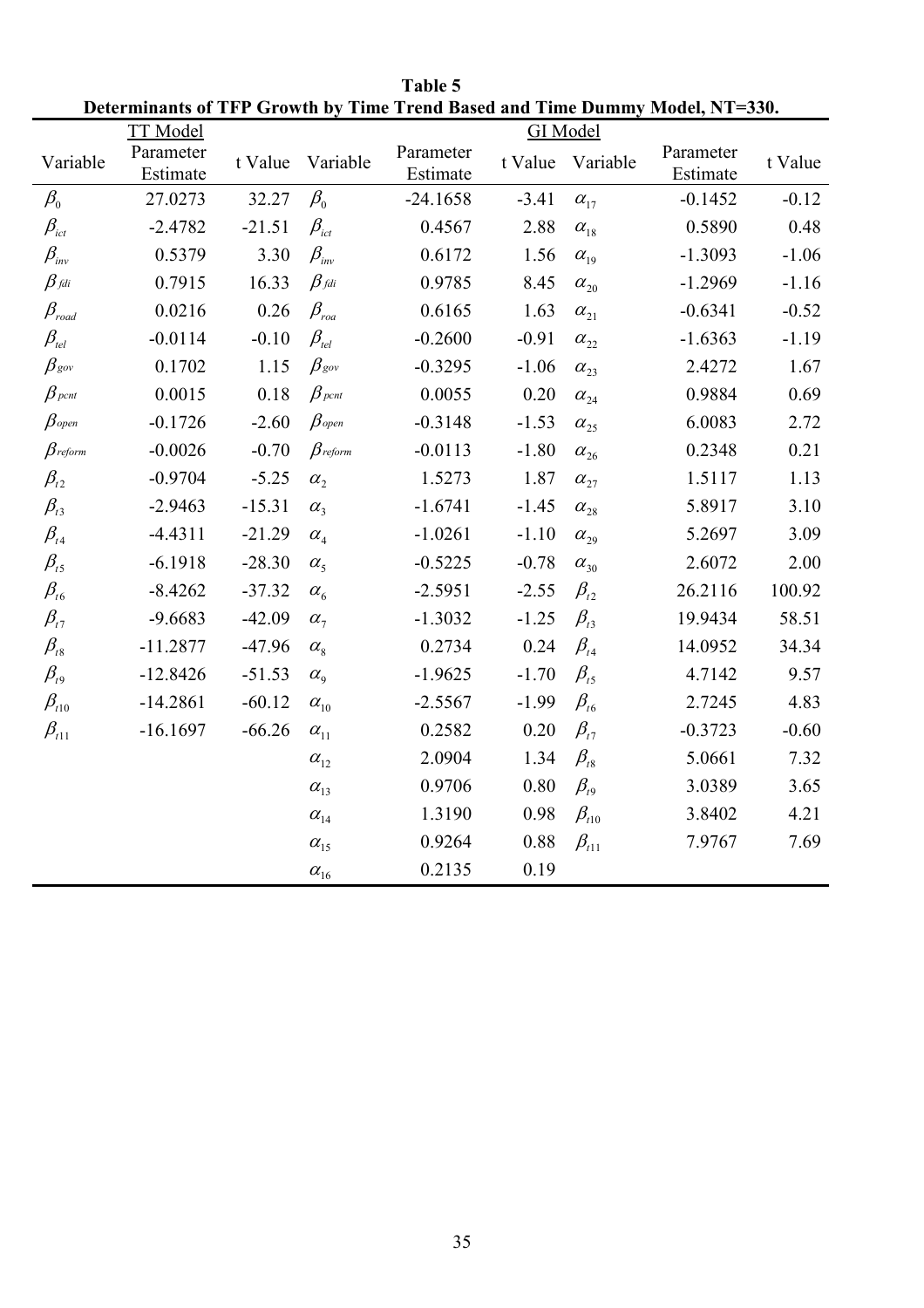

Figure 1. Development of Input Elasticities over time by TT Model



Figure 2. Development of Input Elasticities over time by GI Model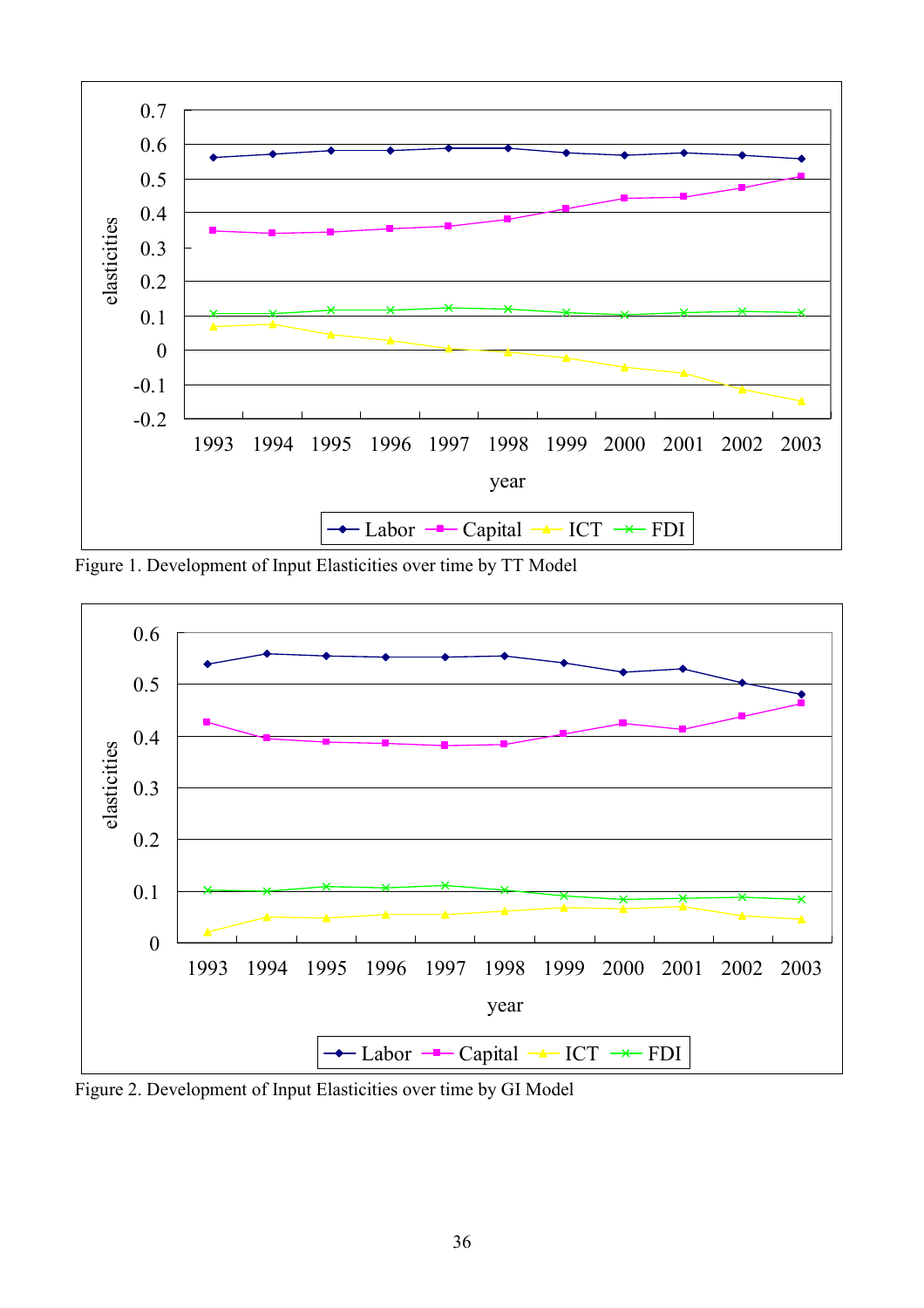

Figure 3. Development of RTS over time by TT Model and GI Model



Figure 4. Development of Rate of Technical Change over time by TT Model and GI Model